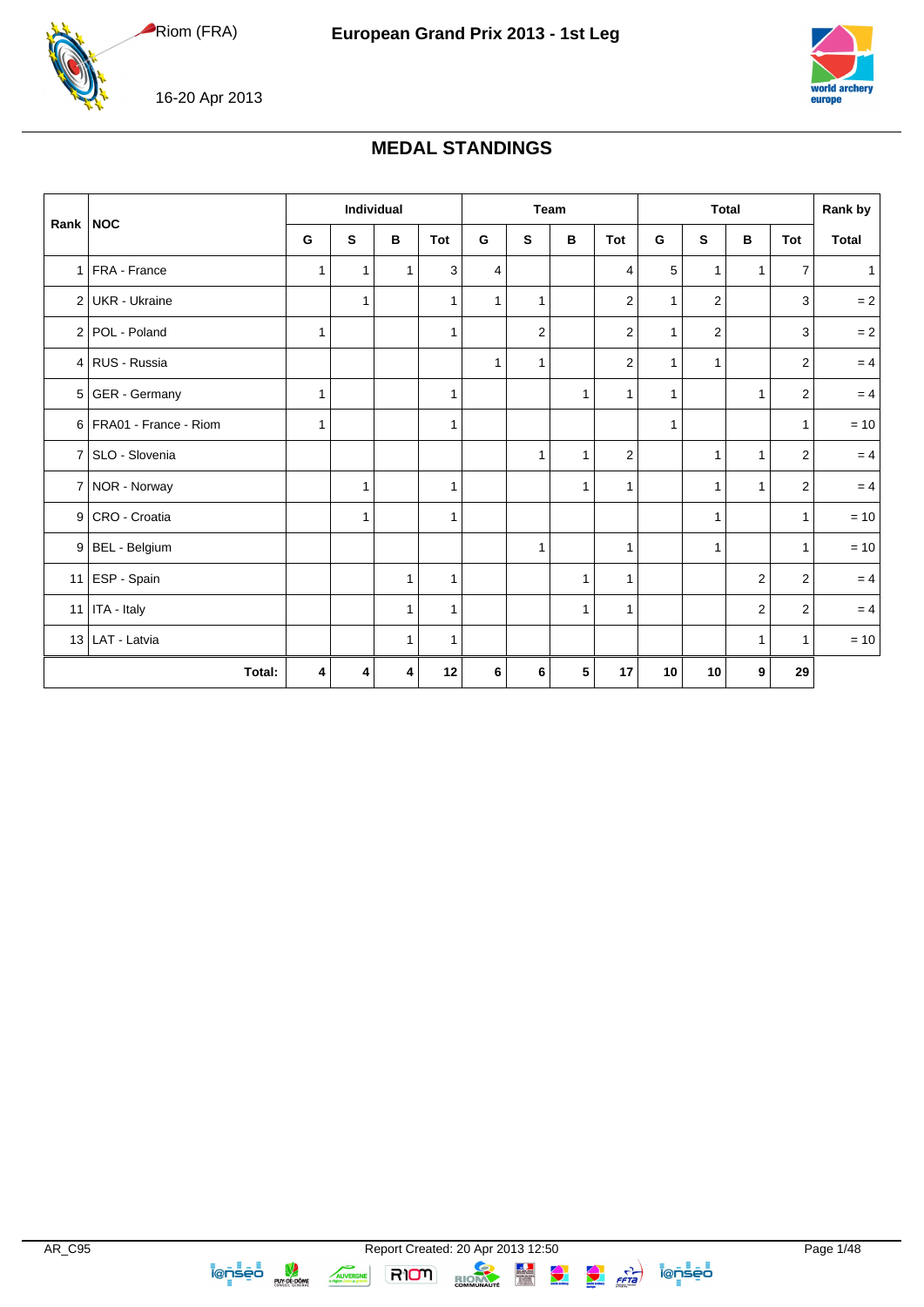

16-20 Apr 2013



## **MEDALLISTS BY EVENT**

| <b>Event Name</b>         |                 | Date Medal    | Name                          | <b>NOC</b>         |
|---------------------------|-----------------|---------------|-------------------------------|--------------------|
| Recurve Men Team          | Fri 19 Apr      | GOLD          | <b>AUBERT Thomas</b>          | FRA-France         |
|                           |                 |               | <b>SANNA Michael</b>          |                    |
|                           |                 |               | <b>VALLADONT Jean-Charles</b> |                    |
|                           |                 | <b>SILVER</b> | <b>TSYBZHITOV Bolot</b>       | RUS-Russia         |
|                           |                 |               | SHAYNUROV Radmir              |                    |
|                           |                 |               | <b>TSYBEKDORZHIEV Bair</b>    |                    |
|                           |                 | <b>BRONZE</b> | FERNANDEZ Antonio             | ESP-Spain          |
|                           |                 |               | RODRIGUEZ Juan I.             |                    |
|                           |                 |               | ALVARINO GARCIA Miguel        |                    |
| Recurve Women Team        | Fri 19 Apr GOLD |               | PAVLOVA Anastasia             | <b>UKR-Ukraine</b> |
|                           |                 |               | PALEKHA Kateryna              |                    |
|                           |                 |               | YAVORSKA Kateryna             |                    |
|                           |                 | <b>SILVER</b> | SOBIERAJ Malgorzata           | POL-Poland         |
|                           |                 |               | SZUKALSKA Anna                |                    |
|                           |                 |               | LIPIARSKA Karina              |                    |
|                           |                 | <b>BRONZE</b> | <b>UNRUH Lisa</b>             | GER-Germany        |
|                           |                 |               | <b>WINTER Karina</b>          |                    |
|                           |                 |               | RICHTER Elena                 |                    |
| <b>Recurve Mixed Team</b> | Fri 19 Apr GOLD |               | <b>TSYBZHITOV Bolot</b>       | RUS-Russia         |
|                           |                 |               | STEPANOVA Inna                |                    |
|                           |                 | <b>SILVER</b> | MOKRYNSKY Yaroslav            | UKR-Ukraine        |
|                           |                 |               | PAVLOVA Anastasia             |                    |
|                           |                 | <b>BRONZE</b> | ZAGAMI Alberto                | ITA-Italy          |
|                           |                 |               | VIOLI Sara                    |                    |

**ionsed W**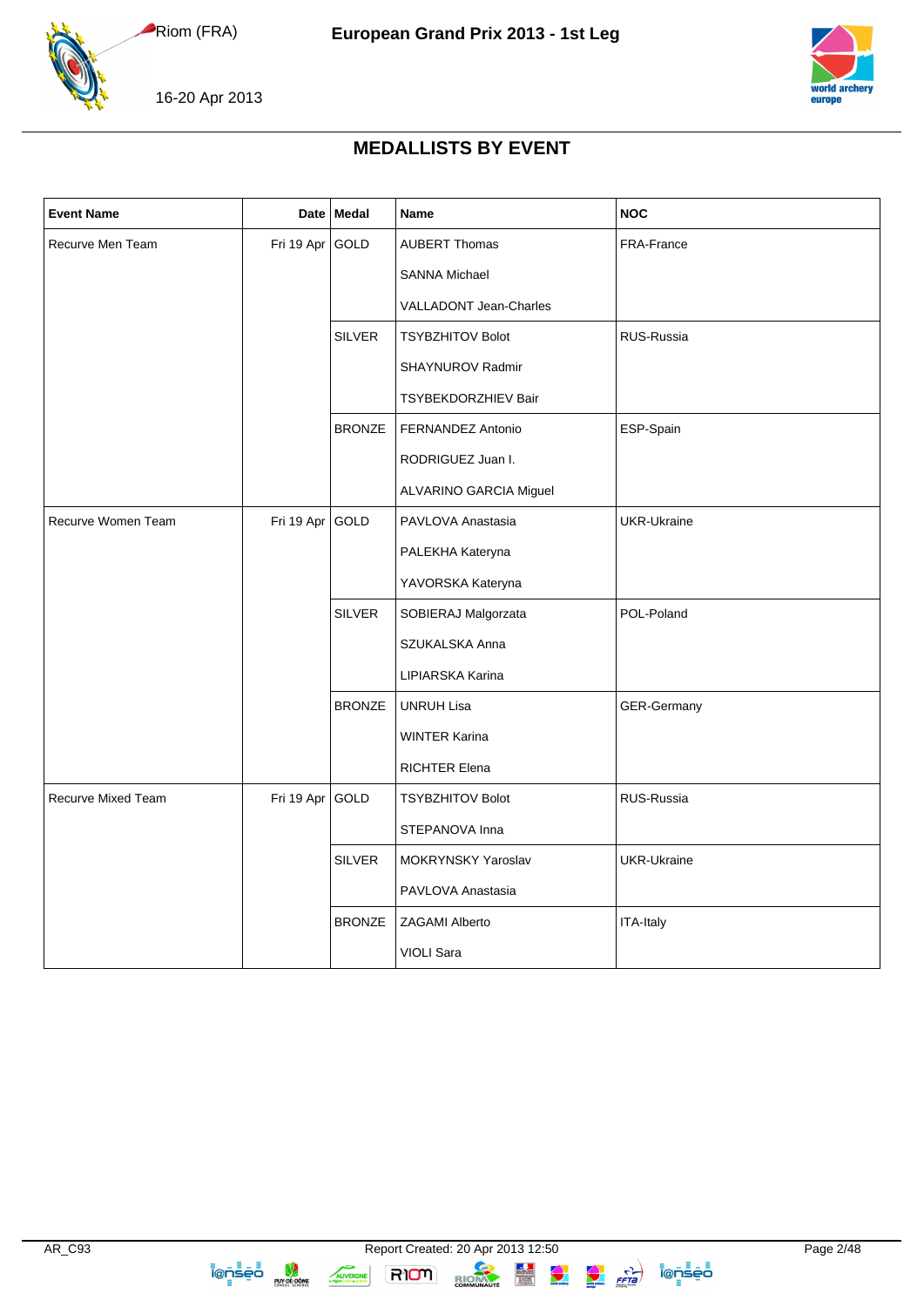

16-20 Apr 2013



## **MEDALLISTS BY EVENT**

| <b>Event Name</b>   |                   | Date Medal    | <b>Name</b>                   | <b>NOC</b>          |
|---------------------|-------------------|---------------|-------------------------------|---------------------|
| Compound Men Team   | Fri 19 Apr GOLD   |               | <b>GENET Dominique</b>        | FRA-France          |
|                     |                   |               | <b>DELOCHE Pierre Julien</b>  |                     |
|                     |                   |               | DOUSSOT Christophe            |                     |
|                     |                   | <b>SILVER</b> | <b>KOROSEC Vili</b>           | SLO-Slovenia        |
|                     |                   |               | STOSEVSKI Luka                |                     |
|                     |                   |               | <b>CERNE Arne</b>             |                     |
|                     |                   | <b>BRONZE</b> | <b>HAUGSETH Mads</b>          | NOR-Norway          |
|                     |                   |               | <b>AAMAAS Njaal</b>           |                     |
|                     |                   |               | TJENTLAND Oddmund             |                     |
| Compound Women Team | Fri 19 Apr GOLD   |               | LEBECQUE Pascale              | FRA-France          |
|                     |                   |               | <b>MARTRET Caroline</b>       |                     |
|                     |                   |               | VANDIONANT-FRANGILLI Sandrine |                     |
|                     |                   | <b>SILVER</b> | STANIECZEK Anna               | POL-Poland          |
|                     |                   |               | SZALANSKA Katarzyna           |                     |
|                     |                   |               | <b>LESNIAK Renata</b>         |                     |
| Compound Mixed Team | Fri 19 Apr GOLD   |               | <b>GENET Dominique</b>        | FRA-France          |
|                     |                   |               | LEBECQUE Pascale              |                     |
|                     |                   | <b>SILVER</b> | <b>DURLET Jean-Philippe</b>   | BEL-Belgium         |
|                     |                   |               | <b>DESSOY Catheline</b>       |                     |
|                     |                   | <b>BRONZE</b> | <b>KOROSEC Vili</b>           | SLO-Slovenia        |
|                     |                   |               | <b>CERNE Toja</b>             |                     |
| Recurve Men         | Sat 20 Apr   GOLD |               | PREVOST Gael                  | FRA01-France - Riom |
|                     |                   | <b>SILVER</b> | <b>AUBERT Thomas</b>          | FRA-France          |
|                     |                   | <b>BRONZE</b> | FERNANDEZ Antonio             | ESP-Spain           |
| Recurve Women       | Sat 20 Apr        | GOLD          | <b>WINTER Karina</b>          | GER-Germany         |
|                     |                   | <b>SILVER</b> | PAVLOVA Anastasia             | UKR-Ukraine         |
|                     |                   | <b>BRONZE</b> | MANDIA Claudia                | <b>ITA-Italy</b>    |
| Compound Men        | Sat 20 Apr        | GOLD          | DELOCHE Pierre Julien         | FRA-France          |
|                     |                   | <b>SILVER</b> | HAUGSETH Mads                 | NOR-Norway          |
|                     |                   | <b>BRONZE</b> | DOUSSOT Christophe            | FRA-France          |

**RIGHTANTE** 

RIOM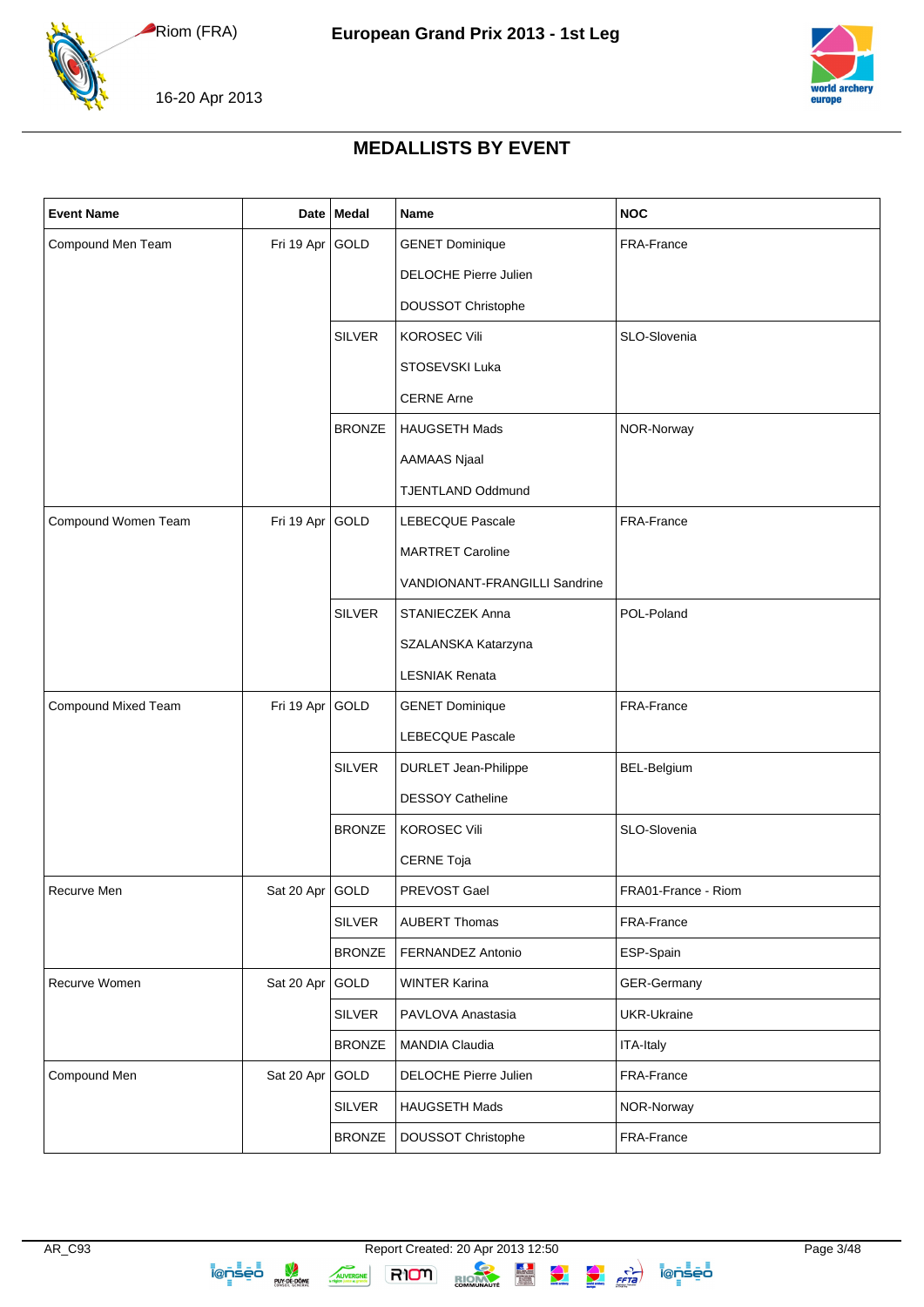

16-20 Apr 2013



## **MEDALLISTS BY EVENT**

| <b>Event Name</b> |                 | Date   Medal  | Name                | <b>NOC</b>    |
|-------------------|-----------------|---------------|---------------------|---------------|
| Compound Women    | Sat 20 Apr GOLD |               | SZALANSKA Katarzyna | POL-Poland    |
|                   |                 | <b>SILVER</b> | BUDEN Ivana         | l CRO-Croatia |
|                   |                 | l BRONZE      | OLEKSEJENKO Julia   | LAT-Latvia    |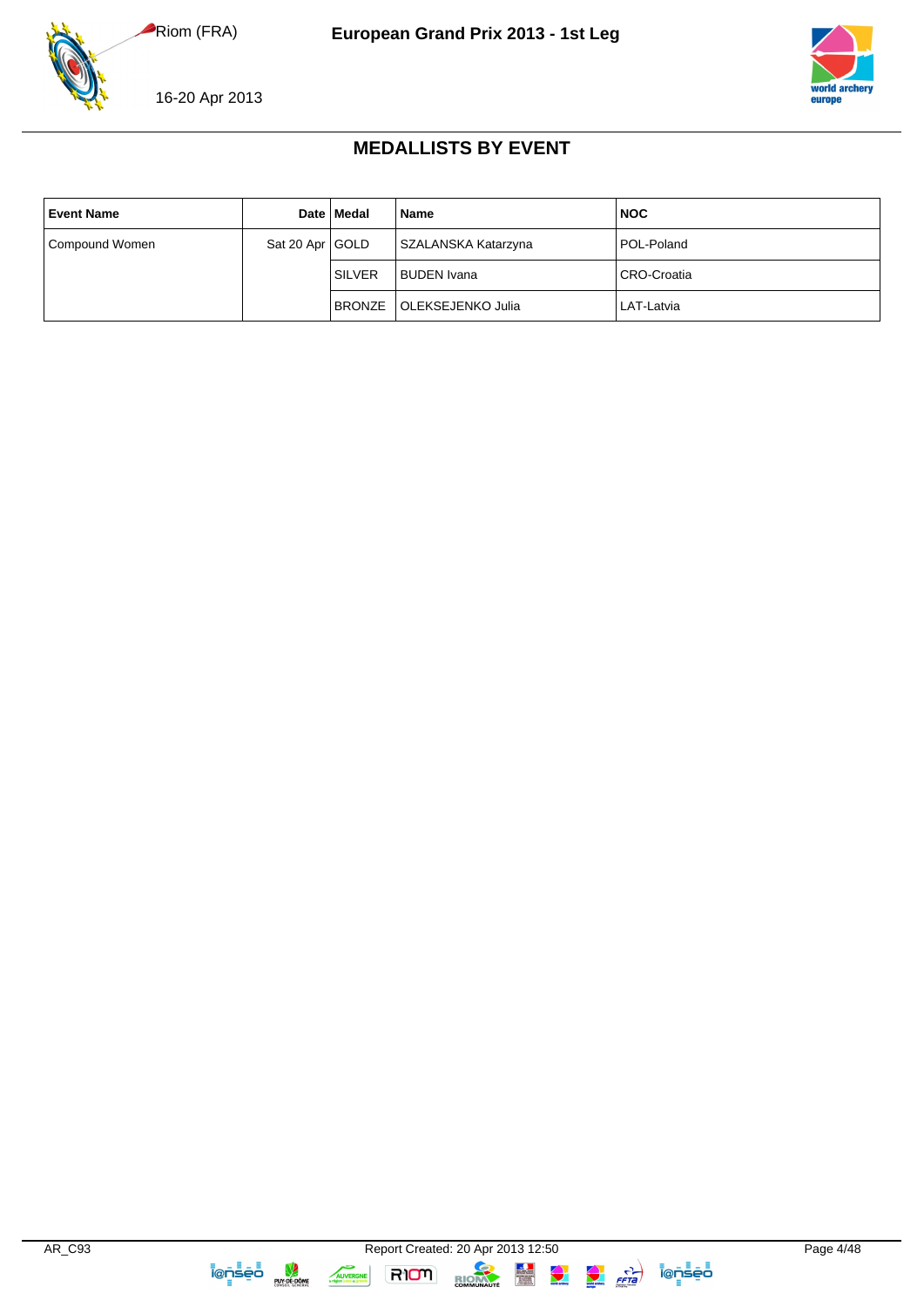

europe

16-20 Apr 2013

# **ENTRIES BY COUNTRY**

| ARM<br><b>ARMENIA</b><br>PETROSYAN Arshak<br>047D<br>Recurve Men<br>11 Sep 1991<br>028C<br>17 Oct 1991<br>Recurve Women<br>SHAHNAZARYAN Gohar<br><b>VASILYAN Boris</b><br><b>Official Coach</b><br>BEL<br><b>BELGIUM</b><br><b>DENIS Ivan</b><br>043B<br>Recurve Men<br>22 Apr 1991<br><b>DESSOY Catheline</b><br>21 Nov 1989<br>004B<br>Compound Women<br><b>DURLET Jean-Philippe</b><br>01 Jan 1992<br>012B<br>Compound Men<br><b>Official Coach</b><br><b>ESTIEVENART Philippe</b><br><b>GYS Lenthy</b><br>041B<br>Recurve Men<br>13 Apr 1995<br><b>ROYEN Laurent</b><br>042B<br>Recurve Men<br>BEL01 BELGIUM - CLUB ARCHER<br>002D<br>Compound Women<br><b>MASSINA Michele</b><br>11 May 1965<br><b>CRO</b><br><b>CROATIA</b><br>010C<br><b>BUDEN Domagoj</b><br>08 Aug 1997<br>Compound Men<br><b>Official Coach</b><br><b>BUDEN Dubravko</b><br><b>BUDEN Ivana</b><br>001B<br>Compound Women<br>10 Sep 1985<br>046A<br>Recurve Men<br>23 Jul 1995<br><b>MIHALIC Matija</b><br><b>Official Coach</b><br>ORLIC Igor<br><b>ORLIC Maja</b><br>002B<br>Compound Women<br>09 May 1997<br><b>ORLIC Vedran</b><br>047A<br>13 Apr 1994<br>Recurve Men<br><b>CZE</b><br><b>CZECH REPUBLIC</b><br>011D<br>Compound Men<br><b>REITMEIER Filip</b><br>15 Aug 1975<br><b>ESP</b><br><b>SPAIN</b><br>ALVARINO GARCIA Miguel<br>31 May 1994<br>044A<br>Recurve Men<br><b>Official Coach</b><br>CHO Hyung-Mok<br>FERNANDEZ Antonio<br>12 Jun 1991<br>043A<br>Recurve Men<br>RODRIGUEZ Juan I.<br>045A<br>Recurve Men<br>19 Apr 1992<br><b>FRANCE</b><br><b>FRA</b><br><b>AUBERT Thomas</b><br>25 Jan 1988<br>032C<br>Recurve Men<br><b>BINON Benoit</b><br><b>Official Coach</b><br><b>BRASSEUR Sebastien</b><br>010A<br>Compound Men<br>02 Nov 1985<br>022A<br><b>BRIANNE Noemie</b><br>Recurve Women<br>08 Sep 1993<br>021A<br>08 Jun 1987<br>Recurve Women<br><b>COTRY Cyrielle</b><br>033C<br><b>DELAIRE Louis</b><br>Recurve Men<br>25 Oct 1993<br><b>DELLENBACH Marc</b><br><b>Official Coach</b><br>DELOCHE Pierre Julien<br>007A<br>Compound Men<br>06 Feb 1982<br>DOUSSOT Christophe<br>02 May 1979<br>009A<br>Compound Men<br><b>DUPIN Benoit</b><br><b>Official Delegation Official</b><br><b>FAUCHERON Thomas</b><br>034C<br>Recurve Men<br>23 Feb 1990<br><b>GAUBIL Melanie</b><br>024A<br>Recurve Women<br>04 Oct 1997<br>011A<br>Compound Men<br><b>GENET Dominique</b><br>24 Nov 1968<br><b>GIROUILLE Romain</b><br>036C<br>26 Apr 1988<br>Recurve Men<br><b>LACROIX Emilie</b><br>023A<br>Recurve Women<br>05 Dec 1994<br>LEBECQUE Pascale<br>001A<br>18 Apr 1989<br>Compound Women<br><b>LECOINTRE Laurie</b><br>10 Aug 1992<br>025A<br>Recurve Women<br>24 Feb 1985<br>003A<br>Compound Women<br><b>MARTRET Caroline</b><br>MUSY Frédérique<br><b>Official Coach</b><br><b>OLIVIER Adrien</b><br>008A<br>Compound Men<br>035C<br><b>SANNA Michael</b><br>Recurve Men<br>12 Dec 1992<br><b>SAUNIER Marc</b><br><b>Official Medical</b><br><b>TABARD Sébastien</b><br><b>Official Coach</b><br><b>VALLADONT Jean-Charles</b><br>031C<br>Recurve Men<br>20 Mar 1989<br><b>VANDIONANT-FRANGILLI Sandrine</b><br>08 Sep 1980<br>002A<br>Compound Women<br>FRA01 FRANCE - RIOM<br>028B<br>Recurve Women<br><b>ADICEOM Audrey</b><br>14 Oct 1996<br>Recurve Men<br><b>PREVOST Gael</b><br>08 Mar 1994<br>047C<br><b>TARRADE Ludovic</b><br>048C<br>Recurve Men<br>FRA02 FRANCE - ISSY LES MOULINEAUX BIDAULT Jerome<br>046C<br>Recurve Men<br>21 Feb 1979<br><b>ESTIBALS Valentin</b><br>08 Feb 1993<br>045C<br>Recurve Men<br>FRA03 FRANCE - BELLEVILLE SUR LOIRE DENIS Alain<br>Recurve Men<br>26 Nov 1955<br>049A | <b>NOC</b> | Country | Name | Date of Birth Back No. | Event |
|-----------------------------------------------------------------------------------------------------------------------------------------------------------------------------------------------------------------------------------------------------------------------------------------------------------------------------------------------------------------------------------------------------------------------------------------------------------------------------------------------------------------------------------------------------------------------------------------------------------------------------------------------------------------------------------------------------------------------------------------------------------------------------------------------------------------------------------------------------------------------------------------------------------------------------------------------------------------------------------------------------------------------------------------------------------------------------------------------------------------------------------------------------------------------------------------------------------------------------------------------------------------------------------------------------------------------------------------------------------------------------------------------------------------------------------------------------------------------------------------------------------------------------------------------------------------------------------------------------------------------------------------------------------------------------------------------------------------------------------------------------------------------------------------------------------------------------------------------------------------------------------------------------------------------------------------------------------------------------------------------------------------------------------------------------------------------------------------------------------------------------------------------------------------------------------------------------------------------------------------------------------------------------------------------------------------------------------------------------------------------------------------------------------------------------------------------------------------------------------------------------------------------------------------------------------------------------------------------------------------------------------------------------------------------------------------------------------------------------------------------------------------------------------------------------------------------------------------------------------------------------------------------------------------------------------------------------------------------------------------------------------------------------------------------------------------------------------------------------------------------------------------------------------------------------------------------------------------------------------------------------------------------------------------------------------------------------------------------------------------------------------------------------------------------------------------------------------------------------------------------------------------------------------------------------------------------------------------------------------------------|------------|---------|------|------------------------|-------|
|                                                                                                                                                                                                                                                                                                                                                                                                                                                                                                                                                                                                                                                                                                                                                                                                                                                                                                                                                                                                                                                                                                                                                                                                                                                                                                                                                                                                                                                                                                                                                                                                                                                                                                                                                                                                                                                                                                                                                                                                                                                                                                                                                                                                                                                                                                                                                                                                                                                                                                                                                                                                                                                                                                                                                                                                                                                                                                                                                                                                                                                                                                                                                                                                                                                                                                                                                                                                                                                                                                                                                                                                                       |            |         |      |                        |       |
|                                                                                                                                                                                                                                                                                                                                                                                                                                                                                                                                                                                                                                                                                                                                                                                                                                                                                                                                                                                                                                                                                                                                                                                                                                                                                                                                                                                                                                                                                                                                                                                                                                                                                                                                                                                                                                                                                                                                                                                                                                                                                                                                                                                                                                                                                                                                                                                                                                                                                                                                                                                                                                                                                                                                                                                                                                                                                                                                                                                                                                                                                                                                                                                                                                                                                                                                                                                                                                                                                                                                                                                                                       |            |         |      |                        |       |
|                                                                                                                                                                                                                                                                                                                                                                                                                                                                                                                                                                                                                                                                                                                                                                                                                                                                                                                                                                                                                                                                                                                                                                                                                                                                                                                                                                                                                                                                                                                                                                                                                                                                                                                                                                                                                                                                                                                                                                                                                                                                                                                                                                                                                                                                                                                                                                                                                                                                                                                                                                                                                                                                                                                                                                                                                                                                                                                                                                                                                                                                                                                                                                                                                                                                                                                                                                                                                                                                                                                                                                                                                       |            |         |      |                        |       |
|                                                                                                                                                                                                                                                                                                                                                                                                                                                                                                                                                                                                                                                                                                                                                                                                                                                                                                                                                                                                                                                                                                                                                                                                                                                                                                                                                                                                                                                                                                                                                                                                                                                                                                                                                                                                                                                                                                                                                                                                                                                                                                                                                                                                                                                                                                                                                                                                                                                                                                                                                                                                                                                                                                                                                                                                                                                                                                                                                                                                                                                                                                                                                                                                                                                                                                                                                                                                                                                                                                                                                                                                                       |            |         |      |                        |       |
|                                                                                                                                                                                                                                                                                                                                                                                                                                                                                                                                                                                                                                                                                                                                                                                                                                                                                                                                                                                                                                                                                                                                                                                                                                                                                                                                                                                                                                                                                                                                                                                                                                                                                                                                                                                                                                                                                                                                                                                                                                                                                                                                                                                                                                                                                                                                                                                                                                                                                                                                                                                                                                                                                                                                                                                                                                                                                                                                                                                                                                                                                                                                                                                                                                                                                                                                                                                                                                                                                                                                                                                                                       |            |         |      |                        |       |
|                                                                                                                                                                                                                                                                                                                                                                                                                                                                                                                                                                                                                                                                                                                                                                                                                                                                                                                                                                                                                                                                                                                                                                                                                                                                                                                                                                                                                                                                                                                                                                                                                                                                                                                                                                                                                                                                                                                                                                                                                                                                                                                                                                                                                                                                                                                                                                                                                                                                                                                                                                                                                                                                                                                                                                                                                                                                                                                                                                                                                                                                                                                                                                                                                                                                                                                                                                                                                                                                                                                                                                                                                       |            |         |      |                        |       |
|                                                                                                                                                                                                                                                                                                                                                                                                                                                                                                                                                                                                                                                                                                                                                                                                                                                                                                                                                                                                                                                                                                                                                                                                                                                                                                                                                                                                                                                                                                                                                                                                                                                                                                                                                                                                                                                                                                                                                                                                                                                                                                                                                                                                                                                                                                                                                                                                                                                                                                                                                                                                                                                                                                                                                                                                                                                                                                                                                                                                                                                                                                                                                                                                                                                                                                                                                                                                                                                                                                                                                                                                                       |            |         |      |                        |       |
|                                                                                                                                                                                                                                                                                                                                                                                                                                                                                                                                                                                                                                                                                                                                                                                                                                                                                                                                                                                                                                                                                                                                                                                                                                                                                                                                                                                                                                                                                                                                                                                                                                                                                                                                                                                                                                                                                                                                                                                                                                                                                                                                                                                                                                                                                                                                                                                                                                                                                                                                                                                                                                                                                                                                                                                                                                                                                                                                                                                                                                                                                                                                                                                                                                                                                                                                                                                                                                                                                                                                                                                                                       |            |         |      |                        |       |
|                                                                                                                                                                                                                                                                                                                                                                                                                                                                                                                                                                                                                                                                                                                                                                                                                                                                                                                                                                                                                                                                                                                                                                                                                                                                                                                                                                                                                                                                                                                                                                                                                                                                                                                                                                                                                                                                                                                                                                                                                                                                                                                                                                                                                                                                                                                                                                                                                                                                                                                                                                                                                                                                                                                                                                                                                                                                                                                                                                                                                                                                                                                                                                                                                                                                                                                                                                                                                                                                                                                                                                                                                       |            |         |      |                        |       |
|                                                                                                                                                                                                                                                                                                                                                                                                                                                                                                                                                                                                                                                                                                                                                                                                                                                                                                                                                                                                                                                                                                                                                                                                                                                                                                                                                                                                                                                                                                                                                                                                                                                                                                                                                                                                                                                                                                                                                                                                                                                                                                                                                                                                                                                                                                                                                                                                                                                                                                                                                                                                                                                                                                                                                                                                                                                                                                                                                                                                                                                                                                                                                                                                                                                                                                                                                                                                                                                                                                                                                                                                                       |            |         |      |                        |       |
|                                                                                                                                                                                                                                                                                                                                                                                                                                                                                                                                                                                                                                                                                                                                                                                                                                                                                                                                                                                                                                                                                                                                                                                                                                                                                                                                                                                                                                                                                                                                                                                                                                                                                                                                                                                                                                                                                                                                                                                                                                                                                                                                                                                                                                                                                                                                                                                                                                                                                                                                                                                                                                                                                                                                                                                                                                                                                                                                                                                                                                                                                                                                                                                                                                                                                                                                                                                                                                                                                                                                                                                                                       |            |         |      |                        |       |
|                                                                                                                                                                                                                                                                                                                                                                                                                                                                                                                                                                                                                                                                                                                                                                                                                                                                                                                                                                                                                                                                                                                                                                                                                                                                                                                                                                                                                                                                                                                                                                                                                                                                                                                                                                                                                                                                                                                                                                                                                                                                                                                                                                                                                                                                                                                                                                                                                                                                                                                                                                                                                                                                                                                                                                                                                                                                                                                                                                                                                                                                                                                                                                                                                                                                                                                                                                                                                                                                                                                                                                                                                       |            |         |      |                        |       |
|                                                                                                                                                                                                                                                                                                                                                                                                                                                                                                                                                                                                                                                                                                                                                                                                                                                                                                                                                                                                                                                                                                                                                                                                                                                                                                                                                                                                                                                                                                                                                                                                                                                                                                                                                                                                                                                                                                                                                                                                                                                                                                                                                                                                                                                                                                                                                                                                                                                                                                                                                                                                                                                                                                                                                                                                                                                                                                                                                                                                                                                                                                                                                                                                                                                                                                                                                                                                                                                                                                                                                                                                                       |            |         |      |                        |       |
|                                                                                                                                                                                                                                                                                                                                                                                                                                                                                                                                                                                                                                                                                                                                                                                                                                                                                                                                                                                                                                                                                                                                                                                                                                                                                                                                                                                                                                                                                                                                                                                                                                                                                                                                                                                                                                                                                                                                                                                                                                                                                                                                                                                                                                                                                                                                                                                                                                                                                                                                                                                                                                                                                                                                                                                                                                                                                                                                                                                                                                                                                                                                                                                                                                                                                                                                                                                                                                                                                                                                                                                                                       |            |         |      |                        |       |
|                                                                                                                                                                                                                                                                                                                                                                                                                                                                                                                                                                                                                                                                                                                                                                                                                                                                                                                                                                                                                                                                                                                                                                                                                                                                                                                                                                                                                                                                                                                                                                                                                                                                                                                                                                                                                                                                                                                                                                                                                                                                                                                                                                                                                                                                                                                                                                                                                                                                                                                                                                                                                                                                                                                                                                                                                                                                                                                                                                                                                                                                                                                                                                                                                                                                                                                                                                                                                                                                                                                                                                                                                       |            |         |      |                        |       |
|                                                                                                                                                                                                                                                                                                                                                                                                                                                                                                                                                                                                                                                                                                                                                                                                                                                                                                                                                                                                                                                                                                                                                                                                                                                                                                                                                                                                                                                                                                                                                                                                                                                                                                                                                                                                                                                                                                                                                                                                                                                                                                                                                                                                                                                                                                                                                                                                                                                                                                                                                                                                                                                                                                                                                                                                                                                                                                                                                                                                                                                                                                                                                                                                                                                                                                                                                                                                                                                                                                                                                                                                                       |            |         |      |                        |       |
|                                                                                                                                                                                                                                                                                                                                                                                                                                                                                                                                                                                                                                                                                                                                                                                                                                                                                                                                                                                                                                                                                                                                                                                                                                                                                                                                                                                                                                                                                                                                                                                                                                                                                                                                                                                                                                                                                                                                                                                                                                                                                                                                                                                                                                                                                                                                                                                                                                                                                                                                                                                                                                                                                                                                                                                                                                                                                                                                                                                                                                                                                                                                                                                                                                                                                                                                                                                                                                                                                                                                                                                                                       |            |         |      |                        |       |
|                                                                                                                                                                                                                                                                                                                                                                                                                                                                                                                                                                                                                                                                                                                                                                                                                                                                                                                                                                                                                                                                                                                                                                                                                                                                                                                                                                                                                                                                                                                                                                                                                                                                                                                                                                                                                                                                                                                                                                                                                                                                                                                                                                                                                                                                                                                                                                                                                                                                                                                                                                                                                                                                                                                                                                                                                                                                                                                                                                                                                                                                                                                                                                                                                                                                                                                                                                                                                                                                                                                                                                                                                       |            |         |      |                        |       |
|                                                                                                                                                                                                                                                                                                                                                                                                                                                                                                                                                                                                                                                                                                                                                                                                                                                                                                                                                                                                                                                                                                                                                                                                                                                                                                                                                                                                                                                                                                                                                                                                                                                                                                                                                                                                                                                                                                                                                                                                                                                                                                                                                                                                                                                                                                                                                                                                                                                                                                                                                                                                                                                                                                                                                                                                                                                                                                                                                                                                                                                                                                                                                                                                                                                                                                                                                                                                                                                                                                                                                                                                                       |            |         |      |                        |       |
|                                                                                                                                                                                                                                                                                                                                                                                                                                                                                                                                                                                                                                                                                                                                                                                                                                                                                                                                                                                                                                                                                                                                                                                                                                                                                                                                                                                                                                                                                                                                                                                                                                                                                                                                                                                                                                                                                                                                                                                                                                                                                                                                                                                                                                                                                                                                                                                                                                                                                                                                                                                                                                                                                                                                                                                                                                                                                                                                                                                                                                                                                                                                                                                                                                                                                                                                                                                                                                                                                                                                                                                                                       |            |         |      |                        |       |
|                                                                                                                                                                                                                                                                                                                                                                                                                                                                                                                                                                                                                                                                                                                                                                                                                                                                                                                                                                                                                                                                                                                                                                                                                                                                                                                                                                                                                                                                                                                                                                                                                                                                                                                                                                                                                                                                                                                                                                                                                                                                                                                                                                                                                                                                                                                                                                                                                                                                                                                                                                                                                                                                                                                                                                                                                                                                                                                                                                                                                                                                                                                                                                                                                                                                                                                                                                                                                                                                                                                                                                                                                       |            |         |      |                        |       |
|                                                                                                                                                                                                                                                                                                                                                                                                                                                                                                                                                                                                                                                                                                                                                                                                                                                                                                                                                                                                                                                                                                                                                                                                                                                                                                                                                                                                                                                                                                                                                                                                                                                                                                                                                                                                                                                                                                                                                                                                                                                                                                                                                                                                                                                                                                                                                                                                                                                                                                                                                                                                                                                                                                                                                                                                                                                                                                                                                                                                                                                                                                                                                                                                                                                                                                                                                                                                                                                                                                                                                                                                                       |            |         |      |                        |       |
|                                                                                                                                                                                                                                                                                                                                                                                                                                                                                                                                                                                                                                                                                                                                                                                                                                                                                                                                                                                                                                                                                                                                                                                                                                                                                                                                                                                                                                                                                                                                                                                                                                                                                                                                                                                                                                                                                                                                                                                                                                                                                                                                                                                                                                                                                                                                                                                                                                                                                                                                                                                                                                                                                                                                                                                                                                                                                                                                                                                                                                                                                                                                                                                                                                                                                                                                                                                                                                                                                                                                                                                                                       |            |         |      |                        |       |
|                                                                                                                                                                                                                                                                                                                                                                                                                                                                                                                                                                                                                                                                                                                                                                                                                                                                                                                                                                                                                                                                                                                                                                                                                                                                                                                                                                                                                                                                                                                                                                                                                                                                                                                                                                                                                                                                                                                                                                                                                                                                                                                                                                                                                                                                                                                                                                                                                                                                                                                                                                                                                                                                                                                                                                                                                                                                                                                                                                                                                                                                                                                                                                                                                                                                                                                                                                                                                                                                                                                                                                                                                       |            |         |      |                        |       |
|                                                                                                                                                                                                                                                                                                                                                                                                                                                                                                                                                                                                                                                                                                                                                                                                                                                                                                                                                                                                                                                                                                                                                                                                                                                                                                                                                                                                                                                                                                                                                                                                                                                                                                                                                                                                                                                                                                                                                                                                                                                                                                                                                                                                                                                                                                                                                                                                                                                                                                                                                                                                                                                                                                                                                                                                                                                                                                                                                                                                                                                                                                                                                                                                                                                                                                                                                                                                                                                                                                                                                                                                                       |            |         |      |                        |       |
|                                                                                                                                                                                                                                                                                                                                                                                                                                                                                                                                                                                                                                                                                                                                                                                                                                                                                                                                                                                                                                                                                                                                                                                                                                                                                                                                                                                                                                                                                                                                                                                                                                                                                                                                                                                                                                                                                                                                                                                                                                                                                                                                                                                                                                                                                                                                                                                                                                                                                                                                                                                                                                                                                                                                                                                                                                                                                                                                                                                                                                                                                                                                                                                                                                                                                                                                                                                                                                                                                                                                                                                                                       |            |         |      |                        |       |
|                                                                                                                                                                                                                                                                                                                                                                                                                                                                                                                                                                                                                                                                                                                                                                                                                                                                                                                                                                                                                                                                                                                                                                                                                                                                                                                                                                                                                                                                                                                                                                                                                                                                                                                                                                                                                                                                                                                                                                                                                                                                                                                                                                                                                                                                                                                                                                                                                                                                                                                                                                                                                                                                                                                                                                                                                                                                                                                                                                                                                                                                                                                                                                                                                                                                                                                                                                                                                                                                                                                                                                                                                       |            |         |      |                        |       |
|                                                                                                                                                                                                                                                                                                                                                                                                                                                                                                                                                                                                                                                                                                                                                                                                                                                                                                                                                                                                                                                                                                                                                                                                                                                                                                                                                                                                                                                                                                                                                                                                                                                                                                                                                                                                                                                                                                                                                                                                                                                                                                                                                                                                                                                                                                                                                                                                                                                                                                                                                                                                                                                                                                                                                                                                                                                                                                                                                                                                                                                                                                                                                                                                                                                                                                                                                                                                                                                                                                                                                                                                                       |            |         |      |                        |       |
|                                                                                                                                                                                                                                                                                                                                                                                                                                                                                                                                                                                                                                                                                                                                                                                                                                                                                                                                                                                                                                                                                                                                                                                                                                                                                                                                                                                                                                                                                                                                                                                                                                                                                                                                                                                                                                                                                                                                                                                                                                                                                                                                                                                                                                                                                                                                                                                                                                                                                                                                                                                                                                                                                                                                                                                                                                                                                                                                                                                                                                                                                                                                                                                                                                                                                                                                                                                                                                                                                                                                                                                                                       |            |         |      |                        |       |
|                                                                                                                                                                                                                                                                                                                                                                                                                                                                                                                                                                                                                                                                                                                                                                                                                                                                                                                                                                                                                                                                                                                                                                                                                                                                                                                                                                                                                                                                                                                                                                                                                                                                                                                                                                                                                                                                                                                                                                                                                                                                                                                                                                                                                                                                                                                                                                                                                                                                                                                                                                                                                                                                                                                                                                                                                                                                                                                                                                                                                                                                                                                                                                                                                                                                                                                                                                                                                                                                                                                                                                                                                       |            |         |      |                        |       |
|                                                                                                                                                                                                                                                                                                                                                                                                                                                                                                                                                                                                                                                                                                                                                                                                                                                                                                                                                                                                                                                                                                                                                                                                                                                                                                                                                                                                                                                                                                                                                                                                                                                                                                                                                                                                                                                                                                                                                                                                                                                                                                                                                                                                                                                                                                                                                                                                                                                                                                                                                                                                                                                                                                                                                                                                                                                                                                                                                                                                                                                                                                                                                                                                                                                                                                                                                                                                                                                                                                                                                                                                                       |            |         |      |                        |       |
|                                                                                                                                                                                                                                                                                                                                                                                                                                                                                                                                                                                                                                                                                                                                                                                                                                                                                                                                                                                                                                                                                                                                                                                                                                                                                                                                                                                                                                                                                                                                                                                                                                                                                                                                                                                                                                                                                                                                                                                                                                                                                                                                                                                                                                                                                                                                                                                                                                                                                                                                                                                                                                                                                                                                                                                                                                                                                                                                                                                                                                                                                                                                                                                                                                                                                                                                                                                                                                                                                                                                                                                                                       |            |         |      |                        |       |
|                                                                                                                                                                                                                                                                                                                                                                                                                                                                                                                                                                                                                                                                                                                                                                                                                                                                                                                                                                                                                                                                                                                                                                                                                                                                                                                                                                                                                                                                                                                                                                                                                                                                                                                                                                                                                                                                                                                                                                                                                                                                                                                                                                                                                                                                                                                                                                                                                                                                                                                                                                                                                                                                                                                                                                                                                                                                                                                                                                                                                                                                                                                                                                                                                                                                                                                                                                                                                                                                                                                                                                                                                       |            |         |      |                        |       |
|                                                                                                                                                                                                                                                                                                                                                                                                                                                                                                                                                                                                                                                                                                                                                                                                                                                                                                                                                                                                                                                                                                                                                                                                                                                                                                                                                                                                                                                                                                                                                                                                                                                                                                                                                                                                                                                                                                                                                                                                                                                                                                                                                                                                                                                                                                                                                                                                                                                                                                                                                                                                                                                                                                                                                                                                                                                                                                                                                                                                                                                                                                                                                                                                                                                                                                                                                                                                                                                                                                                                                                                                                       |            |         |      |                        |       |
|                                                                                                                                                                                                                                                                                                                                                                                                                                                                                                                                                                                                                                                                                                                                                                                                                                                                                                                                                                                                                                                                                                                                                                                                                                                                                                                                                                                                                                                                                                                                                                                                                                                                                                                                                                                                                                                                                                                                                                                                                                                                                                                                                                                                                                                                                                                                                                                                                                                                                                                                                                                                                                                                                                                                                                                                                                                                                                                                                                                                                                                                                                                                                                                                                                                                                                                                                                                                                                                                                                                                                                                                                       |            |         |      |                        |       |
|                                                                                                                                                                                                                                                                                                                                                                                                                                                                                                                                                                                                                                                                                                                                                                                                                                                                                                                                                                                                                                                                                                                                                                                                                                                                                                                                                                                                                                                                                                                                                                                                                                                                                                                                                                                                                                                                                                                                                                                                                                                                                                                                                                                                                                                                                                                                                                                                                                                                                                                                                                                                                                                                                                                                                                                                                                                                                                                                                                                                                                                                                                                                                                                                                                                                                                                                                                                                                                                                                                                                                                                                                       |            |         |      |                        |       |
|                                                                                                                                                                                                                                                                                                                                                                                                                                                                                                                                                                                                                                                                                                                                                                                                                                                                                                                                                                                                                                                                                                                                                                                                                                                                                                                                                                                                                                                                                                                                                                                                                                                                                                                                                                                                                                                                                                                                                                                                                                                                                                                                                                                                                                                                                                                                                                                                                                                                                                                                                                                                                                                                                                                                                                                                                                                                                                                                                                                                                                                                                                                                                                                                                                                                                                                                                                                                                                                                                                                                                                                                                       |            |         |      |                        |       |
|                                                                                                                                                                                                                                                                                                                                                                                                                                                                                                                                                                                                                                                                                                                                                                                                                                                                                                                                                                                                                                                                                                                                                                                                                                                                                                                                                                                                                                                                                                                                                                                                                                                                                                                                                                                                                                                                                                                                                                                                                                                                                                                                                                                                                                                                                                                                                                                                                                                                                                                                                                                                                                                                                                                                                                                                                                                                                                                                                                                                                                                                                                                                                                                                                                                                                                                                                                                                                                                                                                                                                                                                                       |            |         |      |                        |       |
|                                                                                                                                                                                                                                                                                                                                                                                                                                                                                                                                                                                                                                                                                                                                                                                                                                                                                                                                                                                                                                                                                                                                                                                                                                                                                                                                                                                                                                                                                                                                                                                                                                                                                                                                                                                                                                                                                                                                                                                                                                                                                                                                                                                                                                                                                                                                                                                                                                                                                                                                                                                                                                                                                                                                                                                                                                                                                                                                                                                                                                                                                                                                                                                                                                                                                                                                                                                                                                                                                                                                                                                                                       |            |         |      |                        |       |
|                                                                                                                                                                                                                                                                                                                                                                                                                                                                                                                                                                                                                                                                                                                                                                                                                                                                                                                                                                                                                                                                                                                                                                                                                                                                                                                                                                                                                                                                                                                                                                                                                                                                                                                                                                                                                                                                                                                                                                                                                                                                                                                                                                                                                                                                                                                                                                                                                                                                                                                                                                                                                                                                                                                                                                                                                                                                                                                                                                                                                                                                                                                                                                                                                                                                                                                                                                                                                                                                                                                                                                                                                       |            |         |      |                        |       |
|                                                                                                                                                                                                                                                                                                                                                                                                                                                                                                                                                                                                                                                                                                                                                                                                                                                                                                                                                                                                                                                                                                                                                                                                                                                                                                                                                                                                                                                                                                                                                                                                                                                                                                                                                                                                                                                                                                                                                                                                                                                                                                                                                                                                                                                                                                                                                                                                                                                                                                                                                                                                                                                                                                                                                                                                                                                                                                                                                                                                                                                                                                                                                                                                                                                                                                                                                                                                                                                                                                                                                                                                                       |            |         |      |                        |       |
|                                                                                                                                                                                                                                                                                                                                                                                                                                                                                                                                                                                                                                                                                                                                                                                                                                                                                                                                                                                                                                                                                                                                                                                                                                                                                                                                                                                                                                                                                                                                                                                                                                                                                                                                                                                                                                                                                                                                                                                                                                                                                                                                                                                                                                                                                                                                                                                                                                                                                                                                                                                                                                                                                                                                                                                                                                                                                                                                                                                                                                                                                                                                                                                                                                                                                                                                                                                                                                                                                                                                                                                                                       |            |         |      |                        |       |
|                                                                                                                                                                                                                                                                                                                                                                                                                                                                                                                                                                                                                                                                                                                                                                                                                                                                                                                                                                                                                                                                                                                                                                                                                                                                                                                                                                                                                                                                                                                                                                                                                                                                                                                                                                                                                                                                                                                                                                                                                                                                                                                                                                                                                                                                                                                                                                                                                                                                                                                                                                                                                                                                                                                                                                                                                                                                                                                                                                                                                                                                                                                                                                                                                                                                                                                                                                                                                                                                                                                                                                                                                       |            |         |      |                        |       |
|                                                                                                                                                                                                                                                                                                                                                                                                                                                                                                                                                                                                                                                                                                                                                                                                                                                                                                                                                                                                                                                                                                                                                                                                                                                                                                                                                                                                                                                                                                                                                                                                                                                                                                                                                                                                                                                                                                                                                                                                                                                                                                                                                                                                                                                                                                                                                                                                                                                                                                                                                                                                                                                                                                                                                                                                                                                                                                                                                                                                                                                                                                                                                                                                                                                                                                                                                                                                                                                                                                                                                                                                                       |            |         |      |                        |       |
|                                                                                                                                                                                                                                                                                                                                                                                                                                                                                                                                                                                                                                                                                                                                                                                                                                                                                                                                                                                                                                                                                                                                                                                                                                                                                                                                                                                                                                                                                                                                                                                                                                                                                                                                                                                                                                                                                                                                                                                                                                                                                                                                                                                                                                                                                                                                                                                                                                                                                                                                                                                                                                                                                                                                                                                                                                                                                                                                                                                                                                                                                                                                                                                                                                                                                                                                                                                                                                                                                                                                                                                                                       |            |         |      |                        |       |
|                                                                                                                                                                                                                                                                                                                                                                                                                                                                                                                                                                                                                                                                                                                                                                                                                                                                                                                                                                                                                                                                                                                                                                                                                                                                                                                                                                                                                                                                                                                                                                                                                                                                                                                                                                                                                                                                                                                                                                                                                                                                                                                                                                                                                                                                                                                                                                                                                                                                                                                                                                                                                                                                                                                                                                                                                                                                                                                                                                                                                                                                                                                                                                                                                                                                                                                                                                                                                                                                                                                                                                                                                       |            |         |      |                        |       |
|                                                                                                                                                                                                                                                                                                                                                                                                                                                                                                                                                                                                                                                                                                                                                                                                                                                                                                                                                                                                                                                                                                                                                                                                                                                                                                                                                                                                                                                                                                                                                                                                                                                                                                                                                                                                                                                                                                                                                                                                                                                                                                                                                                                                                                                                                                                                                                                                                                                                                                                                                                                                                                                                                                                                                                                                                                                                                                                                                                                                                                                                                                                                                                                                                                                                                                                                                                                                                                                                                                                                                                                                                       |            |         |      |                        |       |
|                                                                                                                                                                                                                                                                                                                                                                                                                                                                                                                                                                                                                                                                                                                                                                                                                                                                                                                                                                                                                                                                                                                                                                                                                                                                                                                                                                                                                                                                                                                                                                                                                                                                                                                                                                                                                                                                                                                                                                                                                                                                                                                                                                                                                                                                                                                                                                                                                                                                                                                                                                                                                                                                                                                                                                                                                                                                                                                                                                                                                                                                                                                                                                                                                                                                                                                                                                                                                                                                                                                                                                                                                       |            |         |      |                        |       |
|                                                                                                                                                                                                                                                                                                                                                                                                                                                                                                                                                                                                                                                                                                                                                                                                                                                                                                                                                                                                                                                                                                                                                                                                                                                                                                                                                                                                                                                                                                                                                                                                                                                                                                                                                                                                                                                                                                                                                                                                                                                                                                                                                                                                                                                                                                                                                                                                                                                                                                                                                                                                                                                                                                                                                                                                                                                                                                                                                                                                                                                                                                                                                                                                                                                                                                                                                                                                                                                                                                                                                                                                                       |            |         |      |                        |       |
|                                                                                                                                                                                                                                                                                                                                                                                                                                                                                                                                                                                                                                                                                                                                                                                                                                                                                                                                                                                                                                                                                                                                                                                                                                                                                                                                                                                                                                                                                                                                                                                                                                                                                                                                                                                                                                                                                                                                                                                                                                                                                                                                                                                                                                                                                                                                                                                                                                                                                                                                                                                                                                                                                                                                                                                                                                                                                                                                                                                                                                                                                                                                                                                                                                                                                                                                                                                                                                                                                                                                                                                                                       |            |         |      |                        |       |
|                                                                                                                                                                                                                                                                                                                                                                                                                                                                                                                                                                                                                                                                                                                                                                                                                                                                                                                                                                                                                                                                                                                                                                                                                                                                                                                                                                                                                                                                                                                                                                                                                                                                                                                                                                                                                                                                                                                                                                                                                                                                                                                                                                                                                                                                                                                                                                                                                                                                                                                                                                                                                                                                                                                                                                                                                                                                                                                                                                                                                                                                                                                                                                                                                                                                                                                                                                                                                                                                                                                                                                                                                       |            |         |      |                        |       |
|                                                                                                                                                                                                                                                                                                                                                                                                                                                                                                                                                                                                                                                                                                                                                                                                                                                                                                                                                                                                                                                                                                                                                                                                                                                                                                                                                                                                                                                                                                                                                                                                                                                                                                                                                                                                                                                                                                                                                                                                                                                                                                                                                                                                                                                                                                                                                                                                                                                                                                                                                                                                                                                                                                                                                                                                                                                                                                                                                                                                                                                                                                                                                                                                                                                                                                                                                                                                                                                                                                                                                                                                                       |            |         |      |                        |       |
|                                                                                                                                                                                                                                                                                                                                                                                                                                                                                                                                                                                                                                                                                                                                                                                                                                                                                                                                                                                                                                                                                                                                                                                                                                                                                                                                                                                                                                                                                                                                                                                                                                                                                                                                                                                                                                                                                                                                                                                                                                                                                                                                                                                                                                                                                                                                                                                                                                                                                                                                                                                                                                                                                                                                                                                                                                                                                                                                                                                                                                                                                                                                                                                                                                                                                                                                                                                                                                                                                                                                                                                                                       |            |         |      |                        |       |
|                                                                                                                                                                                                                                                                                                                                                                                                                                                                                                                                                                                                                                                                                                                                                                                                                                                                                                                                                                                                                                                                                                                                                                                                                                                                                                                                                                                                                                                                                                                                                                                                                                                                                                                                                                                                                                                                                                                                                                                                                                                                                                                                                                                                                                                                                                                                                                                                                                                                                                                                                                                                                                                                                                                                                                                                                                                                                                                                                                                                                                                                                                                                                                                                                                                                                                                                                                                                                                                                                                                                                                                                                       |            |         |      |                        |       |
|                                                                                                                                                                                                                                                                                                                                                                                                                                                                                                                                                                                                                                                                                                                                                                                                                                                                                                                                                                                                                                                                                                                                                                                                                                                                                                                                                                                                                                                                                                                                                                                                                                                                                                                                                                                                                                                                                                                                                                                                                                                                                                                                                                                                                                                                                                                                                                                                                                                                                                                                                                                                                                                                                                                                                                                                                                                                                                                                                                                                                                                                                                                                                                                                                                                                                                                                                                                                                                                                                                                                                                                                                       |            |         |      |                        |       |
|                                                                                                                                                                                                                                                                                                                                                                                                                                                                                                                                                                                                                                                                                                                                                                                                                                                                                                                                                                                                                                                                                                                                                                                                                                                                                                                                                                                                                                                                                                                                                                                                                                                                                                                                                                                                                                                                                                                                                                                                                                                                                                                                                                                                                                                                                                                                                                                                                                                                                                                                                                                                                                                                                                                                                                                                                                                                                                                                                                                                                                                                                                                                                                                                                                                                                                                                                                                                                                                                                                                                                                                                                       |            |         |      |                        |       |
|                                                                                                                                                                                                                                                                                                                                                                                                                                                                                                                                                                                                                                                                                                                                                                                                                                                                                                                                                                                                                                                                                                                                                                                                                                                                                                                                                                                                                                                                                                                                                                                                                                                                                                                                                                                                                                                                                                                                                                                                                                                                                                                                                                                                                                                                                                                                                                                                                                                                                                                                                                                                                                                                                                                                                                                                                                                                                                                                                                                                                                                                                                                                                                                                                                                                                                                                                                                                                                                                                                                                                                                                                       |            |         |      |                        |       |
|                                                                                                                                                                                                                                                                                                                                                                                                                                                                                                                                                                                                                                                                                                                                                                                                                                                                                                                                                                                                                                                                                                                                                                                                                                                                                                                                                                                                                                                                                                                                                                                                                                                                                                                                                                                                                                                                                                                                                                                                                                                                                                                                                                                                                                                                                                                                                                                                                                                                                                                                                                                                                                                                                                                                                                                                                                                                                                                                                                                                                                                                                                                                                                                                                                                                                                                                                                                                                                                                                                                                                                                                                       |            |         |      |                        |       |
|                                                                                                                                                                                                                                                                                                                                                                                                                                                                                                                                                                                                                                                                                                                                                                                                                                                                                                                                                                                                                                                                                                                                                                                                                                                                                                                                                                                                                                                                                                                                                                                                                                                                                                                                                                                                                                                                                                                                                                                                                                                                                                                                                                                                                                                                                                                                                                                                                                                                                                                                                                                                                                                                                                                                                                                                                                                                                                                                                                                                                                                                                                                                                                                                                                                                                                                                                                                                                                                                                                                                                                                                                       |            |         |      |                        |       |
|                                                                                                                                                                                                                                                                                                                                                                                                                                                                                                                                                                                                                                                                                                                                                                                                                                                                                                                                                                                                                                                                                                                                                                                                                                                                                                                                                                                                                                                                                                                                                                                                                                                                                                                                                                                                                                                                                                                                                                                                                                                                                                                                                                                                                                                                                                                                                                                                                                                                                                                                                                                                                                                                                                                                                                                                                                                                                                                                                                                                                                                                                                                                                                                                                                                                                                                                                                                                                                                                                                                                                                                                                       |            |         |      |                        |       |

AR\_C32E Report Created: 20 Apr 2013 12:50 Page 5/48<br>
Report Created: 20 Apr 2013 12:50 Page 5/48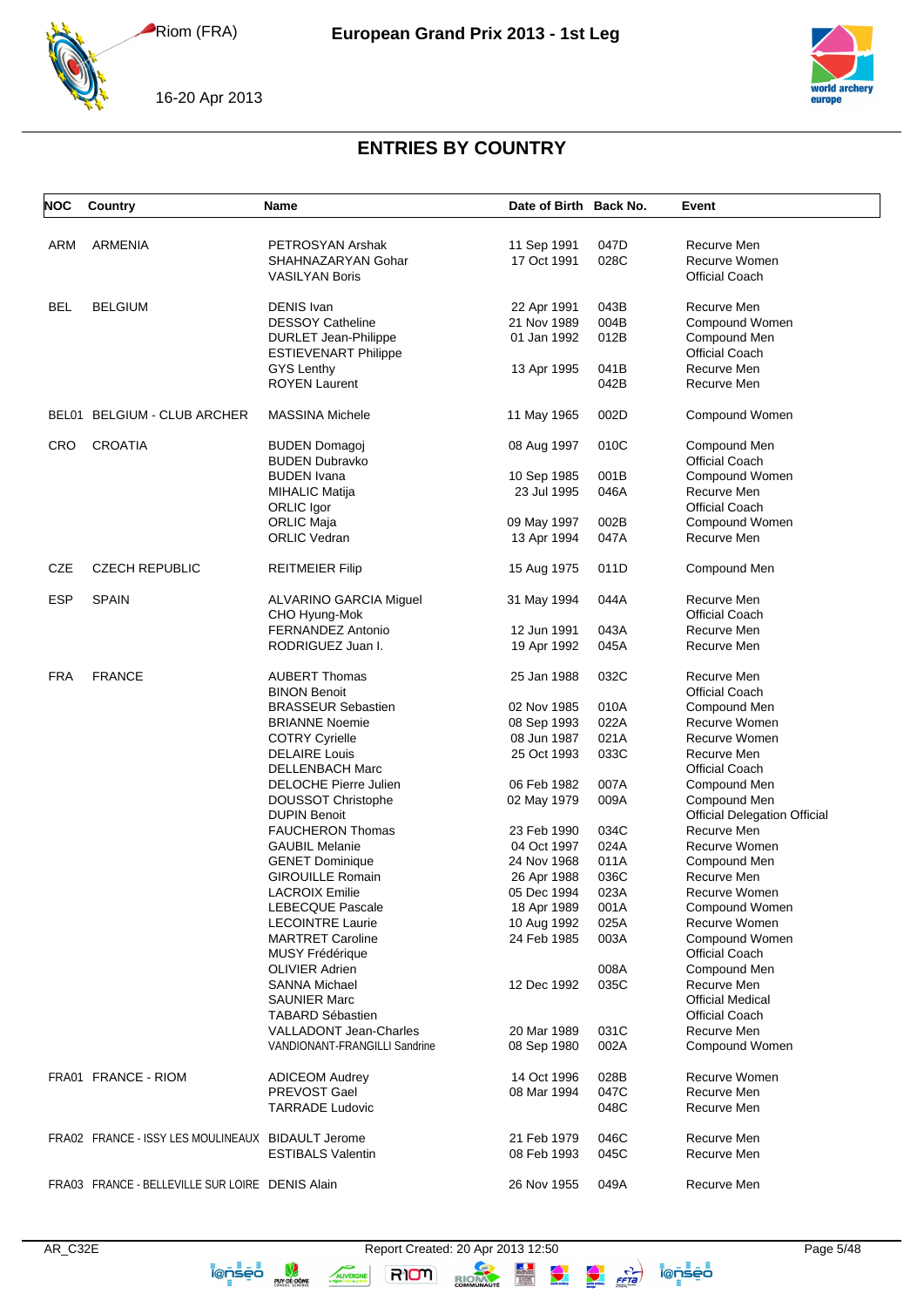

16-20 Apr 2013



# **ENTRIES BY COUNTRY**

| NOC        | Country                                      | Name                            | Date of Birth Back No. |      | Event                               |
|------------|----------------------------------------------|---------------------------------|------------------------|------|-------------------------------------|
|            |                                              |                                 |                        |      |                                     |
|            | FRA04 FRANCE - BLAGNAC                       | <b>GARRABE Damien</b>           | 21 Oct 1988            | 048B | Recurve Men                         |
|            |                                              | <b>PEROL Olivier</b>            | 15 Jul 1972            | 047B | Recurve Men                         |
|            | FRA05 FRANCE - OZOIR LA FERRIERE LOPEO Kevin |                                 | 08 May 1995            | 048A | Recurve Men                         |
|            | FRA06 FRANCE - LEOGNAN                       | NIETO David                     | 13 Dec 1975            | 010B | Compound Men                        |
|            |                                              | <b>PLAUTE Alexandre</b>         | 27 Sep 1981            | 049C | Recurve Men                         |
|            | FRA07 FRANCE - AUROS                         | <b>ROY Sebastien</b>            | 07 Apr 1977            | 010D | Compound Men                        |
| <b>GBR</b> | <b>GREAT BRITAIN</b>                         | <b>BROWN Lloyd</b>              |                        |      | <b>Official Coach</b>               |
|            |                                              | <b>CROFT Glen</b>               | 17 Jun 1990            | 035B | Recurve Men                         |
|            |                                              | <b>EVANS Sean</b>               | 13 Jun 1991            | 032B | Recurve Men                         |
|            |                                              | FOLKARD Naomi                   | 18 Sep 1983            | 027D | Recurve Women                       |
|            |                                              | <b>GODFREY Larry</b>            | 09 Jun 1976            | 034B | Recurve Men                         |
|            |                                              | <b>HUNT Nicky</b>               | 29 Jan 1985            | 028D | Recurve Women                       |
|            |                                              |                                 |                        |      |                                     |
|            |                                              | <b>MARTIN Rebecca</b>           | 08 Jan 1996            | 026D | Recurve Women                       |
|            |                                              | <b>MORGAN Ashe</b>              | 04 Apr 1994            | 033B | Recurve Men                         |
|            |                                              | <b>PITMAN Bryony</b>            | 13 Mar 1997            | 024D | Recurve Women                       |
|            |                                              | <b>RANDALL Andrew</b>           | 01 Oct 1992            | 036B | Recurve Men                         |
|            |                                              | <b>SLATER Kieran</b>            | 08 Feb 1994            | 031B | Recurve Men                         |
|            |                                              | <b>WILLIAMS Graham</b>          |                        |      | <b>Official Coach</b>               |
|            |                                              | WOO Song I                      |                        |      | <b>Official Coach</b>               |
| GEO        | <b>GEORGIA</b>                               | <b>ESEBUA Kristine</b>          | 19 Mar 1985            | 026A | Recurve Women                       |
|            |                                              | LOBZHENIDZE Yulia               | 23 Aug 1977            | 027A | Recurve Women                       |
|            |                                              |                                 |                        |      | <b>Official Coach</b>               |
|            |                                              | MEJEVIDZE Alexander             |                        |      |                                     |
|            |                                              | MOSESHVILI Jaba                 | 01 Jan 1994            | 046D | Recurve Men                         |
|            |                                              | NARIMANIDZE Khatuna             | 02 Feb 1974            | 028A | Recurve Women                       |
|            |                                              | PHUTKARADZE Tamaz               |                        |      | <b>Official Coach</b>               |
|            |                                              | PKHAKADZE Lasha                 | 24 May 1994            | 044D | Recurve Men                         |
|            |                                              | SHUSHADZE Mamuka                | 18 Oct 1995            | 045D | Recurve Men                         |
| <b>GER</b> | <b>GERMANY</b>                               | <b>BUTUZOVA Natalia</b>         |                        |      | <b>Official Coach</b>               |
|            |                                              | <b>GONSER Justus</b>            | 09 Jun 1993            | 012C | Compound Men                        |
|            |                                              | <b>HAIDN Oliver</b>             |                        |      | <b>Official Coach</b>               |
|            |                                              | <b>HAIDN TSCHALOVA Veronika</b> | 05 Jun 1976            | 023C | Recurve Women                       |
|            |                                              | <b>KAHLLUND Florian</b>         | 07 Jun 1993            | 033A | Recurve Men                         |
|            |                                              |                                 |                        |      |                                     |
|            |                                              | <b>MEISSNER Janine</b>          | 02 Feb 1997            | 004D | Compound Women                      |
|            |                                              | <b>NESEMANN Simon</b>           | 03 Feb 1991            | 035A | Recurve Men                         |
|            |                                              | POPPENBORG Rafael               | 24 Oct 1990            | 036A | Recurve Men                         |
|            |                                              | <b>RICHTER Elena</b>            | 03 Jul 1989            | 025C | Recurve Women                       |
|            |                                              | <b>SKOERIES Eric</b>            | 18 May 1992            | 031A | Recurve Men                         |
|            |                                              | <b>UNRUH Lisa</b>               | 12 Apr 1988            | 024C | Recurve Women                       |
|            |                                              | <b>VIEHMEIER Isabel</b>         | 24 Jun 1992            | 021C | Recurve Women                       |
|            |                                              | <b>WEISS Christian</b>          | 10 Feb 1988            | 032A | Recurve Men                         |
|            |                                              | <b>WIESER Felix</b>             | 04 Aug 1993            | 034A | Recurve Men                         |
|            |                                              | <b>WINTER Karina</b>            | 14 Jan 1986            | 022C | Recurve Women                       |
|            |                                              |                                 |                        |      |                                     |
| <b>ITA</b> | <b>ITALY</b>                                 | DI BUÒ llario                   |                        |      | <b>Official Coach</b>               |
|            |                                              | <b>FISSORE Matteo</b>           |                        | 039D | Recurve Men                         |
|            |                                              | <b>GIORI</b> Lorenzo            | 04 Feb 1991            | 037D | Recurve Men                         |
|            |                                              | <b>MANDIA Claudia</b>           | 21 Oct 1992            | 023B | Recurve Women                       |
|            |                                              | <b>MANDIA Massimiliano</b>      | 24 Jan 1990            | 038D | Recurve Men                         |
|            |                                              | <b>SARTORI</b> Guendalina       | 08 Aug 1988            | 024B | Recurve Women                       |
|            |                                              | <b>TERROSI Leonardo</b>         |                        |      | <b>Official Delegation Official</b> |
|            |                                              | <b>TONETTA Elena</b>            | 08 Jun 1988            | 021B | Recurve Women                       |
|            |                                              | <b>VAN ALTEN Wietse</b>         |                        |      | Official Coach                      |
|            |                                              | <b>VARONE Francesco</b>         |                        |      | <b>Official Medical</b>             |
|            |                                              |                                 |                        |      |                                     |
|            |                                              | <b>VIOLI Sara</b>               | 30 Oct 1990            | 022B | Recurve Women                       |
|            |                                              | <b>ZAGAMI Alberto</b>           | 16 Jun 1985            | 040D | Recurve Men                         |
| LAT        | LATVIA                                       | OLEKSEJENKO Julia               |                        | 003D | Compound Women                      |
|            |                                              |                                 |                        |      |                                     |

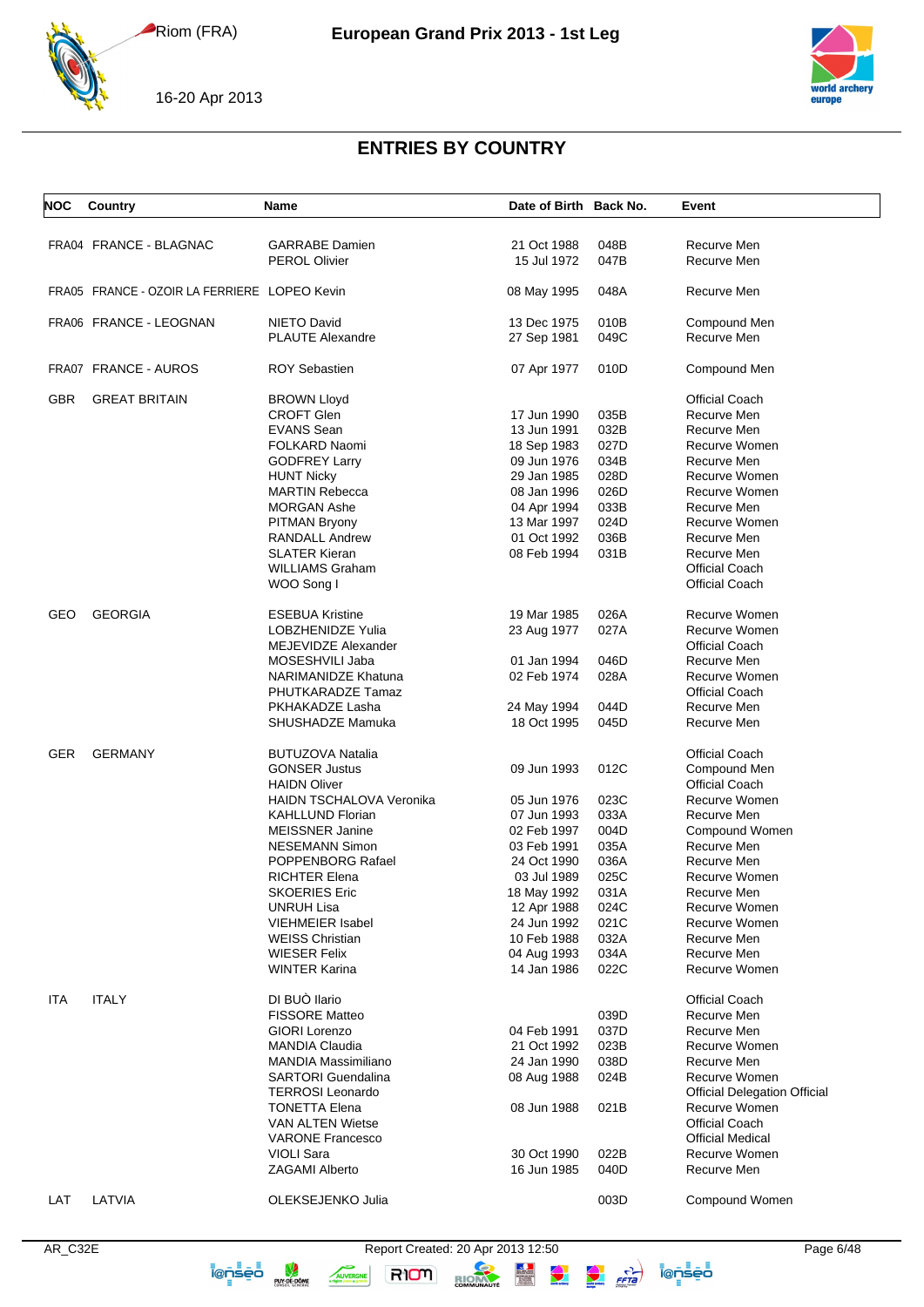

16-20 Apr 2013

# **ENTRIES BY COUNTRY**

| NOC        | Country                               | Name                          | Date of Birth Back No. |      | Event                               |
|------------|---------------------------------------|-------------------------------|------------------------|------|-------------------------------------|
|            |                                       |                               |                        |      |                                     |
| <b>LUX</b> | LUXEMBOURG                            | <b>DOLINSKI Claude</b>        |                        |      | <b>Official Delegation Official</b> |
|            |                                       | <b>FRANTZ Eric</b>            | 16 Mar 1966            | 009D | Compound Men                        |
|            |                                       | <b>HENCKELS Jeff</b>          | 30 Aug 1984            | 042C | Recurve Men                         |
|            |                                       | <b>KRAUS Stephane</b>         | 21 Oct 1980            | 044C | Recurve Men                         |
|            |                                       | <b>SCHULER Luc</b>            | 28 Sep 1978            | 043C | Recurve Men                         |
|            |                                       | <b>SEYWERT Gilles</b>         | 28 Jan 1984            | 007D | Compound Men                        |
|            |                                       | <b>WEBER Fernand</b>          | 18 Dec 1958            | 008D | Compound Men                        |
|            | LUX01 LUXEMBOURG - STRASSEN KLEIN Pit |                               | 12 Sep 1996            | 049B | Recurve Men                         |
| <b>NED</b> | NETHERLANDS                           | <b>CUSTERS Emiel</b>          |                        |      | <b>Official Coach</b>               |
|            |                                       | DE VRIES Shireen              | 11 Nov 1993            | 019D | Recurve Women                       |
|            |                                       | <b>DEDEN Esther</b>           |                        | 016D | Recurve Women                       |
|            |                                       | <b>DEKKER Rozemarijn</b>      | 25 Dec 1989            | 020D | Recurve Women                       |
|            |                                       | <b>DER KINDEREN Annemarie</b> | 19 May 1993            | 017D | Recurve Women                       |
|            |                                       | <b>LAAN Sarina</b>            | 13 Mar 1994            | 018D | Recurve Women                       |
|            |                                       | VAN APELDOORN Marcel          |                        |      | <b>Official Coach</b>               |
|            |                                       | <b>VAN DIJCK Claire</b>       | 14 Jun 1993            | 015D | Recurve Women                       |
|            |                                       | <b>VAN MEIJEL Marielle</b>    |                        |      | <b>Official Medical</b>             |
| <b>NOR</b> | <b>NORWAY</b>                         | AAMAAS Njaal                  | 05 Oct 1988            | 009C | Compound Men                        |
|            |                                       | <b>BØE Morten</b>             |                        |      | <b>Official Coach</b>               |
|            |                                       | <b>FURNES Christoffer</b>     | 14 May 1992            | 040B | Recurve Men                         |
|            |                                       | <b>GRYDELAND Runa</b>         | 06 May 1994            | 003B | Compound Women                      |
|            |                                       | <b>HAGEN Paul Andre</b>       | 26 May 1992            | 038B | Recurve Men                         |
|            |                                       | <b>HALVORSEN Marius</b>       | 26 Dec 1992            | 039B | Recurve Men                         |
|            |                                       | <b>HAUGSETH Mads</b>          | 02 Mar 1995            | 008C | Compound Men                        |
|            |                                       | HUMLEKJAER Jan Erik           |                        |      | <b>Official Team Captain</b>        |
|            |                                       | <b>NESTENG Baard</b>          | 14 May 1979            | 037B | Recurve Men                         |
|            |                                       | <b>TJENTLAND Oddmund</b>      | 11 Jan 1980            | 007C | Compound Men                        |
|            |                                       |                               |                        |      |                                     |
| <b>POL</b> | <b>POLAND</b>                         | DOBROWOLSKI Rafal             | 27 Dec 1983            | 039A | Recurve Men                         |
|            |                                       | <b>FALDZINSKI Maciej</b>      | 22 Jul 1992            | 042A | Recurve Men                         |
|            |                                       | <b>GORCZYCA Krzysztof</b>     | 01 Jan 1967            | 012A | Compound Men                        |
|            |                                       | LACH Jan                      |                        |      | <b>Official Coach</b>               |
|            |                                       | <b>LESNIAK Natalia</b>        | 10 Jul 1991            | 019B | Recurve Women                       |
|            |                                       | <b>LESNIAK Renata</b>         | 04 Feb 1989            | 002C | Compound Women                      |
|            |                                       | LIPIARSKA Karina              | 16 Feb 1987            | 015B | Recurve Women                       |
|            |                                       | <b>MARZEC Pawel</b>           | 01 Apr 1994            | 040A | Recurve Men                         |
|            |                                       | MICKIEWICZ Katarzyna          | 05 Oct 1986            | 016B | Recurve Women                       |
|            |                                       | <b>MYSZOR Wioleta</b>         | 19 Jan 1983            | 017B | Recurve Women                       |
|            |                                       | NAPLOSZEK Slawomir            |                        | 037A | Recurve Men                         |
|            |                                       | <b>NOWAK Piotr</b>            | 20 Mar 1991            | 038A | Recurve Men                         |
|            |                                       | SIERAKOWSKI Kacper            | 02 Dec 1993            | 041A | Recurve Men                         |
|            |                                       | SOBIERAJ Malgorzata           | 16 Oct 1982            | 020B | Recurve Women                       |
|            |                                       | STANIECZEK Anna               | 24 Jan 1955            | 003C | Compound Women                      |
|            |                                       | SZALANSKA Katarzyna           | 05 Dec 1992            | 001C | Compound Women                      |
|            |                                       | SZUKALSKA Anna                | 12 Mar 1984            | 018B | Recurve Women                       |
|            |                                       | <b>WALASZEK Jaroslaw</b>      |                        |      | <b>Official Coach</b>               |

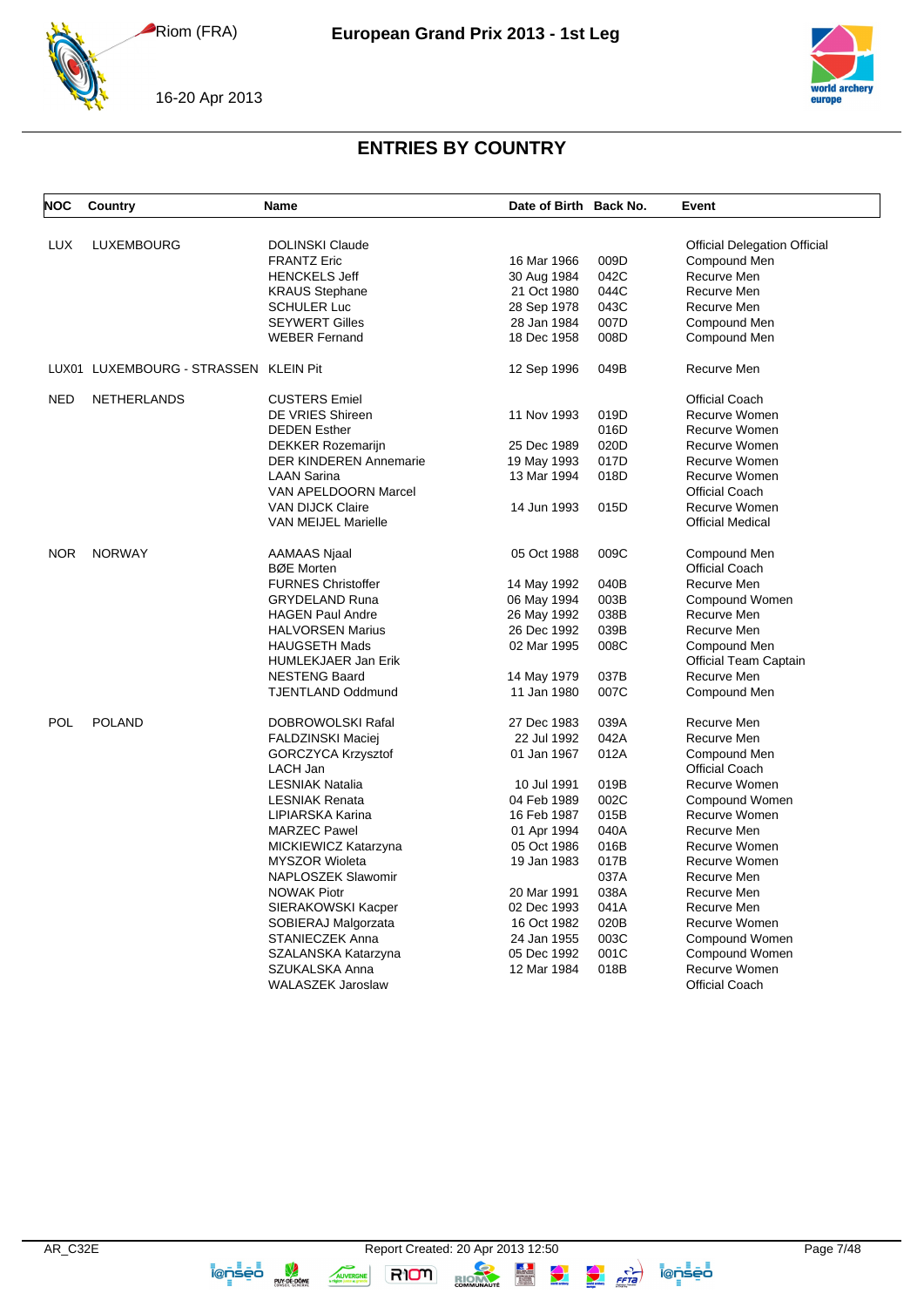

16-20 Apr 2013



# **ENTRIES BY COUNTRY**

| <b>NOC</b> | Country         | Name                                                 | Date of Birth Back No. |      | Event                               |
|------------|-----------------|------------------------------------------------------|------------------------|------|-------------------------------------|
| RUS        | <b>RUSSIA</b>   | AVDEEVA Natalia                                      | 06 Sep 1988            | 004A | Compound Women                      |
|            |                 | <b>BADENOV Bair</b>                                  | 28 Jun 1976            | 039C | Recurve Men                         |
|            |                 | <b>BORODIN Alexey</b>                                | 30 Apr 1987            | 041C | Recurve Men                         |
|            |                 | <b>CHUGUNOV Anton</b>                                | 28 May 1979            | 011B | Compound Men                        |
|            |                 | <b>ERDYNIEVA Natalia</b>                             | 06 Aug 1988            | 017A | Recurve Women                       |
|            |                 | <b>KAMAEV Kirill</b>                                 |                        |      | <b>Official Medical</b>             |
|            |                 | PEROVA Ksenia                                        | 08 Feb 1989            | 015A | Recurve Women                       |
|            |                 | <b>SEGINA Tatiana</b>                                | 20 Jan 1992            | 019A | Recurve Women                       |
|            |                 | <b>SHAYNUROV Radmir</b>                              | 21 Jul 1993            | 037C | Recurve Men                         |
|            |                 | STEPANOVA Inna                                       | 17 Apr 1990            | 016A | Recurve Women                       |
|            |                 | <b>TIMOFEEVA Kristina</b>                            | 28 Aug 1993            | 020A | Recurve Women                       |
|            |                 | <b>TSYBEKDORZHIEV Bair</b>                           | 06 Oct 1992            | 038C | Recurve Men                         |
|            |                 | <b>TSYBZHITOV Bolot</b>                              | 23 Nov 1993            | 040C | Recurve Men                         |
|            |                 | YANBARISOVA Dinara                                   | 06 Jul 1994            | 018A | Recurve Women                       |
|            |                 | ZABRODSKIY Stanislav                                 |                        |      | <b>Official Coach</b>               |
|            |                 | <b>ZIMIN Alexandr</b>                                |                        |      | <b>Official Coach</b>               |
|            |                 |                                                      |                        |      |                                     |
| SLO        | <b>SLOVENIA</b> | <b>BOZIC Brina</b>                                   | 22 May 1992            | 026C | Recurve Women                       |
|            |                 | <b>CERNE Arne</b>                                    | 26 Mar 1996            | 009B | Compound Men                        |
|            |                 | <b>CERNE Toja</b>                                    | 04 Jul 1993            | 004C | Compound Women                      |
|            |                 | <b>CERNE Tomo</b>                                    |                        |      | <b>Official Delegation Official</b> |
|            |                 | <b>HABJAN MALAVASIC Den</b>                          | 30 Nov 1999            | 044B | Recurve Men                         |
|            |                 | <b>KOMOCAR Jaka</b>                                  | 26 Mar 1992            | 045B | Recurve Men                         |
|            |                 | <b>KOROSEC Vili</b>                                  | 07 Mar 1997            | 007B | Compound Men                        |
|            |                 | RIJAVEC Jan                                          | 13 Jul 1994            | 046B | Recurve Men                         |
|            |                 | STOSEVSKI Luka                                       | 20 Nov 1995            | 008B | Compound Men                        |
|            |                 | <b>UMER Ana</b>                                      | 11 Dec 1990            | 027C | Recurve Women                       |
|            |                 | <b>ZLENDER Matija</b>                                |                        |      | <b>Official Delegation Official</b> |
|            |                 | <b>ZUPANC Matej</b>                                  |                        |      | Official Team Captain               |
| SUI        | SWITZERLAND     | <b>COMTE Magali</b>                                  | 23 Sep 1967            | 025B | Recurve Women                       |
|            |                 | <b>DIELEN Nathalie</b>                               | 18 Mar 1966            | 021D | Recurve Women                       |
|            |                 | <b>FREIRE DOS SANTOS Rafael</b>                      | 03 Aug 1995            | 042D | Recurve Men                         |
|            |                 | <b>MINGARD Emilien</b>                               | 22 Oct 1995            | 041D | Recurve Men                         |
|            |                 | POGGIA Carmen                                        |                        |      | <b>Official Coach</b>               |
|            |                 | <b>RUFER Thomas</b>                                  | 01 Aug 1980            | 043D | Recurve Men                         |
|            |                 | <b>SCHOBINGER Celine</b>                             | 18 Sep 1989            | 022D | Recurve Women                       |
|            |                 |                                                      |                        |      |                                     |
| <b>SWE</b> | <b>SWEDEN</b>   | <b>BJERENDAL Christine</b><br><b>JOHANSSON Tomas</b> | 03 Feb 1987            | 023D | Recurve Women                       |
|            |                 |                                                      |                        |      | <b>Official Coach</b>               |
| <b>TUR</b> | <b>TURKEY</b>   | <b>AKTUNA Aybuke</b>                                 | 18 Mar 1994            | 026B | Recurve Women                       |
|            |                 | LOKLUOGLU Begul                                      | 28 Aug 1988            | 027B | Recurve Women                       |
|            |                 | <b>SATIR Serdar</b>                                  |                        |      | <b>Official Coach</b>               |
| UKR        | <b>UKRAINE</b>  | <b>BEKKER Pavlo</b>                                  |                        |      | <b>Official Coach</b>               |
|            |                 | <b>DUBAS</b> Iryna                                   | 23 Sep 1992            | 018C | Recurve Women                       |
|            |                 | <b>IVANYTSKYY Heorhiy</b>                            | 06 May 1992            | 036D | Recurve Men                         |
|            |                 | <b>KOMONYUK Vitaliy</b>                              | 23 Jul 1993            | 033D | Recurve Men                         |
|            |                 | LADIKOV Anton                                        | 18 Aug 1991            | 035D | Recurve Men                         |
|            |                 | <b>LEBETKO Serhiy</b>                                |                        |      | <b>Official Medical</b>             |
|            |                 | <b>MELNYK Sofiia</b>                                 | 18 Sep 1990            | 001D | Compound Women                      |
|            |                 | <b>MOKRYNSKY Yaroslav</b>                            | 10 Mar 1984            | 031D | Recurve Men                         |
|            |                 | PALEKHA Kateryna                                     | 20 Sep 1980            | 019C | Recurve Women                       |
|            |                 | PAVLOVA Anastasia                                    | 09 Feb 1995            | 020C | Recurve Women                       |
|            |                 | SADOVNYCHA Olena                                     |                        |      | <b>Official Coach</b>               |
|            |                 | SHYSHKIN Mykyta                                      | 01 May 1992            | 034D | Recurve Men                         |
|            |                 | SICHENIKOVA Lidiia                                   | 03 Feb 1993            | 017C | Recurve Women                       |
|            |                 | <b>SKACHOK Oleksander</b>                            | 08 Feb 1990            | 032D | Recurve Men                         |
|            |                 | <b>SYDORUK Viktor</b>                                |                        |      | Official Team Captain               |
|            |                 | VINOGRADOV Roman                                     | 16 Sep 1969            | 011C | Compound Men                        |
|            |                 | YAVORSKA Kateryna                                    | 03 May 1990            | 016C | Recurve Women                       |
|            |                 | ZAKHARCHENKO Juliia                                  | 22 Feb 1991            | 015C | Recurve Women                       |



RION

AUVERGNE

**RIOM** 

 $\frac{1}{\sqrt{2}}$ 

 $\bigodot$ 

 $\sum_{\text{effa}}$   $\frac{1}{\sqrt{2}}$   $\frac{1}{\sqrt{2}}$   $\frac{1}{\sqrt{2}}$   $\frac{1}{\sqrt{2}}$   $\frac{1}{\sqrt{2}}$   $\frac{1}{\sqrt{2}}$   $\frac{1}{\sqrt{2}}$   $\frac{1}{\sqrt{2}}$   $\frac{1}{\sqrt{2}}$   $\frac{1}{\sqrt{2}}$   $\frac{1}{\sqrt{2}}$   $\frac{1}{\sqrt{2}}$   $\frac{1}{\sqrt{2}}$   $\frac{1}{\sqrt{2}}$   $\frac{1}{\sqrt{2}}$   $\frac{1}{\sqrt{2}}$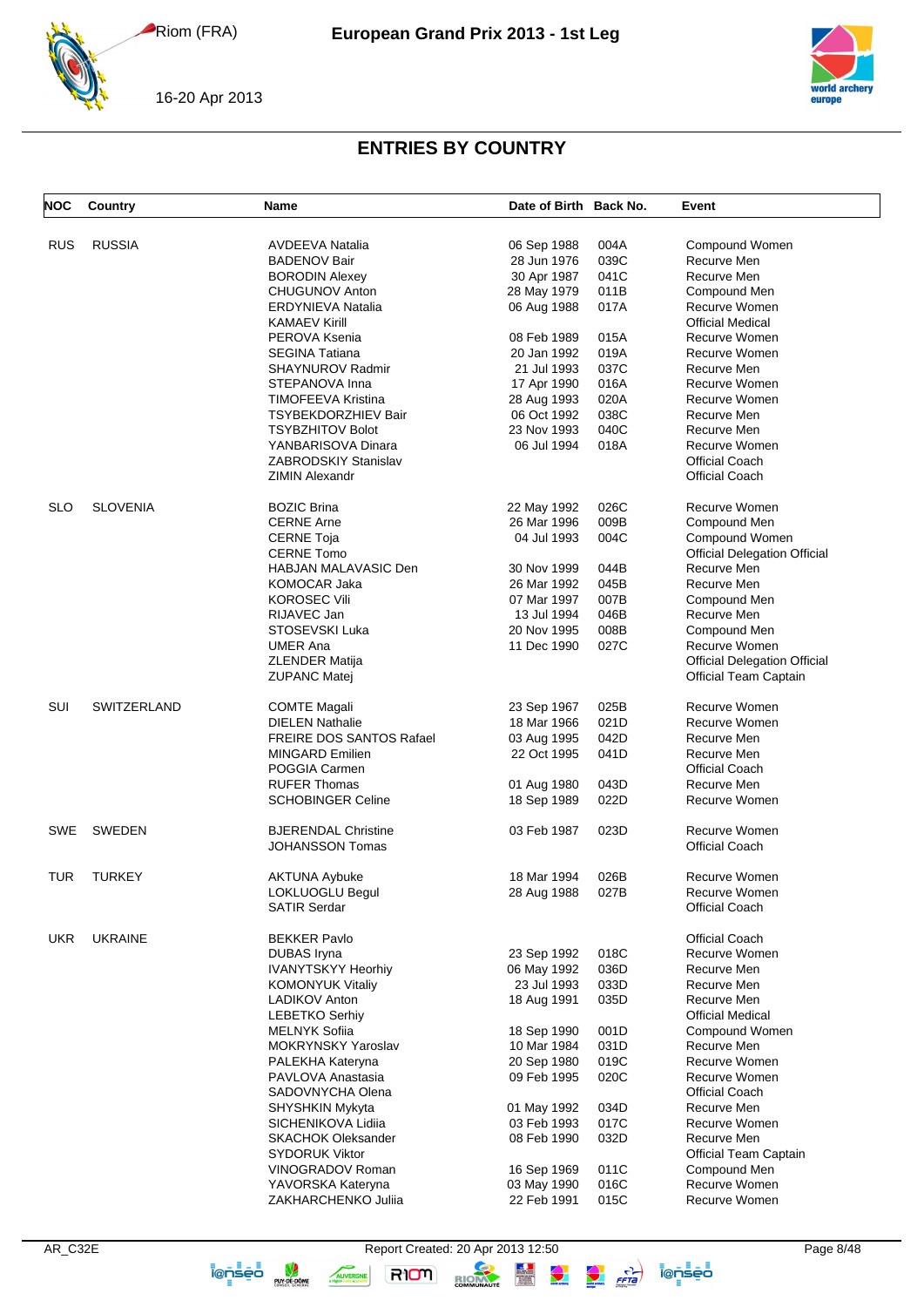**European Grand Prix 2013 - 1st Leg**

**Recurve Men**



16-20 Apr 2013

# **RESULTS SUMMARY**

| Rk       | Name                                             | <b>NOC</b>               |                                     | <b>RR Score</b><br>Rank | 1/48           | 1/24   | 1/16           | 1/8    | 1/4    | 1/2            |   | Finals |
|----------|--------------------------------------------------|--------------------------|-------------------------------------|-------------------------|----------------|--------|----------------|--------|--------|----------------|---|--------|
| 1        | PREVOST Gael                                     |                          | FRA01 France - Riom                 | 1335 /02                | -Bye-          | -Bye-  | 6              | 7      | 6      |                | 6 | 6      |
| 2        | <b>AUBERT Thomas</b>                             | <b>FRA</b>               | France                              | 1323 / 04               | -Bye-          | -Bye-  | 6              | 6      | 6      |                | 6 | 0      |
| 3        | <b>FERNANDEZ Antonio</b>                         | <b>ESP</b>               | Spain                               | 1328 /03                | -Bye-          | -Bye-  | 6              | 6      | 6      |                | 0 | 6      |
| 4        | <b>HENCKELS Jeff</b>                             | LUX                      | Luxembourg                          | 1339 /01                | -Bye-          | -Bye-  | $\overline{7}$ | 6      | 7      |                | 2 | 4      |
| 5<br>6   | MOKRYNSKY Yaroslav<br><b>TSYBEKDORZHIEV Bair</b> | UKR<br><b>RUS</b>        | Ukraine<br>Russia                   | 1301 /12<br>1307 /10    | -Bye-          | 7<br>6 | 7<br>6         | 6<br>6 | 5<br>5 | (139)<br>(136) |   |        |
| 7        | <b>SHAYNUROV Radmir</b>                          | <b>RUS</b>               | Russia                              | 1307 /09                | -Bye-<br>-Bye- | 6      | 6              | 6      | 3      | (136)          |   |        |
| 8        | <b>GODFREY Larry</b>                             | <b>GBR</b>               | <b>Great Britain</b>                | 1306 /11                | -Bye-          | 6      | 6              | 6      | 0      | (80)           |   |        |
| 9        | ALVARINO GARCIA Miguel                           | <b>ESP</b>               | Spain                               | 1234 / 51               | 6              | 6      | 7              | 4      |        |                |   |        |
| 9        | <b>BADENOV Bair</b>                              | <b>RUS</b>               | Russia                              | 1294 /18                | -Bye-          | 6      | 6              | 1      |        |                |   |        |
| 9        | <b>BIDAULT Jerome</b>                            |                          | FRA02 France - Issy Les Moulineaux  | 1295 /16                | -Bye-          | 6      | 7              | 4      |        |                |   |        |
| 9        | <b>FURNES Christoffer</b>                        | NOR                      | Norway                              | 1260 /37                | -Bye-          | 6      | 6              | 4      |        |                |   |        |
| 9        | <b>KAHLLUND Florian</b>                          | <b>GER</b>               | Germany                             | 1289 /20                | -Bye-          | 6      | 6              | 0      |        |                |   |        |
| 9        | <b>NESTENG Baard</b>                             | NOR.                     | Norway                              | 1308 / 08               | -Bye-          | -Bye-  | 6              | 5      |        |                |   |        |
| 9        | <b>TSYBZHITOV Bolot</b>                          | <b>RUS</b>               | Russia                              | 1313 /07                | -Bye-          | -Bye-  | 6              | 0      |        |                |   |        |
| 9<br>17  | VALLADONT Jean-Charles                           | FRA<br><b>FRA</b>        | France<br>France                    | 1271 /27                | -Bye-<br>6     | 6<br>7 | 6<br>0         | 2      |        |                |   |        |
| 17       | <b>DELAIRE Louis</b><br>DOBROWOLSKI Rafal        | <b>POL</b>               | Poland                              | 1250 /42<br>1260 / 36   | -Bye-          | 7      | 0              |        |        |                |   |        |
| 17       | <b>FAUCHERON Thomas</b>                          | <b>FRA</b>               | France                              | 1265 /34                | -Bye-          | 6      | 0              |        |        |                |   |        |
| 17       | <b>FISSORE Matteo</b>                            | ITA                      | Italy                               | 1264 / 35               | -Bye-          | 6      | 5              |        |        |                |   |        |
| 17       | GIORI Lorenzo                                    | ITA.                     | Italy                               | 1300 /13                | -Bye-          | 6      | 4              |        |        |                |   |        |
| 17       | <b>GIROUILLE Romain</b>                          | <b>FRA</b>               | France                              | 1266 /32                | -Bye-          | 6      | 1              |        |        |                |   |        |
| 17       | <b>KOMOCAR Jaka</b>                              | <b>SLO</b>               | Slovenia                            | 1257 /39                | 6              | 7      | 0              |        |        |                |   |        |
| 17       | NAPLOSZEK Slawomir                               | <b>POL</b>               | Poland                              | 1275 /25                | -Bye-          | 7      | 4              |        |        |                |   |        |
| 17       | PKHAKADZE Lasha                                  | GEO                      | Georgia                             | 1243 / 46               | 7              | 6      | 3              |        |        |                |   |        |
| 17       | RIJAVEC Jan                                      | SLO                      | Slovenia                            | 1247 /44                | $\overline{7}$ | 6      | 3              |        |        |                |   |        |
| 17       | RODRIGUEZ Juan I.                                | <b>ESP</b>               | Spain                               | 1318 /06                | -Bye-          | -Bye-  | 5              |        |        |                |   |        |
| 17       | <b>SANNA Michael</b>                             | FRA                      | France                              | 1286 /22                | -Bye-          | 7      | 4              |        |        |                |   |        |
| 17<br>17 | SHYSHKIN Mykyta<br><b>SLATER Kieran</b>          | <b>UKR</b><br><b>GBR</b> | Ukraine<br><b>Great Britain</b>     | 1234 /50<br>1295 /17    | 6<br>-Bye-     | 6<br>6 | 0<br>3         |        |        |                |   |        |
| 17       | <b>WEISS Christian</b>                           | <b>GER</b>               | Germany                             | 1275 /24                | -Bye-          | 6      | 2              |        |        |                |   |        |
| 17       | <b>ZAGAMI Alberto</b>                            | ITA                      | Italy                               | 1321 /05                | -Bye-          | -Bye-  | $\overline{2}$ |        |        |                |   |        |
| 33       | <b>BORODIN Alexey</b>                            | <b>RUS</b>               | Russia                              | 1268 /29                | -Bye-          | 3      |                |        |        |                |   |        |
| 33       | <b>DENIS Ivan</b>                                | BEL                      | Belgium                             | 1267 /31                | -Bye-          | 4      |                |        |        |                |   |        |
| 33       | <b>ESTIBALS Valentin</b>                         |                          | FRA02 France - Issy Les Moulineaux  | 1232 / 54               | 6              | 2      |                |        |        |                |   |        |
| 33       | EVANS Sean                                       | <b>GBR</b>               | <b>Great Britain</b>                | 1246 / 45               | 7              | 0      |                |        |        |                |   |        |
| 33       | <b>FALDZINSKI Maciej</b>                         | <b>POL</b>               | Poland                              | 1201 / 65               | 6              | 5      |                |        |        |                |   |        |
| 33       | <b>GARRABE</b> Damien                            |                          | FRA04 France - Blagnac              | 1266 /33                | -Bye-          | 5      |                |        |        |                |   |        |
| 33       | <b>GYS Lenthy</b><br>HABJAN MALAVASIC Den        | BEL<br><b>SLO</b>        | Belgium<br>Slovenia                 | 1224 /57                | 6              | 2<br>1 |                |        |        |                |   |        |
| 33<br>33 | <b>HAGEN Paul Andre</b>                          | NOR.                     | Norway                              | 1272 /26<br>1230 / 55   | -Bye-<br>7     | 0      |                |        |        |                |   |        |
| 33       | <b>IVANYTSKYY Heorhiy</b>                        | <b>UKR</b>               | Ukraine                             | 1286 /21                | -Bye-          | 2      |                |        |        |                |   |        |
| 33       | <b>KOMONYUK Vitaliy</b>                          | UKR                      | Ukraine                             | 1251 /41                | 6              | 2      |                |        |        |                |   |        |
| 33       | <b>LADIKOV Anton</b>                             | <b>UKR</b>               | Ukraine                             | 1290 /19                | -Bye-          | 5      |                |        |        |                |   |        |
| 33       | LOPEO Kevin                                      |                          | FRA05 France - Ozoir La Ferriere    | 1235 /49                | 6              | 4      |                |        |        |                |   |        |
| 33       | <b>MANDIA Massimiliano</b>                       | ITA                      | Italy                               | 1299 /14                | -Bye-          | 5      |                |        |        |                |   |        |
| 33       | <b>MORGAN Ashe</b>                               | GBR                      | <b>Great Britain</b>                | 1247 /43                | 6              | 3      |                |        |        |                |   |        |
| 33       | <b>NESEMANN Simon</b>                            | GER                      | Germany                             | 1243 /47                | 6              | 5      |                |        |        |                |   |        |
| 33       | NOWAK Piotr                                      | POL                      | Poland                              | 1268 /28                | -Bye-          | 4      |                |        |        |                |   |        |
| 33       | <b>ORLIC Vedran</b>                              | CRO                      | Croatia                             | 1212 /61                | 6              | 2      |                |        |        |                |   |        |
| 33<br>33 | PETROSYAN Arshak<br>POPPENBORG Rafael            | ARM<br>GER               | Armenia                             | 1253 /40                | $\overline{7}$ | 3<br>4 |                |        |        |                |   |        |
| 33       | <b>SCHULER Luc</b>                               | LUX                      | Germany<br>Luxembourg               | 1268 /30<br>1233 /53    | -Bye-<br>6     | 1      |                |        |        |                |   |        |
| 33       | SIERAKOWSKI Kacper                               | POL                      | Poland                              | 1295 /15                | -Bye-          | 5      |                |        |        |                |   |        |
| 33       | <b>SKACHOK Oleksander</b>                        | <b>UKR</b>               | Ukraine                             | 1258 /38                | -Bye-          | 4      |                |        |        |                |   |        |
| 33       | <b>SKOERIES Eric</b>                             | GER                      | Germany                             | 1278 /23                | -Bye-          | 3      |                |        |        |                |   |        |
| 57       | <b>CROFT Glen</b>                                | GBR                      | <b>Great Britain</b>                | 1177 /71                | 4              |        |                |        |        |                |   |        |
| 57       | <b>DENIS Alain</b>                               |                          | FRA03 France - Belleville Sur Loire | 989 /74                 | 0              |        |                |        |        |                |   |        |
| 57       | FREIRE DOS SANTOS Rafael SUI                     |                          | Switzerland                         | 1185 /70                | 0              |        |                |        |        |                |   |        |
| 57       | <b>HALVORSEN Marius</b>                          |                          | NOR Norway                          | 1222 /59                | 2              |        |                |        |        |                |   |        |
| 57       | <b>KLEIN Pit</b>                                 |                          | LUX01 Luxembourg - Strassen         | 1212 /60                | 4              |        |                |        |        |                |   |        |
| 57       | <b>KRAUS Stephane</b>                            | <b>LUX</b>               | Luxembourg                          | 1237 /48                | 0              |        |                |        |        |                |   |        |
| 57<br>57 | <b>MARZEC Pawel</b><br>MIHALIC Matija            | <b>POL</b><br>CRO        | Poland<br>Croatia                   | 1207 /64<br>1226 /56    | 0<br>2         |        |                |        |        |                |   |        |
|          |                                                  |                          |                                     |                         |                |        |                |        |        |                |   |        |

AUVERGNE

AR\_C74A Report Created: 20 Apr 2013 12:50 Page 9/48<br> **AVERONE RIOT RIOT REPORT OF REPORT PRIOR**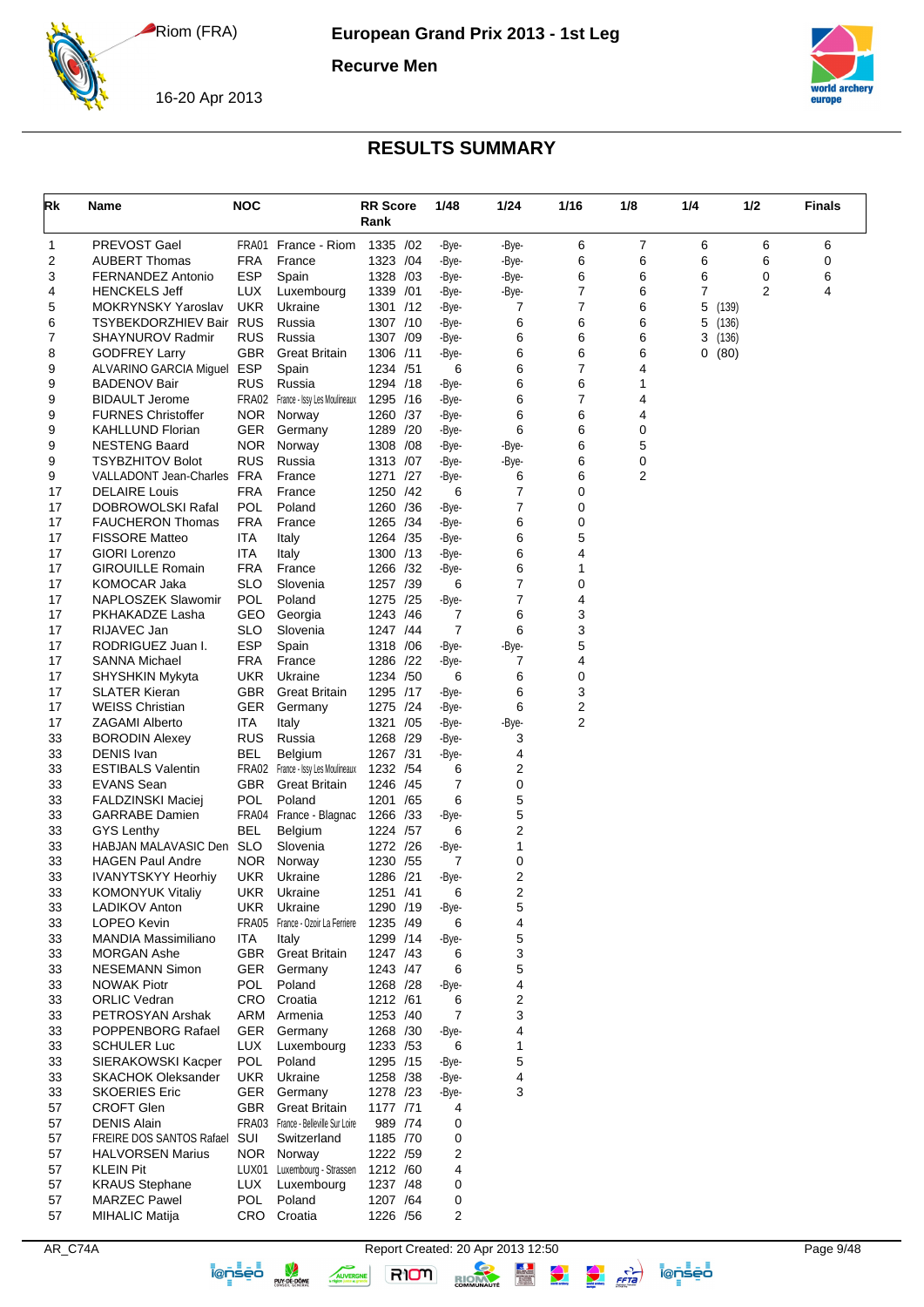**European Grand Prix 2013 - 1st Leg**

**Recurve Men**



16-20 Apr 2013

# **RESULTS SUMMARY**

| Rk | Name                    | <b>NOC</b> |                        | <b>RR</b> Score<br>Rank | 1/48 | 1/24 | 1/16 | 1/8 | 1/4 | 1/2 | <b>Finals</b> |
|----|-------------------------|------------|------------------------|-------------------------|------|------|------|-----|-----|-----|---------------|
| 57 | <b>MINGARD Emilien</b>  | SUI        | Switzerland            | 1157 /73                | 3    |      |      |     |     |     |               |
| 57 | MOSESHVILI Jaba         | GEO.       | Georgia                | 1193 /69                |      |      |      |     |     |     |               |
| 57 | <b>PEROL Olivier</b>    |            | FRA04 France - Blagnac | 1176 /72                | 0    |      |      |     |     |     |               |
| 57 | <b>PLAUTE Alexandre</b> |            | FRA06 France - Leognan | 1212 /63                | 4    |      |      |     |     |     |               |
| 57 | RANDALL Andrew          | GBR        | <b>Great Britain</b>   | 1224 / 58               | 3    |      |      |     |     |     |               |
| 57 | <b>ROYEN Laurent</b>    | BEL        | Belgium                | 1194 /67                | 3    |      |      |     |     |     |               |
| 57 | <b>RUFER Thomas</b>     | SUI        | Switzerland            | 1212 /62                | 2    |      |      |     |     |     |               |
| 57 | SHUSHADZE Mamuka        | <b>GEO</b> | Georgia                | 1199 / 66               | 2    |      |      |     |     |     |               |
| 57 | <b>TARRADE Ludovic</b>  |            | FRA01 France - Riom    | 1194 /68                | 3    |      |      |     |     |     |               |
| 57 | <b>WIESER Felix</b>     | <b>GER</b> | Germany                | 1233 / 52               | 4    |      |      |     |     |     |               |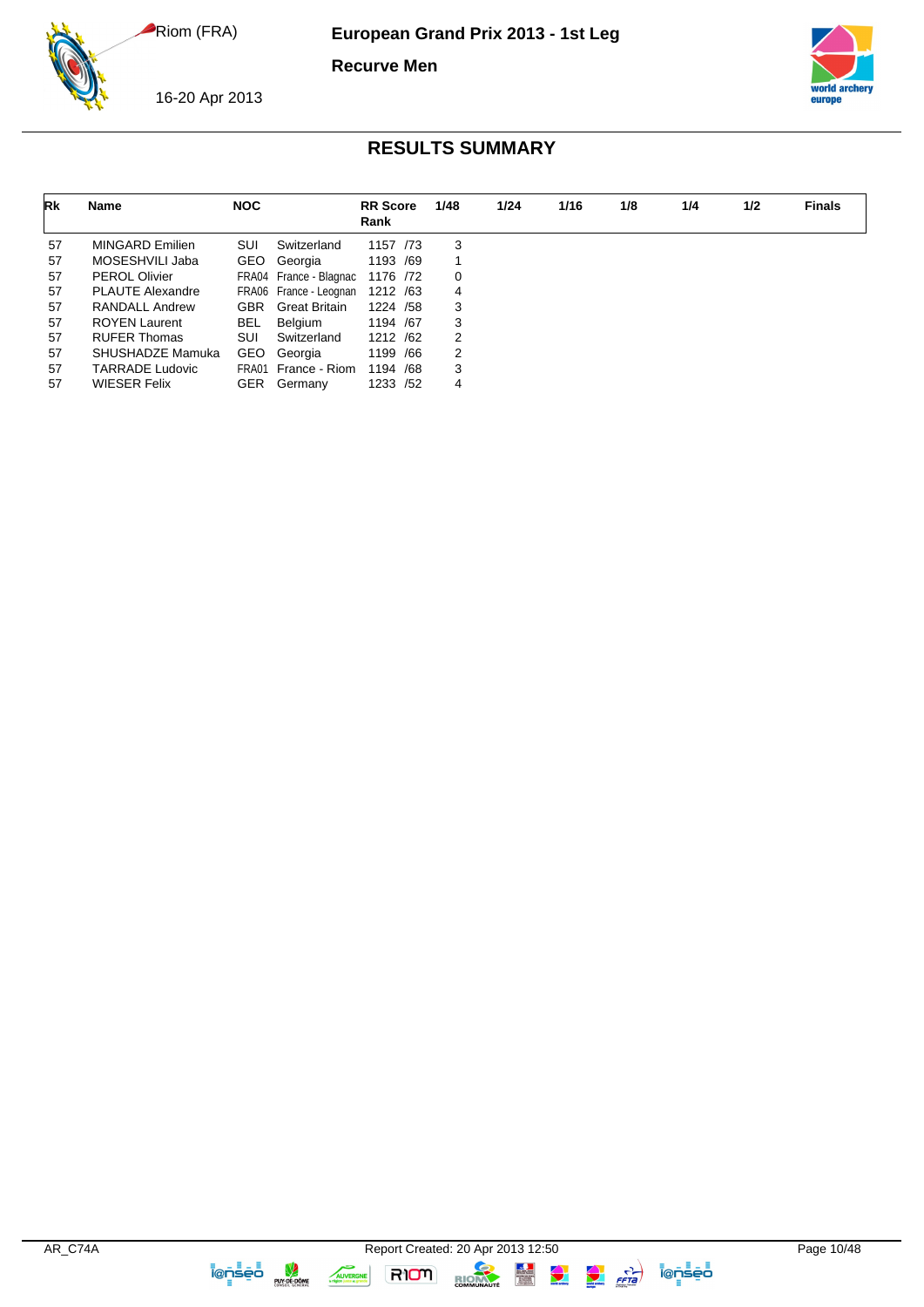**European Grand Prix 2013 - 1st Leg**

**Recurve Women**



16-20 Apr 2013



## **RESULTS SUMMARY**

| Rk       | Name                                    | <b>NOC</b>        |                                 | <b>RR</b> Score<br>Rank |     | 1/24                | 1/16           | 1/8 | 1/4            | 1/2   | <b>Finals</b>  |
|----------|-----------------------------------------|-------------------|---------------------------------|-------------------------|-----|---------------------|----------------|-----|----------------|-------|----------------|
| 1        | <b>WINTER Karina</b>                    | <b>GER</b>        | Germany                         | 1337 /04                |     | -Bye-               | 6              | 6   | $\overline{7}$ | 6     | 6              |
| 2        | PAVLOVA Anastasia                       | <b>UKR</b>        | Ukraine                         | 1324 /07                |     | -Bye-               | $\overline{7}$ | 6   | 6              | 6     | 4              |
| 3        | <b>MANDIA Claudia</b>                   | ITA               | Italy                           | 1293 /27                |     | 6                   | 6              | 6   | 6              | 4     | 6              |
| 4        | <b>RICHTER Elena</b>                    | GER               | Germany                         | 1321 /08                |     | -Bye-               | 6              | 6   | 6              | 4     | $\overline{2}$ |
| 5        | LIPIARSKA Karina                        | <b>POL</b>        | Poland                          | 1309 /19                |     | 7                   | 7              | 6   | 4              | (135) |                |
| 6        | NARIMANIDZE Khatuna                     | GEO               | Georgia                         | 1256 /44                |     | 6                   | 6              | 6   | 3              | (130) |                |
| 7        | PEROVA Ksenia                           | <b>RUS</b>        | Russia                          | 1312 /15                |     | 7                   | 7              | 6   | 2              | (105) |                |
| 8        | <b>COTRY Cyrielle</b>                   | <b>FRA</b>        | France                          | 1288 /32                |     | 6                   | 6              | 6   | 2(102)         |       |                |
| 9        | LOBZHENIDZE Yulia                       | GEO               | Georgia                         | 1291 /30                |     | 6                   | 6              | 2   |                |       |                |
| 9        | PALEKHA Kateryna                        | <b>UKR</b>        | Ukraine                         | 1313 /13                |     | 6                   | 6              | 4   |                |       |                |
| 9        | <b>PITMAN Bryony</b>                    | <b>GBR</b>        | <b>Great Britain</b>            | 1237 /48                |     | 7                   | 7              | 5   |                |       |                |
| 9        | <b>SEGINA Tatiana</b>                   | <b>RUS</b>        | Russia                          | 1320 /10                |     | 6                   | 6              | 0   |                |       |                |
| 9        | SICHENIKOVA Lidija                      | <b>UKR</b>        | Ukraine                         | 1292 /28                |     | 6                   | 6              | 0   |                |       |                |
| 9        | STEPANOVA Inna                          | <b>RUS</b>        | Russia                          | 1345 / 02               |     | -Bye-               | 6              | 5   |                |       |                |
| 9        | YANBARISOVA Dinara                      | <b>RUS</b>        | Russia                          | 1301 /22                |     | 6                   | 6              | 4   |                |       |                |
| 9        | YAVORSKA Kateryna                       | <b>UKR</b>        | Ukraine                         | 1298 /24                |     | 6                   | 6              | 4   |                |       |                |
| 17       | <b>ADICEOM Audrey</b>                   | FRA01             | France - Riom                   | 1137 /53                |     | 6                   | 0              |     |                |       |                |
| 17       | <b>BOZIC Brina</b>                      | <b>SLO</b>        | Slovenia                        | 1284 / 34               |     | 6                   | 0              |     |                |       |                |
| 17       | <b>BRIANNE Noemie</b>                   | <b>FRA</b>        | France                          | 1312 /16                |     | 6<br>$\overline{7}$ | 3              |     |                |       |                |
| 17       | <b>DER KINDEREN Annemarie</b>           | <b>NED</b>        | Netherlands                     | 1292 /29                |     |                     | 0              |     |                |       |                |
| 17<br>17 | <b>ERDYNIEVA Natalia</b>                | <b>RUS</b><br>GEO | Russia                          | 1336 /05                |     | -Bye-<br>6          | 5<br>3         |     |                |       |                |
| 17       | <b>ESEBUA Kristine</b><br>FOLKARD Naomi | <b>GBR</b>        | Georgia<br><b>Great Britain</b> | 1310 /18<br>1320 /09    |     | -Bye-               | 5              |     |                |       |                |
| 17       | <b>LACROIX Emilie</b>                   | <b>FRA</b>        | France                          | 1271                    | /39 | 6                   | 3              |     |                |       |                |
| 17       | LOKLUOGLU Begul                         | TUR               | Turkey                          | 1335 / 06               |     | -Bye-               | 2              |     |                |       |                |
| 17       | <b>MARTIN Rebecca</b>                   | <b>GBR</b>        | <b>Great Britain</b>            | 1271 /40                |     | 7                   | 0              |     |                |       |                |
| 17       | <b>SARTORI</b> Guendalina               | ITA               | Italy                           | 1300 /23                |     | 6                   | 4              |     |                |       |                |
| 17       | SOBIERAJ Malgorzata                     | POL               | Poland                          | 1317 /11                |     | 6                   | 0              |     |                |       |                |
| 17       | SZUKALSKA Anna                          | <b>POL</b>        | Poland                          | 1312 /14                |     | 6                   | 3              |     |                |       |                |
| 17       | <b>TIMOFEEVA Kristina</b>               | <b>RUS</b>        | Russia                          | 1341 /03                |     | -Bye-               | 2              |     |                |       |                |
| 17       | UNRUH Lisa                              | <b>GER</b>        | Germany                         | 1347 / 01               |     | -Bye-               | 2              |     |                |       |                |
| 17       | VIOLI Sara                              | ITA               | Italy                           | 1305 /20                |     | 6                   | 0              |     |                |       |                |
| 33       | <b>AKTUNA Aybuke</b>                    | TUR               | Turkey                          | 1315 /12                |     | 0                   |                |     |                |       |                |
| 33       | <b>BJERENDAL Christine</b>              | <b>SWE</b>        | Sweden                          | 1304 /21                |     | 4                   |                |     |                |       |                |
| 33       | COMTE Magali                            | SUI               | Switzerland                     | 1105 / 55               |     | 0                   |                |     |                |       |                |
| 33       | DE VRIES Shireen                        | <b>NED</b>        | Netherlands                     | 1265 /42                |     | 2                   |                |     |                |       |                |
| 33       | <b>DEDEN Esther</b>                     | <b>NED</b>        | Netherlands                     | 1268 /41                |     | 2                   |                |     |                |       |                |
| 33       | <b>DEKKER Rozemarijn</b>                | <b>NED</b>        | Netherlands                     | 1199 /51                |     | 0                   |                |     |                |       |                |
| 33       | <b>DIELEN Nathalie</b>                  | SUI               | Switzerland                     | 1264 /43                |     | 0                   |                |     |                |       |                |
| 33       | <b>DUBAS</b> Iryna                      | <b>UKR</b>        | Ukraine                         | 1241 /46                |     | 1                   |                |     |                |       |                |
| 33       | <b>GAUBIL Melanie</b>                   | <b>FRA</b>        | France                          | 1285 /33                |     | $\overline{2}$      |                |     |                |       |                |
| 33       | HAIDN TSCHALOVA Veronika GER            |                   | Germany                         | 1290 /31                |     | 4                   |                |     |                |       |                |
| 33       | <b>HUNT Nicky</b>                       | <b>GBR</b>        | <b>Great Britain</b>            | 1187 /52                |     | 2                   |                |     |                |       |                |
| 33       | <b>LAAN Sarina</b>                      | <b>NED</b>        | Netherlands                     | 1239 / 47               |     | 0                   |                |     |                |       |                |
| 33       | <b>LECOINTRE Laurie</b>                 | <b>FRA</b>        | France                          | 1297 /25                |     | 1                   |                |     |                |       |                |
| 33       | <b>LESNIAK Natalia</b>                  | <b>POL</b>        | Poland                          | 1274 /36                |     | 3                   |                |     |                |       |                |
| 33       | MICKIEWICZ Katarzyna                    | <b>POL</b>        | Poland                          | 1237 /49                |     | $\overline{c}$      |                |     |                |       |                |
| 33       | <b>MYSZOR Wioleta</b>                   | POL               | Poland                          | 1273 /37                |     | 4                   |                |     |                |       |                |
| 33       | <b>SCHOBINGER Celine</b>                | SUI               | Switzerland                     | 1311 /17                |     | 3                   |                |     |                |       |                |
| 33       | SHAHNAZARYAN Gohar                      | ARM               | Armenia                         | 1233 /50                |     | 1                   |                |     |                |       |                |
| 33       | <b>TONETTA Elena</b>                    | ITA.              | Italy                           | 1275 /35                |     | 0                   |                |     |                |       |                |
| 33       | <b>UMER Ana</b>                         | <b>SLO</b>        | Slovenia                        | 1272 /38                |     | 5                   |                |     |                |       |                |
| 33       | <b>VAN DIJCK Claire</b>                 | <b>NED</b>        | Netherlands                     | 1107 /54                |     | 0                   |                |     |                |       |                |
| 33       | <b>VIEHMEIER Isabel</b>                 | <b>GER</b>        | Germany                         | 1250 /45                |     | 0                   |                |     |                |       |                |
| 33       | ZAKHARCHENKO Juliia                     | <b>UKR</b>        | Ukraine                         | 1297 /26                |     | 0                   |                |     |                |       |                |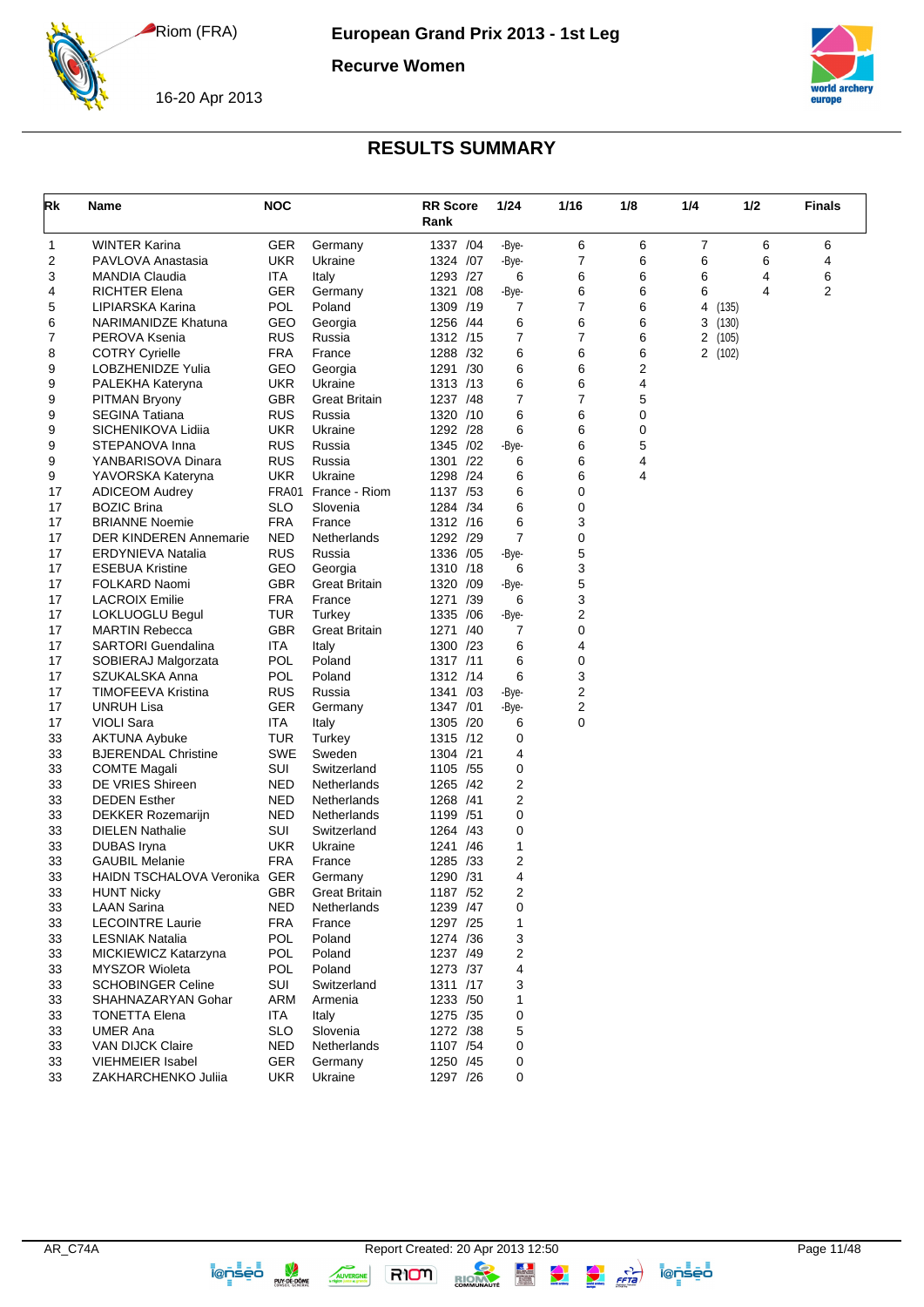**European Grand Prix 2013 - 1st Leg**

**Compound Men**



16-20 Apr 2013



## **RESULTS SUMMARY**

| Rk | <b>Name</b>                  | <b>NOC</b> |                  | <b>RR</b> Score<br>Rank | 1/16  | 1/8 | 1/4 | 1/2 | <b>Finals</b> |
|----|------------------------------|------------|------------------|-------------------------|-------|-----|-----|-----|---------------|
| 1  | <b>DELOCHE Pierre Julien</b> | <b>FRA</b> | France           | /02<br>701              | -Bye- | 143 | 146 | 132 | 126           |
| 2  | <b>HAUGSETH Mads</b>         | <b>NOR</b> | Norway           | /05<br>691              | -Bye- | 144 | 144 | 119 | 112           |
| 3  | DOUSSOT Christophe           | <b>FRA</b> | France           | 693<br>/03              | -Bye- | 146 | 144 | 106 | 124           |
| 4  | <b>GENET Dominique</b>       | <b>FRA</b> | France           | 707<br>/01              | -Bye- | 145 | 147 | 111 | 96            |
| 5  | <b>BRASSEUR Sebastien</b>    | <b>FRA</b> | France           | 691<br>/04              | -Bye- | 140 | 143 |     |               |
| 5  | <b>SEYWERT Gilles</b>        | LUX        | Luxembourg       | 686 /09                 | -Bye- | 141 | 143 |     |               |
| 7  | <b>CHUGUNOV Anton</b>        | <b>RUS</b> | Russia           | 685 /11                 | 143   | 138 | 142 |     |               |
| 8  | <b>BUDEN Domagoi</b>         | <b>CRO</b> | Croatia          | 689<br>/07              | -Bye- | 138 | 139 |     |               |
| 9  | <b>AAMAAS Njaal</b>          | <b>NOR</b> | Norway           | /06<br>691              | -Bye- | 137 |     |     |               |
| 9  | <b>CERNE Arne</b>            | <b>SLO</b> | Slovenia         | 670 /15                 | 142   | 133 |     |     |               |
| 9  | <b>FRANTZ Eric</b>           | <b>LUX</b> | Luxembourg       | 665 /17                 | 144   | 142 |     |     |               |
| 9  | <b>KOROSEC Vili</b>          | <b>SLO</b> | Slovenia         | 687 / 08                | -Bye- | 138 |     |     |               |
| 9  | <b>REITMEIER Filip</b>       | CZE        | Czech Republic   | 649 /21                 | 138   | 140 |     |     |               |
| 9  | STOSEVSKI Luka               | <b>SLO</b> | Slovenia         | 686 /10                 | 143   | 137 |     |     |               |
| 9  | <b>TJENTLAND Oddmund</b>     | <b>NOR</b> | Norway           | 676 /13                 | 144   | 137 |     |     |               |
| 9  | VINOGRADOV Roman             | <b>UKR</b> | Ukraine          | /19<br>661              | 142   | 140 |     |     |               |
| 17 | <b>DURLET Jean-Philippe</b>  | <b>BEL</b> | Belgium          | 676 /14                 | 139   |     |     |     |               |
| 17 | <b>GONSER Justus</b>         | <b>GER</b> | Germany          | 668 /16                 | 138   |     |     |     |               |
| 17 | GORCZYCA Krzysztof           | <b>POL</b> | Poland           | 663 /18                 | 142   |     |     |     |               |
| 17 | NIETO David                  | FRA06      | France - Leognan | 630 /22                 | 135   |     |     |     |               |
| 17 | <b>OLIVIER Adrien</b>        | <b>FRA</b> | France           | /12<br>681              | 136   |     |     |     |               |
| 17 | <b>ROY Sebastien</b>         | FRA07      | France - Auros   | /20<br>650              | 133   |     |     |     |               |
| 17 | <b>WEBER Fernand</b>         | LUX        | Luxembourg       | /23<br>623              | 136   |     |     |     |               |

RIOM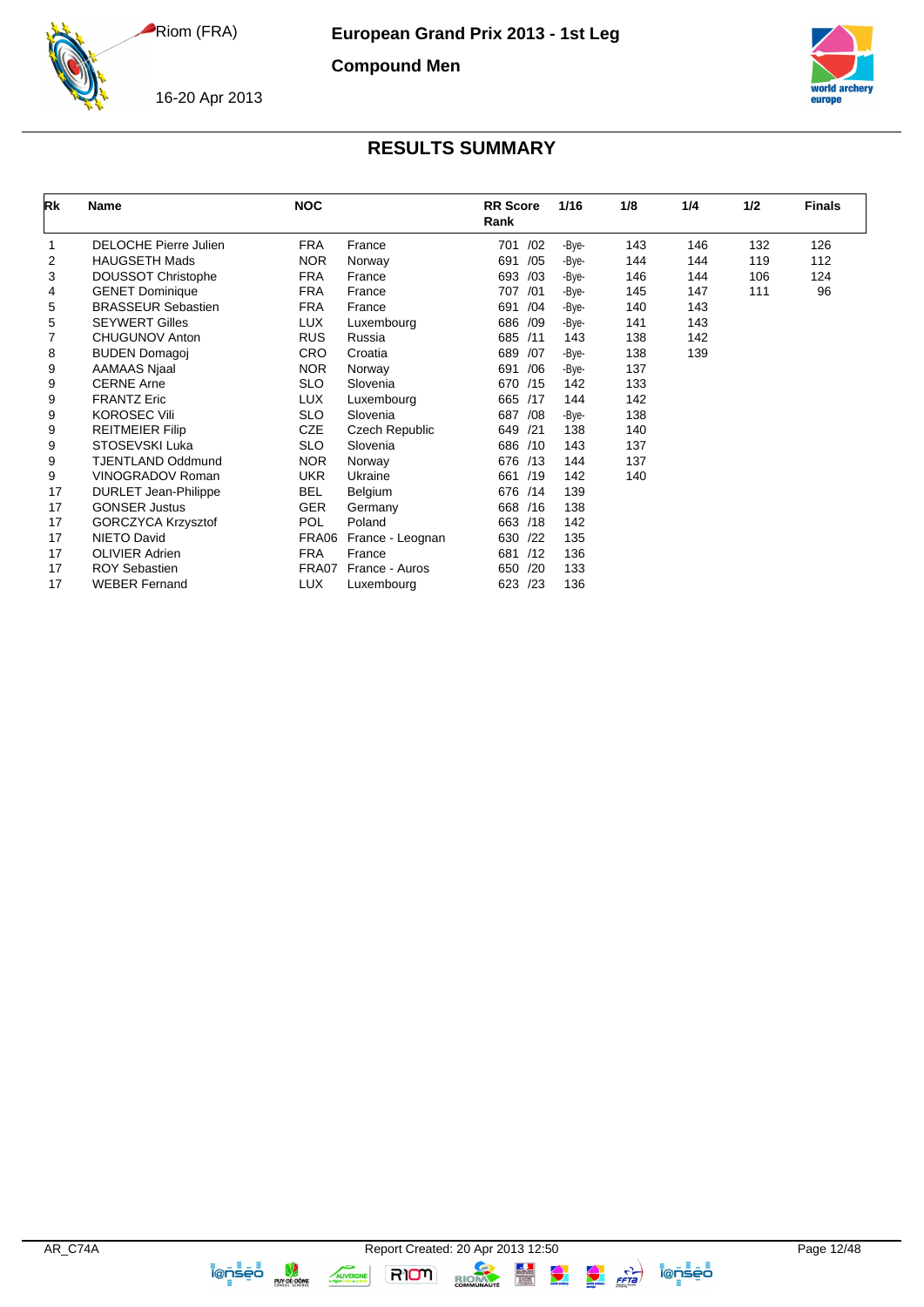**European Grand Prix 2013 - 1st Leg**

**Compound Women**



16-20 Apr 2013



# **RESULTS SUMMARY**

| Rk | Name                          | <b>NOC</b> |                       | <b>RR</b> Score<br>Rank | 1/8 | 1/4 | 1/2 | <b>Finals</b> |
|----|-------------------------------|------------|-----------------------|-------------------------|-----|-----|-----|---------------|
| 1  | SZALANSKA Katarzyna           | <b>POL</b> | Poland                | 668 / 06                | 140 | 134 | 116 | 114           |
| 2  | <b>BUDEN</b> Ivana            | CRO        | Croatia               | /01<br>687              | 140 | 128 | 110 | 113           |
| 3  | OLEKSEJENKO Julia             | LAT        | Latvia                | 672 / 05                | 136 | 130 | 99  | 106           |
| 4  | <b>MEISSNER Janine</b>        | <b>GER</b> | Germany               | /02<br>681              | 138 | 141 | 106 | 100           |
| 5  | <b>MARTRET Caroline</b>       | <b>FRA</b> | France                | /07<br>668              | 134 | 132 |     |               |
| 6  | <b>LEBECQUE Pascale</b>       | <b>FRA</b> | France                | 674 / 04                | 138 | 128 |     |               |
| 7  | VANDIONANT-FRANGILLI Sandrine | <b>FRA</b> | France                | /14<br>655              | 134 | 123 |     |               |
| 8  | <b>DESSOY Catheline</b>       | <b>BEL</b> | Belgium               | /09<br>667              | 140 | 121 |     |               |
| 9  | <b>AVDEEVA Natalia</b>        | <b>RUS</b> | Russia                | /13<br>659              | 136 |     |     |               |
| 9  | <b>CERNE Toja</b>             | <b>SLO</b> | Slovenia              | 667<br>/08              | 140 |     |     |               |
| 9  | <b>GRYDELAND Runa</b>         | <b>NOR</b> | Norway                | 660 /12                 | 136 |     |     |               |
| 9  | LESNIAK Renata                | <b>POL</b> | Poland                | 623 /16                 | 131 |     |     |               |
| 9  | <b>MASSINA Michele</b>        | BEL01      | Belgium - Club Archer | 629<br>/15              | 137 |     |     |               |
| 9  | <b>MELNYK Sofija</b>          | <b>UKR</b> | Ukraine               | /10<br>666              | 134 |     |     |               |
| 9  | <b>ORLIC Maja</b>             | <b>CRO</b> | Croatia               | /11<br>664              | 137 |     |     |               |
| 9  | STANIECZEK Anna               | <b>POL</b> | Poland                | /03<br>675              | 132 |     |     |               |

RION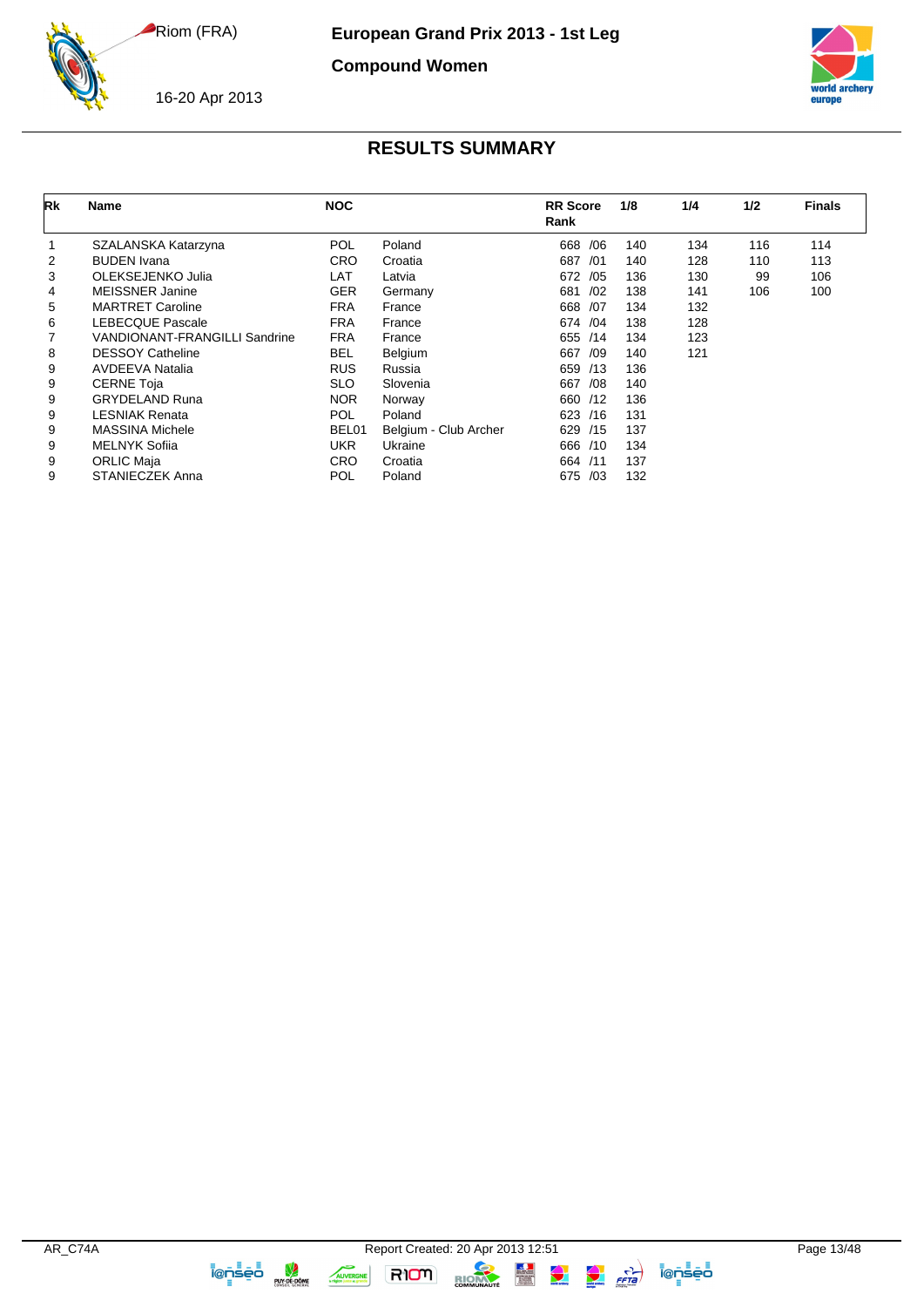16-20 Apr 2013

**European Grand Prix 2013 - 1st Leg**

**Recurve Men**

**Final Round**



# **RESULT BRACKETS**

|           | RR Rank/<br><b>Score</b> | <b>BkName</b><br>No.                              | <b>NOC</b><br>Code       | Quarterfinals                                       | <b>Semifinals</b>                          | <b>Finals</b>         |                                  |
|-----------|--------------------------|---------------------------------------------------|--------------------------|-----------------------------------------------------|--------------------------------------------|-----------------------|----------------------------------|
| 1/<br>9/  | 1339<br>1307             | <b>HENCKELS Jeff</b><br>9 SHAYNUROV Radmir        | <b>LUX</b><br><b>RUS</b> | 7 (27,30,29,27,27)<br>3 (29,30,26,25,26)            | <b>HENCKELS J (LUX)</b><br>2 (26,19,16,24) | <b>AUBERT T (FRA)</b> |                                  |
| 12/<br>4/ | 1301<br>1323             | 12 MOKRYNSKY Yaroslav<br>4 AUBERT Thomas          | UKR.<br><b>FRA</b>       | 5 T.9 (28,30,27,26,28)<br>6 T.10 (28,25,28,29,27)   | AUBERT T (FRA)<br>6 (24, 21, 24, 28)       | 0(22, 17, 15)         | <b>GOLD</b><br>PREVOST G (FRA01) |
| 3/<br>11/ | 1328<br>1306             | 3 FERNANDEZ Antonio<br><b>GODFREY Larry</b><br>11 | <b>ESP</b><br><b>GBR</b> | 6 (29,28,29)<br>0(28, 25, 27)                       | FERNANDEZ A (ESP)<br>0(22, 24, 9)          | PREVOST G (FRA01)     |                                  |
| 10/<br>21 | 1307<br>1335             | 10 TSYBEKDORZHIEV Bair<br>2 PREVOST Gael          | <b>RUS</b><br>FRA01      | 5 T.10 (29,25,28,28,26)<br>6 T.10* (27,26,28,27,28) | PREVOST G (FRA01)<br>6 (23,27,20)          | 6(28, 23, 21)         | <b>SILVER</b><br>AUBERT T (FRA)  |



RIOM

AUVERGNE

**TOTSED**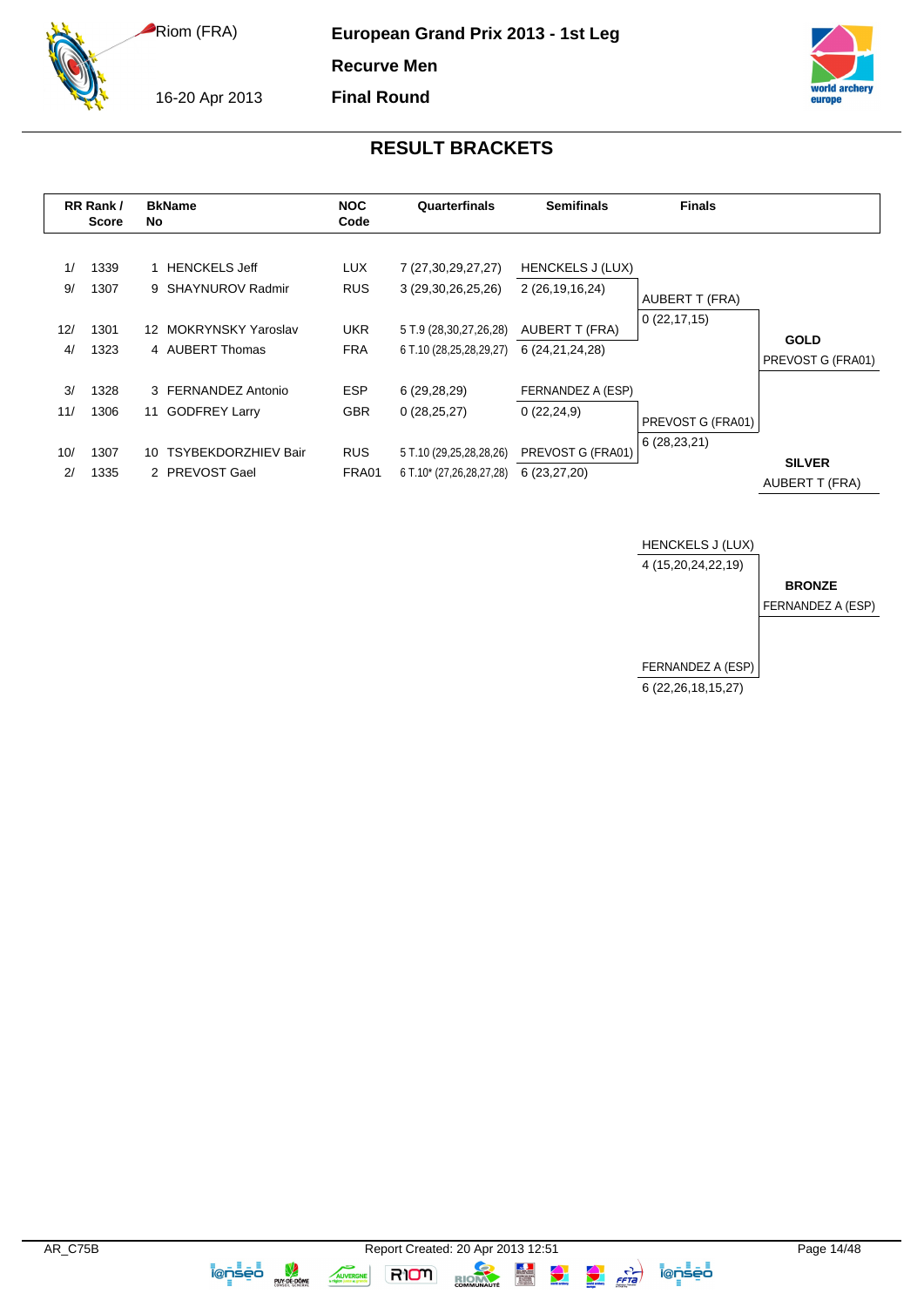16-20 Apr 2013

**European Grand Prix 2013 - 1st Leg**

**Recurve Men**

**Elimination Round**



|            | RR Rank /<br><b>Score</b> | No | <b>BkName</b>         | <b>NOC</b><br>Code | 1/48<br>Elimin. Round                        | $1/24$<br>Elimin. Round                     | 1/16<br>Elimin. Round                                                                                                                                                                                                                                                                                                                                                                                                | 1/8<br>Elimin. Round       | Quarterfinals           |
|------------|---------------------------|----|-----------------------|--------------------|----------------------------------------------|---------------------------------------------|----------------------------------------------------------------------------------------------------------------------------------------------------------------------------------------------------------------------------------------------------------------------------------------------------------------------------------------------------------------------------------------------------------------------|----------------------------|-------------------------|
| 1/         | 1339                      |    | 1 HENCKELS Jeff       | <b>LUX</b>         |                                              |                                             |                                                                                                                                                                                                                                                                                                                                                                                                                      |                            |                         |
|            |                           |    |                       |                    |                                              | <b>HENCKELS J (LUX)</b>                     |                                                                                                                                                                                                                                                                                                                                                                                                                      |                            |                         |
|            |                           |    | pre-seeded in 1/16th  |                    |                                              |                                             | <b>HENCKELS J (LUX)</b>                                                                                                                                                                                                                                                                                                                                                                                              |                            |                         |
|            |                           |    |                       |                    |                                              | -Bye-                                       | 7 (30,28,29,28)                                                                                                                                                                                                                                                                                                                                                                                                      |                            |                         |
|            |                           |    |                       |                    |                                              |                                             |                                                                                                                                                                                                                                                                                                                                                                                                                      |                            |                         |
|            |                           |    |                       |                    |                                              |                                             |                                                                                                                                                                                                                                                                                                                                                                                                                      | HENCKELS J (LUX)           |                         |
| 33/        | 1266                      |    | 33 GARRABE Damien     | FRA04              |                                              | GARRABE D (FRA04)                           |                                                                                                                                                                                                                                                                                                                                                                                                                      | 6 (28, 27, 27, 25, 26)     |                         |
|            |                           |    | -Bye-                 |                    |                                              | 5 T.9 (24,27,25,26,25)                      |                                                                                                                                                                                                                                                                                                                                                                                                                      |                            |                         |
|            |                           |    |                       |                    |                                              |                                             | <b>GIROUILLE R (FRA)</b>                                                                                                                                                                                                                                                                                                                                                                                             |                            |                         |
|            |                           |    | -Bye-                 |                    |                                              | <b>GIROUILLE R (FRA)</b>                    | 1 (26, 28, 26, 27)                                                                                                                                                                                                                                                                                                                                                                                                   |                            |                         |
| 32/        | 1266                      |    | 32 GIROUILLE Romain   | <b>FRA</b>         |                                              | 6 T.9* (26,24,28,26,24)                     |                                                                                                                                                                                                                                                                                                                                                                                                                      |                            |                         |
|            |                           |    |                       |                    |                                              |                                             |                                                                                                                                                                                                                                                                                                                                                                                                                      |                            | <b>HENCKELS J (LUX)</b> |
| 17/        | 1295                      |    | 17 SLATER Kieran      | GBR                |                                              | SLATER K (GBR)                              |                                                                                                                                                                                                                                                                                                                                                                                                                      |                            | 7 (27, 30, 29, 27, 27)  |
|            |                           |    | -Bye-                 |                    |                                              | 6 T.10 (28,22,28,26,29)                     |                                                                                                                                                                                                                                                                                                                                                                                                                      |                            |                         |
|            |                           |    |                       |                    |                                              |                                             | <b>SLATER K (GBR)</b>                                                                                                                                                                                                                                                                                                                                                                                                |                            |                         |
| 65/        | 1201                      |    | 65 FALDZINSKI Maciej  | POL                | 6(26, 27, 27)                                | FALDZINSKI M (POL)                          | 3 (30,29,28,26,26)                                                                                                                                                                                                                                                                                                                                                                                                   |                            |                         |
| 48/        | 1237                      |    | 48 KRAUS Stephane     | LUX                | 0(23,25,24)                                  | 5 T.7 (28,26,28,26,28)                      |                                                                                                                                                                                                                                                                                                                                                                                                                      |                            |                         |
|            |                           |    |                       |                    |                                              |                                             |                                                                                                                                                                                                                                                                                                                                                                                                                      | BIDAULT J (FRA02)          |                         |
| 49/        | 1235                      |    | 49 LOPEO Kevin        | FRA05              | 6 (29,26,27)                                 | LOPEO K (FRA05)                             |                                                                                                                                                                                                                                                                                                                                                                                                                      | 4 (29, 26, 27, 25, 19)     |                         |
| 64/        | 1207                      |    | 64 MARZEC Pawel       | POL                | 0(25, 24, 21)                                | 4 (26,26,24,28,26)                          | BIDAULT J (FRA02)                                                                                                                                                                                                                                                                                                                                                                                                    |                            |                         |
|            |                           |    |                       |                    |                                              |                                             | 7 (24, 29, 29, 29, 29)                                                                                                                                                                                                                                                                                                                                                                                               |                            |                         |
|            |                           |    | -Bye-                 |                    |                                              | BIDAULT J (FRA02)                           |                                                                                                                                                                                                                                                                                                                                                                                                                      |                            |                         |
| 16/        | 1295                      |    | 16 BIDAULT Jerome     | <b>FRA02</b>       |                                              | 6 (28, 25, 28, 27, 28)                      |                                                                                                                                                                                                                                                                                                                                                                                                                      |                            |                         |
| 9/         | 1307                      |    | 9 SHAYNUROV Radmir    | <b>RUS</b>         |                                              | SHAYNUROV R (RUS)                           |                                                                                                                                                                                                                                                                                                                                                                                                                      |                            |                         |
|            |                           |    | -Bye-                 |                    |                                              | 6 (28,24,25,26)                             | SHAYNUROV R (RUS)                                                                                                                                                                                                                                                                                                                                                                                                    |                            |                         |
|            |                           |    |                       |                    |                                              |                                             | 6 (26,26,29,27)                                                                                                                                                                                                                                                                                                                                                                                                      |                            |                         |
| 57/        | 1224                      |    | 57 GYS Lenthy         | <b>BEL</b>         | 6 (25,24,24,27)                              | GYS L (BEL)                                 |                                                                                                                                                                                                                                                                                                                                                                                                                      |                            |                         |
| 56/        | 1226                      |    | 56 MIHALIC Matija     | CRO                | 2 (22, 22, 25, 23)                           | 2 (26,27,22,23)                             |                                                                                                                                                                                                                                                                                                                                                                                                                      | SHAYNUROV R (RUS)          |                         |
|            |                           |    |                       |                    |                                              |                                             |                                                                                                                                                                                                                                                                                                                                                                                                                      | 6 T.9* (28,27,27,25,26)    |                         |
| 41/        | 1251                      |    | 41 KOMONYUK Vitaliy   | <b>UKR</b>         | 6 (29,27,24)                                 | KOMONYUK V (UKR)                            |                                                                                                                                                                                                                                                                                                                                                                                                                      |                            |                         |
| 72/        | 1176                      |    | 72 PEROL Olivier      | FRA04              | 0(15,21,23)                                  | 2 (27,26,23,26)                             | WEISS C (GER)                                                                                                                                                                                                                                                                                                                                                                                                        |                            |                         |
|            |                           |    |                       |                    |                                              |                                             | 2 (25, 28, 27, 26)                                                                                                                                                                                                                                                                                                                                                                                                   |                            |                         |
|            |                           |    | -Bye-                 |                    |                                              | WEISS C (GER)                               |                                                                                                                                                                                                                                                                                                                                                                                                                      |                            |                         |
| 24/        | 1275                      |    | 24 WEISS Christian    | GER                |                                              | 6 (29,28,23,26)                             |                                                                                                                                                                                                                                                                                                                                                                                                                      |                            | SHAYNUROV R (RUS)       |
|            |                           |    |                       |                    |                                              |                                             |                                                                                                                                                                                                                                                                                                                                                                                                                      |                            | 3 (29, 30, 26, 25, 26)  |
| 25/        | 1275                      |    | 25 NAPLOSZEK Slawomir | POL                |                                              | NAPLOSZEK S (POL)                           |                                                                                                                                                                                                                                                                                                                                                                                                                      |                            |                         |
|            |                           |    | -Bye-                 |                    |                                              | 7 (22, 23, 27, 24, 26)                      | NAPLOSZEK S (POL)                                                                                                                                                                                                                                                                                                                                                                                                    |                            |                         |
|            |                           |    | 73 MINGARD Emilien    |                    |                                              |                                             | 4 (29,29,22,25,26)                                                                                                                                                                                                                                                                                                                                                                                                   |                            |                         |
| 73/<br>40/ | 1157<br>1253              |    | 40 PETROSYAN Arshak   | SUI<br><b>ARM</b>  | 3 (29, 25, 24, 22, 27)<br>7 (26,30,26,22,28) | PETROSYAN A (ARM)<br>3 (23, 20, 22, 24, 24) |                                                                                                                                                                                                                                                                                                                                                                                                                      |                            |                         |
|            |                           |    |                       |                    |                                              |                                             |                                                                                                                                                                                                                                                                                                                                                                                                                      | NESTENG B (NOR)            |                         |
|            |                           |    |                       |                    |                                              |                                             |                                                                                                                                                                                                                                                                                                                                                                                                                      | 5 T.9 (27, 28, 25, 25, 27) |                         |
|            |                           |    |                       |                    |                                              | -Bye-                                       |                                                                                                                                                                                                                                                                                                                                                                                                                      |                            |                         |
|            |                           |    |                       |                    |                                              |                                             | <b>NESTENG B (NOR)</b>                                                                                                                                                                                                                                                                                                                                                                                               |                            |                         |
|            |                           |    | pre-seeded in 1/16th  |                    |                                              | <b>NESTENG B (NOR)</b>                      | 6 (28, 26, 27, 27, 29)                                                                                                                                                                                                                                                                                                                                                                                               |                            |                         |
| 8/         | 1308                      |    | 8 NESTENG Baard       | <b>NOR</b>         |                                              |                                             |                                                                                                                                                                                                                                                                                                                                                                                                                      |                            |                         |
|            |                           |    |                       |                    |                                              |                                             |                                                                                                                                                                                                                                                                                                                                                                                                                      |                            |                         |
| AR_C75A    |                           |    |                       |                    | Report Created: 20 Apr 2013 12:51            |                                             |                                                                                                                                                                                                                                                                                                                                                                                                                      |                            | Page 15/48              |
|            |                           |    | i@nseo<br>PUY-DE-DÔME | AUVERGNE           | RIOM<br><b>RIOM</b>                          |                                             | $\frac{1}{\sqrt{1-\frac{1}{2}}\sqrt{1-\frac{1}{2}}\sqrt{1-\frac{1}{2}}\sqrt{1-\frac{1}{2}}\sqrt{1-\frac{1}{2}}\sqrt{1-\frac{1}{2}}\sqrt{1-\frac{1}{2}}\sqrt{1-\frac{1}{2}}\sqrt{1-\frac{1}{2}}\sqrt{1-\frac{1}{2}}\sqrt{1-\frac{1}{2}}\sqrt{1-\frac{1}{2}}\sqrt{1-\frac{1}{2}}\sqrt{1-\frac{1}{2}}\sqrt{1-\frac{1}{2}}\sqrt{1-\frac{1}{2}}\sqrt{1-\frac{1}{2}}\sqrt{1-\frac{1}{2}}\sqrt{1-\frac{1}{2}}\sqrt{1-\frac$ | <u> ĩ@ņse</u> o            |                         |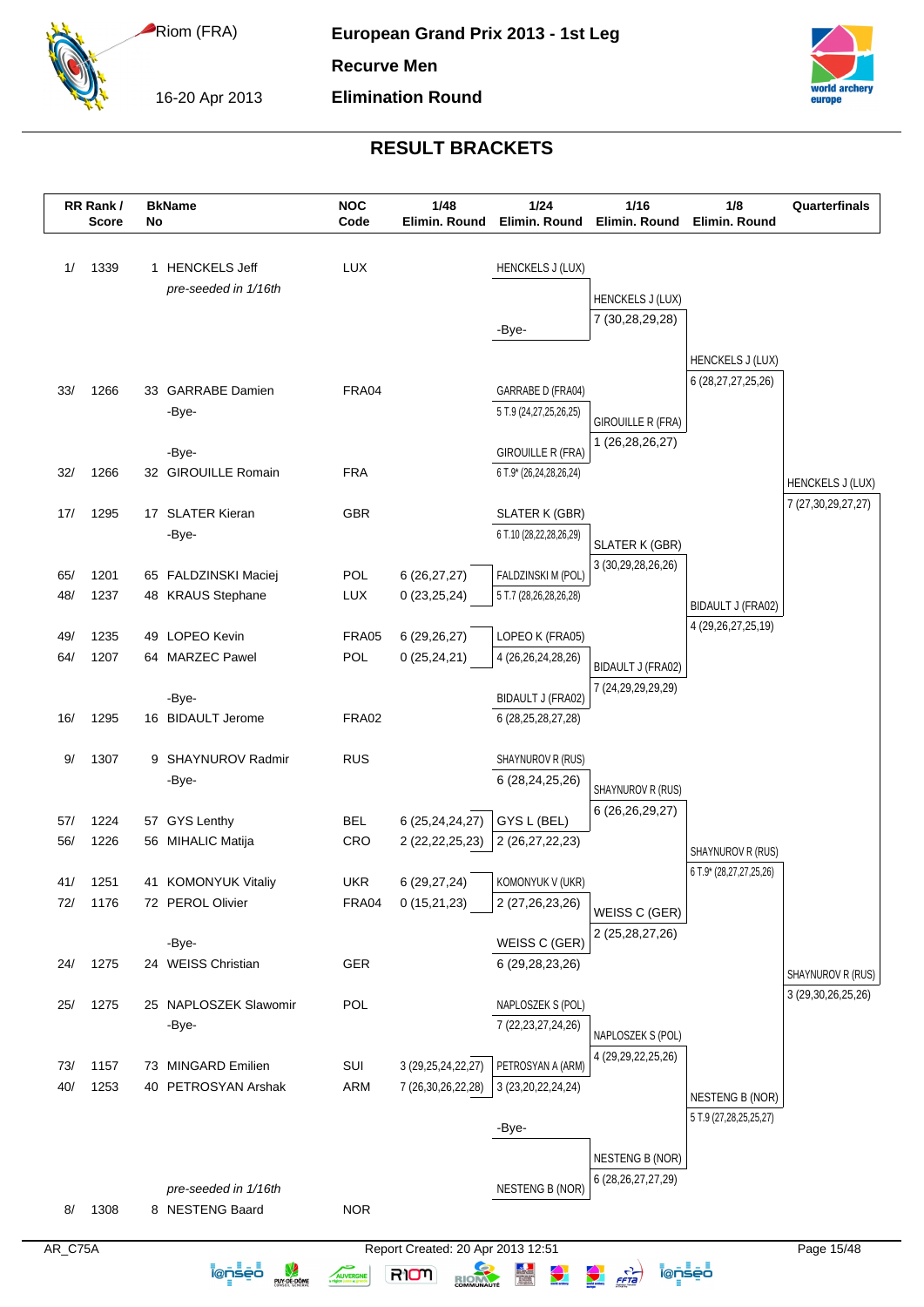16-20 Apr 2013

**Recurve Men**

**Elimination Round**



|            | RR Rank/<br><b>Score</b> | No | <b>BkName</b>                       | <b>NOC</b><br>Code | 1/48<br>Elimin. Round                        | 1/24<br>Elimin. Round                        | 1/16<br>Elimin. Round                                                                                                                                                                                                                                                                                                                                                                                                | 1/8<br>Elimin. Round                 | Quarterfinals           |
|------------|--------------------------|----|-------------------------------------|--------------------|----------------------------------------------|----------------------------------------------|----------------------------------------------------------------------------------------------------------------------------------------------------------------------------------------------------------------------------------------------------------------------------------------------------------------------------------------------------------------------------------------------------------------------|--------------------------------------|-------------------------|
| 5/         | 1321                     |    | 5 ZAGAMI Alberto                    | <b>ITA</b>         |                                              | ZAGAMI A (ITA)                               |                                                                                                                                                                                                                                                                                                                                                                                                                      |                                      |                         |
|            |                          |    | pre-seeded in 1/16th                |                    |                                              |                                              |                                                                                                                                                                                                                                                                                                                                                                                                                      |                                      |                         |
|            |                          |    |                                     |                    |                                              |                                              | ZAGAMI A (ITA)                                                                                                                                                                                                                                                                                                                                                                                                       |                                      |                         |
|            |                          |    |                                     |                    |                                              | -Bye-                                        | 2 (27, 22, 26, 24)                                                                                                                                                                                                                                                                                                                                                                                                   |                                      |                         |
|            |                          |    |                                     |                    |                                              |                                              |                                                                                                                                                                                                                                                                                                                                                                                                                      |                                      |                         |
|            |                          |    |                                     |                    |                                              |                                              |                                                                                                                                                                                                                                                                                                                                                                                                                      | FURNES C (NOR)<br>4 (27,29,28,27,25) |                         |
| 37/        | 1260                     |    | 37 FURNES Christoffer               | <b>NOR</b>         |                                              | FURNES C (NOR)                               |                                                                                                                                                                                                                                                                                                                                                                                                                      |                                      |                         |
|            |                          |    | -Bye-                               |                    |                                              | 6 (28,26,25,26,29)                           | FURNES C (NOR)                                                                                                                                                                                                                                                                                                                                                                                                       |                                      |                         |
|            |                          |    |                                     |                    |                                              |                                              | 6 (27,26,26,25)                                                                                                                                                                                                                                                                                                                                                                                                      |                                      |                         |
|            |                          |    | -Bye-                               |                    |                                              | NOWAK P (POL)                                |                                                                                                                                                                                                                                                                                                                                                                                                                      |                                      |                         |
| 28/        | 1268                     |    | 28 NOWAK Piotr                      | POL                |                                              | 4 (24, 24, 28, 28, 27)                       |                                                                                                                                                                                                                                                                                                                                                                                                                      |                                      | MOKRYNSKY Y (UKR)       |
| 21/        | 1286                     |    |                                     | <b>UKR</b>         |                                              |                                              |                                                                                                                                                                                                                                                                                                                                                                                                                      |                                      | 5 T.9 (28,30,27,26,28)  |
|            |                          |    | 21 IVANYTSKYY Heorhiy<br>-Bye-      |                    |                                              | <b>IVANYTSKYY H (UKR)</b><br>2 (28,25,26,25) |                                                                                                                                                                                                                                                                                                                                                                                                                      |                                      |                         |
|            |                          |    |                                     |                    |                                              |                                              | RIJAVEC J (SLO)                                                                                                                                                                                                                                                                                                                                                                                                      |                                      |                         |
| 69/        | 1193                     |    | 69 MOSESHVILI Jaba                  | GEO                | 1 (22,27,28,25)                              | RIJAVEC J (SLO)                              | 3 (27,24,27,30,28)                                                                                                                                                                                                                                                                                                                                                                                                   |                                      |                         |
| 44/        | 1247                     |    | 44 RIJAVEC Jan                      | <b>SLO</b>         | 7 (24,29,28,27)                              | 6 (22, 26, 27, 26)                           |                                                                                                                                                                                                                                                                                                                                                                                                                      |                                      |                         |
|            |                          |    |                                     |                    |                                              |                                              |                                                                                                                                                                                                                                                                                                                                                                                                                      | MOKRYNSKY Y (UKR)                    |                         |
| 53/        | 1233                     |    | 53 SCHULER Luc                      | <b>LUX</b>         | 6 (25,26,27,23,25)                           | SCHULER L (LUX)                              |                                                                                                                                                                                                                                                                                                                                                                                                                      | 6 (29,28,29,26,28)                   |                         |
| 60/        | 1212                     |    | 60 KLEIN Pit                        | LUX01              | 4 (24, 26, 27, 24, 24)                       | 1 (24, 22, 26, 15)                           | MOKRYNSKY Y (UKR)                                                                                                                                                                                                                                                                                                                                                                                                    |                                      |                         |
|            |                          |    |                                     |                    |                                              |                                              | 7 (27, 25, 29, 27, 29)                                                                                                                                                                                                                                                                                                                                                                                               |                                      |                         |
|            |                          |    | -Bye-                               |                    |                                              | MOKRYNSKY Y (UKR)                            |                                                                                                                                                                                                                                                                                                                                                                                                                      |                                      |                         |
| 12/        | 1301                     |    | 12 MOKRYNSKY Yaroslav               | <b>UKR</b>         |                                              | 7 (25,28,26,30)                              |                                                                                                                                                                                                                                                                                                                                                                                                                      |                                      |                         |
| 13/        | 1300                     |    | 13 GIORI Lorenzo                    | <b>ITA</b>         |                                              | GIORI L (ITA)                                |                                                                                                                                                                                                                                                                                                                                                                                                                      |                                      |                         |
|            |                          |    | -Bye-                               |                    |                                              | 6 (28,30,22,25)                              | GIORI L (ITA)                                                                                                                                                                                                                                                                                                                                                                                                        |                                      |                         |
|            |                          |    |                                     |                    |                                              |                                              | 4 (27,24,26,26,28)                                                                                                                                                                                                                                                                                                                                                                                                   |                                      |                         |
| 61/        | 1212                     |    | 61 ORLIC Vedran                     | CRO                | 6 (28, 26, 27, 27, 25)                       | ORLIC V (CRO)                                |                                                                                                                                                                                                                                                                                                                                                                                                                      |                                      |                         |
| 52/        | 1233                     |    | 52 WIESER Felix                     | GER                | 4 (27, 28, 27, 23, 25)                       | 2 (26,24,26,21)                              |                                                                                                                                                                                                                                                                                                                                                                                                                      | KAHLLUND F (GER)                     |                         |
|            |                          |    |                                     |                    |                                              |                                              |                                                                                                                                                                                                                                                                                                                                                                                                                      | 0(28, 26, 25)                        |                         |
| 45/<br>68/ | 1246<br>1194             |    | 45 EVANS Sean<br>68 TARRADE Ludovic | GBR<br>FRA01       | 7 (25,23,26,26,23)<br>3 (22, 25, 20, 26, 22) | EVANS S (GBR)<br>0(25,25,24)                 |                                                                                                                                                                                                                                                                                                                                                                                                                      |                                      |                         |
|            |                          |    |                                     |                    |                                              |                                              | KAHLLUND F (GER)                                                                                                                                                                                                                                                                                                                                                                                                     |                                      |                         |
|            |                          |    | -Bye-                               |                    |                                              | KAHLLUND F (GER)                             | 6 (27, 18, 27, 29, 28)                                                                                                                                                                                                                                                                                                                                                                                               |                                      |                         |
| 20/        | 1289                     |    | 20 KAHLLUND Florian                 | GER                |                                              | 6(28, 26, 28)                                |                                                                                                                                                                                                                                                                                                                                                                                                                      |                                      |                         |
|            |                          |    |                                     |                    |                                              |                                              |                                                                                                                                                                                                                                                                                                                                                                                                                      |                                      | <b>AUBERT T (FRA)</b>   |
| 29/        | 1268                     |    | 29 BORODIN Alexey                   | <b>RUS</b>         |                                              | <b>BORODIN A (RUS)</b>                       |                                                                                                                                                                                                                                                                                                                                                                                                                      |                                      | 6 T.10 (28,25,28,29,27) |
|            |                          |    | -Bye-                               |                    |                                              | 3 (25, 28, 24, 27, 26)                       |                                                                                                                                                                                                                                                                                                                                                                                                                      |                                      |                         |
|            |                          |    |                                     |                    |                                              |                                              | DOBROWOLSKI R (POL)                                                                                                                                                                                                                                                                                                                                                                                                  |                                      |                         |
|            |                          |    | -Bye-                               |                    |                                              | DOBROWOLSKI R (POL)                          | 0(25,21,27)                                                                                                                                                                                                                                                                                                                                                                                                          |                                      |                         |
| 36/        | 1260                     |    | 36 DOBROWOLSKI Rafal                | POL                |                                              | 7 (26, 28, 27, 25, 29)                       |                                                                                                                                                                                                                                                                                                                                                                                                                      | <b>AUBERT T (FRA)</b>                |                         |
|            |                          |    |                                     |                    |                                              |                                              |                                                                                                                                                                                                                                                                                                                                                                                                                      | 6(29, 27, 28)                        |                         |
|            |                          |    |                                     |                    |                                              | -Bye-                                        |                                                                                                                                                                                                                                                                                                                                                                                                                      |                                      |                         |
|            |                          |    |                                     |                    |                                              |                                              | <b>AUBERT T (FRA)</b>                                                                                                                                                                                                                                                                                                                                                                                                |                                      |                         |
|            |                          |    | pre-seeded in 1/16th                |                    |                                              | <b>AUBERT T (FRA)</b>                        | 6 (28, 23, 28)                                                                                                                                                                                                                                                                                                                                                                                                       |                                      |                         |
| 4/         | 1323                     |    | 4 AUBERT Thomas                     | <b>FRA</b>         |                                              |                                              |                                                                                                                                                                                                                                                                                                                                                                                                                      |                                      |                         |
|            |                          |    |                                     |                    |                                              |                                              |                                                                                                                                                                                                                                                                                                                                                                                                                      |                                      |                         |
| AR_C75A    |                          |    |                                     |                    | Report Created: 20 Apr 2013 12:51            |                                              |                                                                                                                                                                                                                                                                                                                                                                                                                      |                                      | Page 16/48              |
|            |                          |    | i@nseo<br>PUY-DE-DÔME               | AUVERGNE           | RIOM<br><b>RIOM</b>                          |                                              | $\frac{1}{\sqrt{1-\frac{1}{2}}\sqrt{1-\frac{1}{2}}\sqrt{1-\frac{1}{2}}\sqrt{1-\frac{1}{2}}\sqrt{1-\frac{1}{2}}\sqrt{1-\frac{1}{2}}\sqrt{1-\frac{1}{2}}\sqrt{1-\frac{1}{2}}\sqrt{1-\frac{1}{2}}\sqrt{1-\frac{1}{2}}\sqrt{1-\frac{1}{2}}\sqrt{1-\frac{1}{2}}\sqrt{1-\frac{1}{2}}\sqrt{1-\frac{1}{2}}\sqrt{1-\frac{1}{2}}\sqrt{1-\frac{1}{2}}\sqrt{1-\frac{1}{2}}\sqrt{1-\frac{1}{2}}\sqrt{1-\frac{1}{2}}\sqrt{1-\frac$ | ionseo                               |                         |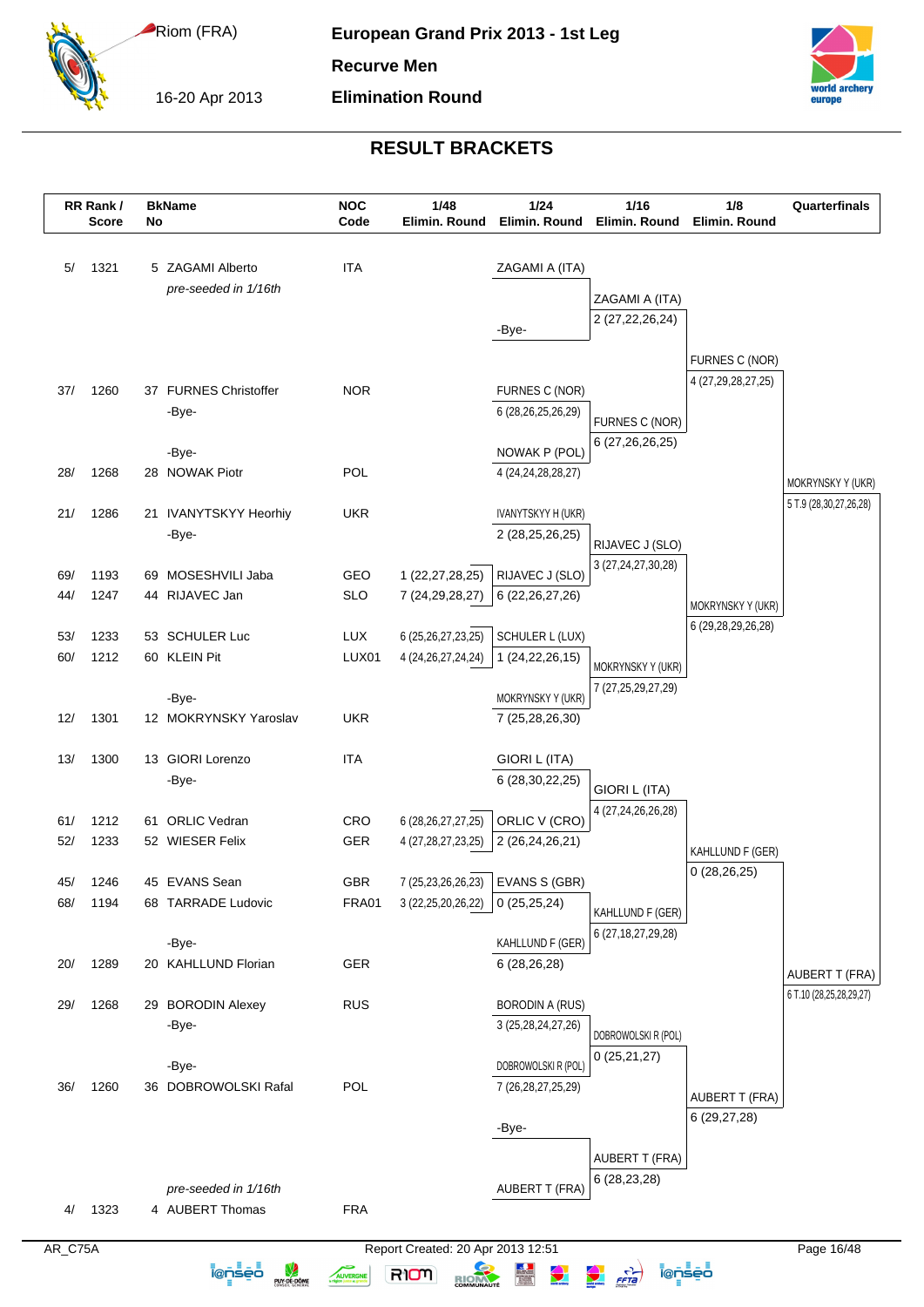16-20 Apr 2013

**European Grand Prix 2013 - 1st Leg**

**Recurve Men**

**Elimination Round**



|         | RR Rank/<br><b>Score</b> | No | <b>BkName</b>                               | <b>NOC</b><br>Code | 1/48<br>Elimin. Round             | 1/24<br>Elimin. Round                     | 1/16<br>Elimin. Round   | 1/8<br>Elimin. Round                     | Quarterfinals     |
|---------|--------------------------|----|---------------------------------------------|--------------------|-----------------------------------|-------------------------------------------|-------------------------|------------------------------------------|-------------------|
|         |                          |    |                                             |                    |                                   |                                           |                         |                                          |                   |
| 3/      | 1328                     |    | 3 FERNANDEZ Antonio                         | <b>ESP</b>         |                                   | FERNANDEZ A (ESP)                         |                         |                                          |                   |
|         |                          |    | pre-seeded in 1/16th                        |                    |                                   |                                           | FERNANDEZ A (ESP)       |                                          |                   |
|         |                          |    |                                             |                    |                                   |                                           | 6 T.9 (25,23,29,27,26)  |                                          |                   |
|         |                          |    |                                             |                    |                                   | -Bye-                                     |                         |                                          |                   |
|         |                          |    |                                             |                    |                                   |                                           |                         | FERNANDEZ A (ESP)                        |                   |
|         |                          |    |                                             |                    |                                   |                                           |                         | 6 (28, 25, 28, 29, 28)                   |                   |
| 35/     | 1264                     |    | 35 FISSORE Matteo<br>-Bye-                  | <b>ITA</b>         |                                   | FISSORE M (ITA)<br>6 (26, 24, 23, 26, 27) |                         |                                          |                   |
|         |                          |    |                                             |                    |                                   |                                           | FISSORE M (ITA)         |                                          |                   |
|         |                          |    | -Bye-                                       |                    |                                   | POPPENBORG R (GER)                        | 5 T.6 (28,21,25,27,27)  |                                          |                   |
| 30/     | 1268                     |    | 30 POPPENBORG Rafael                        | GER                |                                   | 4 (25, 29, 28, 25, 22)                    |                         |                                          |                   |
|         |                          |    |                                             |                    |                                   |                                           |                         |                                          | FERNANDEZ A (ESP) |
| 19/     | 1290                     |    | 19 LADIKOV Anton                            | <b>UKR</b>         |                                   | LADIKOV A (UKR)                           |                         |                                          | 6 (29,28,29)      |
|         |                          |    | -Bye-                                       |                    |                                   | 5 T.9 (27,25,28,28,26)                    | PKHAKADZE L (GEO)       |                                          |                   |
|         |                          |    |                                             |                    |                                   |                                           | 3 (25, 26, 28, 27, 25)  |                                          |                   |
| 67/     | 1194                     |    | 67 ROYEN Laurent                            | <b>BEL</b>         | 3 (23,26,28,26,26)                | PKHAKADZE L (GEO)                         |                         |                                          |                   |
| 46/     | 1243                     |    | 46 PKHAKADZE Lasha                          | GEO                | 7 (23, 29, 29, 23, 28)            | 6 T.10 (27,26,28,27,26)                   |                         | ALVARINO GARCIA M (ESP)                  |                   |
| 51/     | 1234                     |    | 51 ALVARINO GARCIA Miguel                   | <b>ESP</b>         | 6 (24, 26, 26, 27)                | ALVARINO GARCIA M (ESP)                   |                         | 4 (28,26,28,23,25)                       |                   |
| 62/     | 1212                     |    | 62 RUFER Thomas                             | SUI                | 2 (25,25,24,26)                   | 6 T.10 (26,29,28,29,24)                   |                         |                                          |                   |
|         |                          |    |                                             |                    |                                   |                                           | ALVARINO GARCIA M (ESP) |                                          |                   |
|         |                          |    | -Bye-                                       |                    |                                   | MANDIA M (ITA)                            | 7 (27,26,27,29,29)      |                                          |                   |
| 14/     | 1299                     |    | 14 MANDIA Massimiliano                      | <b>ITA</b>         |                                   | 5 T.9 (26,29,28,23,28)                    |                         |                                          |                   |
|         |                          |    |                                             |                    |                                   |                                           |                         |                                          |                   |
| 11/     | 1306                     |    | 11 GODFREY Larry                            | GBR                |                                   | GODFREY L (GBR)                           |                         |                                          |                   |
|         |                          |    | -Bye-                                       |                    |                                   | 6 (25,28,24,25)                           | GODFREY L (GBR)         |                                          |                   |
| 59/     | 1222                     |    | 59 HALVORSEN Marius                         | <b>NOR</b>         | 2 (24, 24, 27, 25)                | ESTIBALS V (FRA02)                        | 6 (29, 28, 25, 26, 29)  |                                          |                   |
| 54/     | 1232                     |    | 54 ESTIBALS Valentin                        | FRA02              | 6 (25,26,24,26)                   | 2 (22, 25, 29, 24)                        |                         |                                          |                   |
|         |                          |    |                                             |                    |                                   |                                           |                         | GODFREY L (GBR)                          |                   |
| 43/     | 1247                     |    | 43 MORGAN Ashe                              | <b>GBR</b>         | 6(26, 28, 28)                     | MORGAN A (GBR)                            |                         | 6 (29,26,26,27)                          |                   |
| 70/     | 1185                     |    | 70 FREIRE DOS SANTOS Rafael SUI             |                    | 0(23, 18, 23)                     | 3 (24, 24, 26, 23, 25)                    | SANNA M (FRA)           |                                          |                   |
|         |                          |    |                                             |                    |                                   |                                           | 4 (25,26,26,28,28)      |                                          |                   |
|         |                          |    | -Bye-                                       |                    |                                   | SANNA M (FRA)                             |                         |                                          |                   |
| 22/     | 1286                     |    | 22 SANNA Michael                            | <b>FRA</b>         |                                   | 7 (26, 24, 25, 26, 27)                    |                         |                                          | GODFREY L (GBR)   |
|         |                          |    |                                             |                    |                                   |                                           |                         |                                          | 0(28, 25, 27)     |
| 27/     | 1271                     |    | 27 VALLADONT Jean-Charles<br>-Bye-          | <b>FRA</b>         |                                   | VALLADONT JC (FRA)<br>6 (28,24,22,25,29)  |                         |                                          |                   |
|         |                          |    |                                             |                    |                                   |                                           | VALLADONT JC (FRA)      |                                          |                   |
|         |                          |    | -Bye-                                       |                    |                                   | SKACHOK O (UKR)                           | 6 T.X (26,27,27,28,28)  |                                          |                   |
| 38/     | 1258                     |    | 38 SKACHOK Oleksander                       | <b>UKR</b>         |                                   | 4 (27, 24, 23, 25, 27)                    |                         |                                          |                   |
|         |                          |    |                                             |                    |                                   |                                           |                         | VALLADONT JC (FRA)<br>2 (27, 28, 25, 26) |                   |
|         |                          |    |                                             |                    |                                   | -Bye-                                     |                         |                                          |                   |
|         |                          |    |                                             |                    |                                   |                                           | RODRIGUEZ JI (ESP)      |                                          |                   |
|         |                          |    |                                             |                    |                                   |                                           | 5 T.9 (28,27,27,26,28)  |                                          |                   |
| 6/      | 1318                     |    | pre-seeded in 1/16th<br>6 RODRIGUEZ Juan I. | <b>ESP</b>         |                                   | RODRIGUEZ JI (ESP)                        |                         |                                          |                   |
|         |                          |    |                                             |                    |                                   |                                           |                         |                                          |                   |
| AR_C75A |                          |    |                                             |                    | Report Created: 20 Apr 2013 12:51 |                                           |                         |                                          | Page 17/48        |
|         |                          |    | i@nseo<br><b>PUY-DE-DÔME</b>                | AUVERGNE           | RIOM<br><b>RIOM</b>               |                                           | $\epsilon$              | <u> ĩ@ņsēo</u>                           |                   |
|         |                          |    |                                             |                    |                                   |                                           |                         |                                          |                   |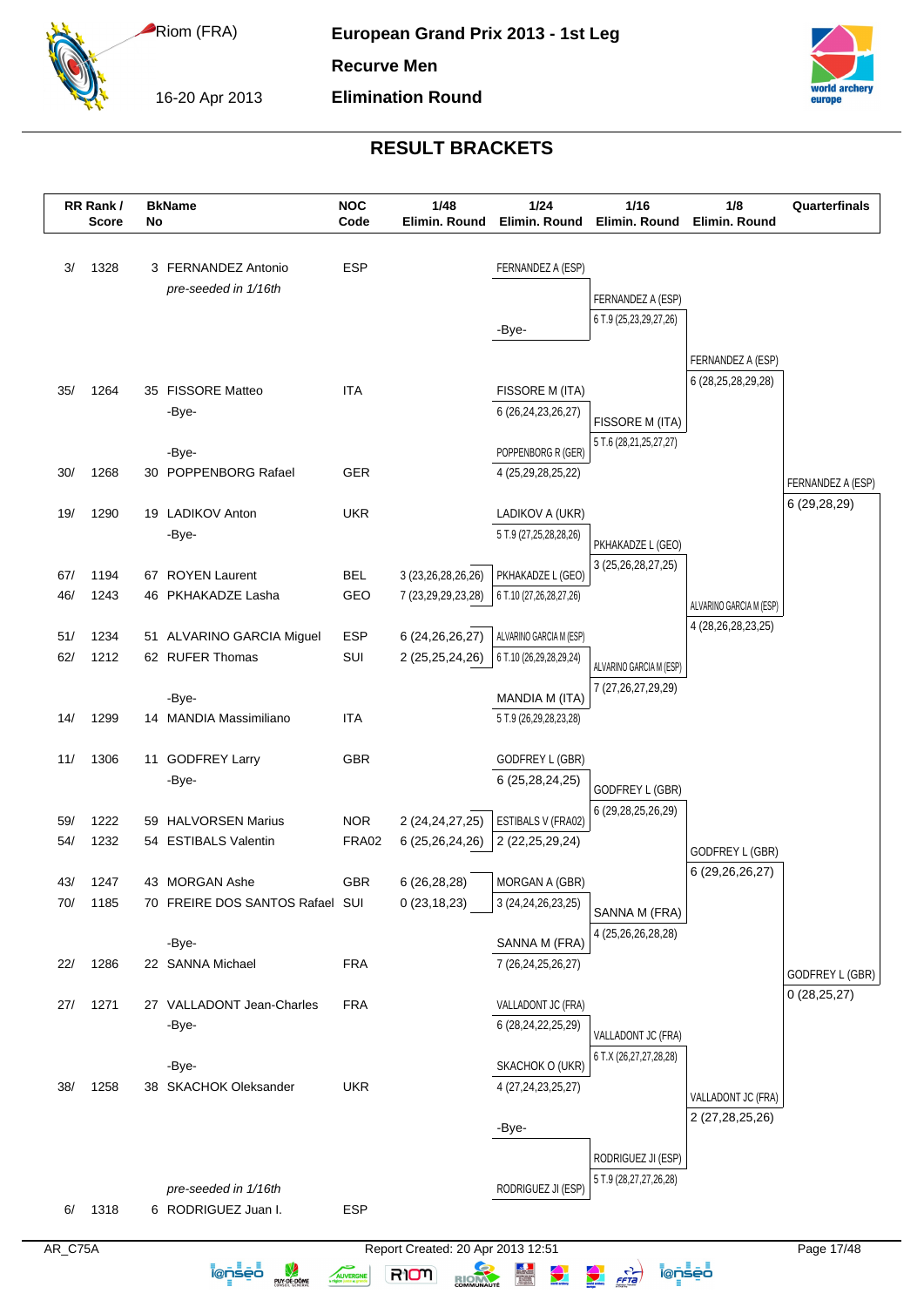16-20 Apr 2013

**European Grand Prix 2013 - 1st Leg**

**Recurve Men**

**Elimination Round**



|         | RR Rank/<br><b>Score</b> | No | <b>BkName</b>                        | <b>NOC</b><br>Code | 1/48<br>Elimin, Round             | 1/24<br>Elimin. Round                       | 1/16<br>Elimin. Round                  | 1/8<br>Elimin. Round      | Quarterfinals            |
|---------|--------------------------|----|--------------------------------------|--------------------|-----------------------------------|---------------------------------------------|----------------------------------------|---------------------------|--------------------------|
|         |                          |    |                                      |                    |                                   |                                             |                                        |                           |                          |
| 7/      | 1313                     |    | 7 TSYBZHITOV Bolot                   | <b>RUS</b>         |                                   | TSYBZHITOV B (RUS)                          |                                        |                           |                          |
|         |                          |    | pre-seeded in 1/16th                 |                    |                                   |                                             | TSYBZHITOV B (RUS)                     |                           |                          |
|         |                          |    |                                      |                    |                                   |                                             | 6(27,25,26)                            |                           |                          |
|         |                          |    |                                      |                    |                                   | -Bye-                                       |                                        |                           |                          |
|         |                          |    |                                      |                    |                                   |                                             |                                        | <b>TSYBZHITOV B (RUS)</b> |                          |
| 39/     | 1257                     |    | 39 KOMOCAR Jaka                      | <b>SLO</b>         | 6(22, 25, 27)                     | KOMOCAR J (SLO)                             |                                        | 0(27, 25, 24)             |                          |
| 74/     | 989                      |    | 74 DENIS Alain                       | FRA03              | 0(21, 23, 25)                     | 7 (28,26,28,25)                             | KOMOCAR J (SLO)                        |                           |                          |
|         |                          |    |                                      |                    |                                   |                                             | 0(26, 24, 25)                          |                           |                          |
| 26/     | 1272                     |    | -Bye-<br>26 HABJAN MALAVASIC Den     | SLO                |                                   | HABJAN MALAVASIC D (SLO)<br>1 (18,25,28,23) |                                        |                           |                          |
|         |                          |    |                                      |                    |                                   |                                             |                                        |                           | TSYBEKDORZHIEV B (RUS)   |
| 23/     | 1278                     |    | 23 SKOERIES Eric                     | GER                |                                   | SKOERIES E (GER)                            |                                        |                           | 5 T.10 (29,25,28,28,26)  |
|         |                          |    | -Bye-                                |                    |                                   | 3 (25, 25, 26, 23, 23)                      | DELAIRE L (FRA)                        |                           |                          |
|         |                          |    |                                      |                    |                                   |                                             | 0(25,25,25)                            |                           |                          |
| 71/     | 1177                     |    | 71 CROFT Glen                        | GBR                | 4 (26,26,22,24,24)                | DELAIRE L (FRA)                             |                                        |                           |                          |
| 42/     | 1250                     |    | 42 DELAIRE Louis                     | <b>FRA</b>         | 6 (24, 25, 23, 26, 27)            | 7 (28,29,23,23,26)                          |                                        | TSYBEKDORZHIEV B (RUS)    |                          |
| 55/     | 1230                     |    | 55 HAGEN Paul Andre                  | <b>NOR</b>         | 7 (26,27,26,25,26)                | HAGEN PA (NOR)                              |                                        | 6 (29,26,26)              |                          |
| 58/     | 1224                     |    | 58 RANDALL Andrew                    | GBR                | 3 (27,27,25,24,19)                | 0(26, 24, 25)                               |                                        |                           |                          |
|         |                          |    |                                      |                    |                                   |                                             | TSYBEKDORZHIEV B (RUS)<br>6 (28,26,28) |                           |                          |
|         |                          |    | -Bye-                                |                    |                                   | TSYBEKDORZHIEV B (RUS)                      |                                        |                           |                          |
| 10/     | 1307                     |    | 10 TSYBEKDORZHIEV Bair               | <b>RUS</b>         |                                   | 6 (28,25,26)                                |                                        |                           |                          |
| 15/     | 1295                     |    | 15 SIERAKOWSKI Kacper                | POL                |                                   | SIERAKOWSKI K (POL)                         |                                        |                           |                          |
|         |                          |    | -Bye-                                |                    |                                   | 5 T.8 (25,29,25,27,24)                      |                                        |                           |                          |
|         |                          |    |                                      |                    |                                   |                                             | SHYSHKIN M (UKR)<br>0(27,21,24)        |                           |                          |
| 63/     | 1212                     |    | 63 PLAUTE Alexandre                  | <b>FRA06</b>       | 4 (19,22,24,27,24)                | SHYSHKIN M (UKR)                            |                                        |                           |                          |
| 50/     | 1234                     |    | 50 SHYSHKIN Mykyta                   | UKR                | 6 (24, 24, 23, 25, 27)            | 6 T.9 (25,24,26,25,28)                      |                                        | <b>BADENOV B (RUS)</b>    |                          |
| 47/     | 1243                     |    | 47 NESEMANN Simon                    | GER                | 6 (23,27,26,24)                   | NESEMANN S (GER)                            |                                        | 1 (27,27,29,25)           |                          |
| 66/     | 1199                     |    | 66 SHUSHADZE Mamuka                  | GEO                | 2 (27,20,24,23)                   | 5 T.9 (28,24,26,26,23)                      |                                        |                           |                          |
|         |                          |    |                                      |                    |                                   |                                             | <b>BADENOV B (RUS)</b>                 |                           |                          |
|         |                          |    | -Bye-                                |                    |                                   | <b>BADENOV B (RUS)</b>                      | 6 (29,27,26)                           |                           |                          |
| 18/     | 1294                     |    | 18 BADENOV Bair                      | <b>RUS</b>         |                                   | 6 T.10 (26,27,24,26,24)                     |                                        |                           | PREVOST G (FRA01)        |
|         |                          |    |                                      |                    |                                   |                                             |                                        |                           | 6 T.10* (27,26,28,27,28) |
| 31/     | 1267                     |    | 31 DENIS Ivan<br>-Bye-               | <b>BEL</b>         |                                   | DENIS I (BEL)<br>4 (28, 23, 25, 20, 23)     |                                        |                           |                          |
|         |                          |    |                                      |                    |                                   |                                             | FAUCHERON T (FRA)                      |                           |                          |
|         |                          |    | -Bye-                                |                    |                                   | FAUCHERON T (FRA)                           | 0(25, 27, 28)                          |                           |                          |
| 34/     | 1265                     |    | 34 FAUCHERON Thomas                  | <b>FRA</b>         |                                   | 6 (21, 26, 23, 28, 28)                      |                                        | PREVOST G (FRA01)         |                          |
|         |                          |    |                                      |                    |                                   |                                             |                                        | 7 (29,28,29,28)           |                          |
|         |                          |    |                                      |                    |                                   | -Bye-                                       |                                        |                           |                          |
|         |                          |    |                                      |                    |                                   |                                             | PREVOST G (FRA01)                      |                           |                          |
|         |                          |    | pre-seeded in 1/16th                 |                    |                                   | PREVOST G (FRA01)                           | 6(28, 28, 30)                          |                           |                          |
| 2/      | 1335                     |    | 2 PREVOST Gael                       | <b>FRA01</b>       |                                   |                                             |                                        |                           |                          |
|         |                          |    |                                      |                    |                                   |                                             |                                        |                           |                          |
| AR_C75A |                          |    |                                      |                    | Report Created: 20 Apr 2013 12:51 |                                             |                                        |                           | Page 18/48               |
|         |                          |    | <u> Īensēo</u><br><b>PUY-DE-DÔME</b> | AUVERGNE           | RIOM<br>RIOM                      |                                             | $\frac{1}{ffta}$                       | <u> ĩ@ņse</u> o           |                          |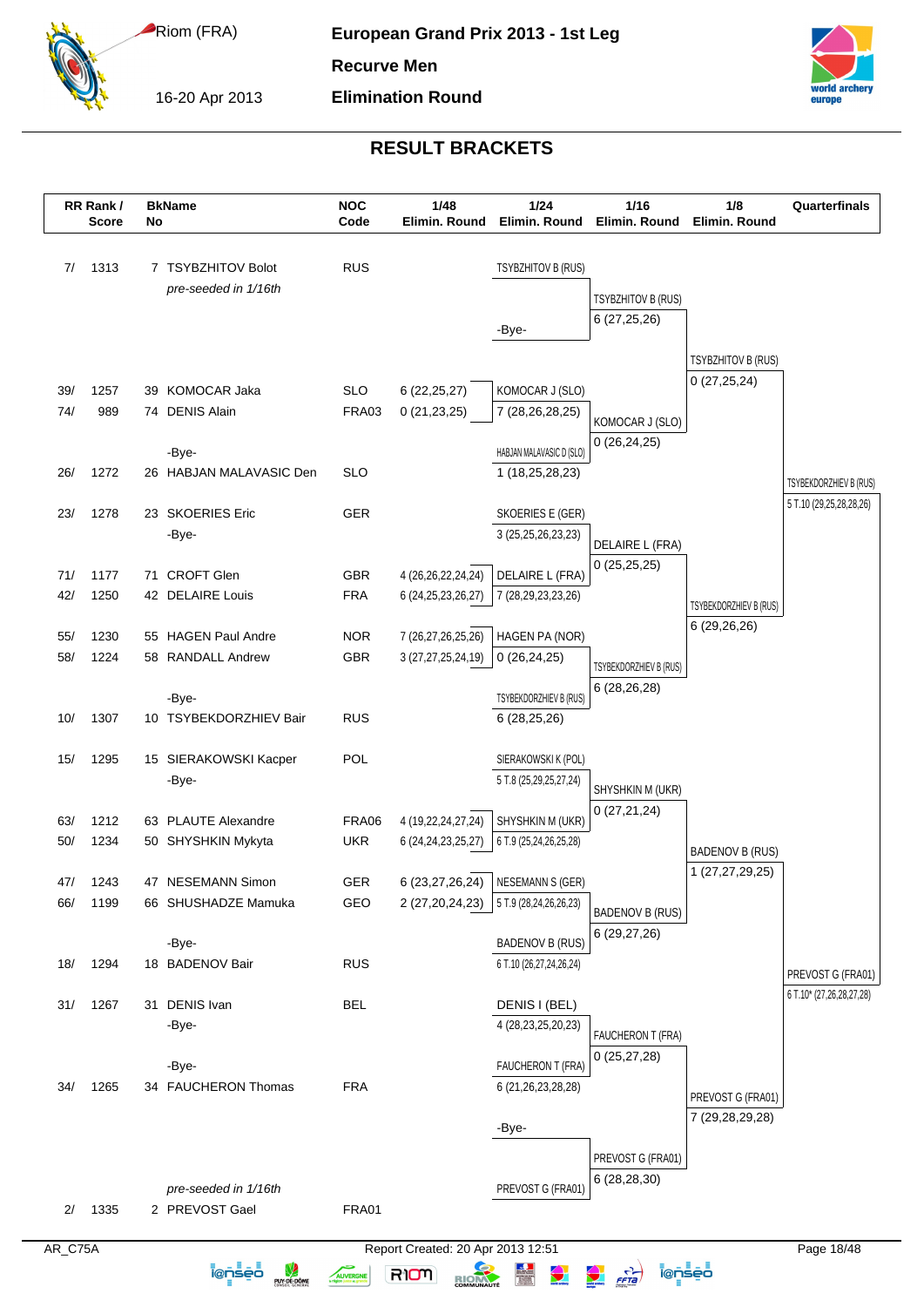16-20 Apr 2013

**European Grand Prix 2013 - 1st Leg**

**Recurve Women**

**Final Round**



## **RESULT BRACKETS**

|                         | RR Rank /<br><b>Score</b>    | <b>BkName</b><br>No                                                                          | <b>NOC</b><br>Code                                   | Quarterfinals                                                                             | <b>Semifinals</b>                                                                   | <b>Finals</b>                         |                                  |
|-------------------------|------------------------------|----------------------------------------------------------------------------------------------|------------------------------------------------------|-------------------------------------------------------------------------------------------|-------------------------------------------------------------------------------------|---------------------------------------|----------------------------------|
| 32/<br>8/<br>44/<br>4/  | 1288<br>1321<br>1256<br>1337 | 32 COTRY Cyrielle<br>8 RICHTER Elena<br>NARIMANIDZE Khatuna<br>44<br>4 WINTER Karina         | <b>FRA</b><br><b>GER</b><br><b>GEO</b><br><b>GER</b> | 2 (27, 23, 25, 27)<br>6 (25,25,28,28)<br>3 (24, 26, 26, 28, 26)<br>7 (25,25,29,28,29)     | <b>RICHTER E (GER)</b><br>4 (14,25,16,16,25)<br>WINTER K (GER)<br>6 (25,21,17,7,26) | WINTER K (GER)<br>6 (26,25,19,13,21)  | <b>GOLD</b><br>WINTER K (GER)    |
| 19/<br>27/<br>7/<br>15/ | 1309<br>1293<br>1324<br>1312 | LIPIARSKA Karina<br>19<br>MANDIA Claudia<br>27<br>7 PAVLOVA Anastasia<br>PEROVA Ksenia<br>15 | <b>POL</b><br><b>ITA</b><br><b>UKR</b><br><b>RUS</b> | 4 (26, 29, 29, 27, 24)<br>6 (28, 27, 23, 28, 27)<br>6 (26, 23, 28, 27)<br>2 (25,28,26,26) | MANDIA C (ITA)<br>4 (22, 25, 22, 21, 19)<br>PAVLOVA A (UKR)<br>6 (20,24,25,27,22)   | PAVLOVA A (UKR)<br>4 (12,23,20,25,15) | <b>SILVER</b><br>PAVLOVA A (UKR) |



**TOTSED** 

**RIOM** 

RIOM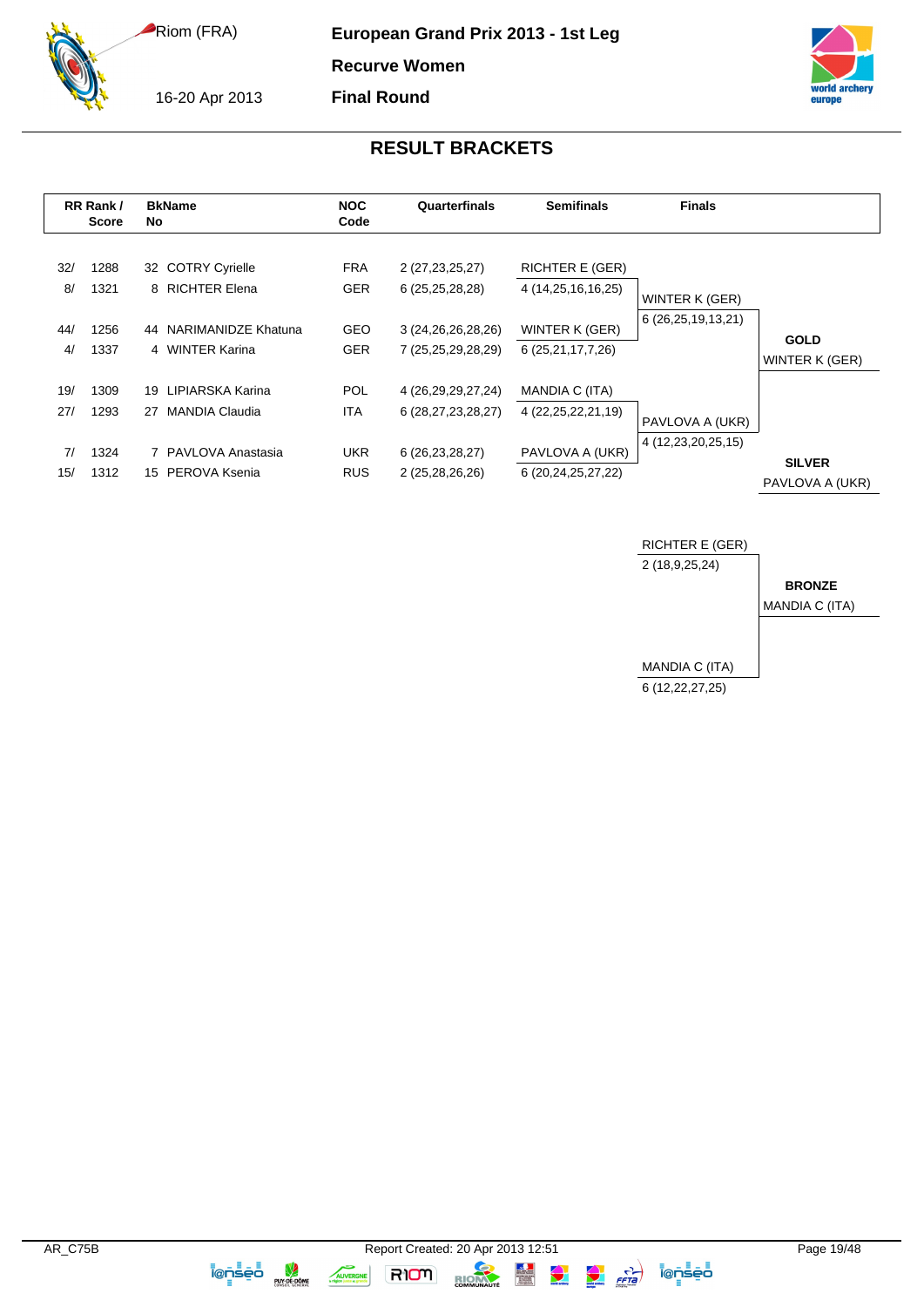16-20 Apr 2013

**European Grand Prix 2013 - 1st Leg**

**Recurve Women**





# **RESULT BRACKETS**

|         | RR Rank/     |    | <b>BkName</b>             | <b>NOC</b> | 1/24                              | 1/16                       | 1/8                    | Quarterfinals          |
|---------|--------------|----|---------------------------|------------|-----------------------------------|----------------------------|------------------------|------------------------|
|         | <b>Score</b> | No |                           | Code       | Elimin. Round                     | Elimin. Round              | Elimin. Round          |                        |
| 1/      | 1347         |    | 1 UNRUH Lisa              | <b>GER</b> |                                   | UNRUH L (GER)              |                        |                        |
|         |              |    | pre-seeded in 1/16th      |            |                                   | 2 (26,25,29,26)            |                        |                        |
|         |              |    |                           |            |                                   |                            | COTRY C (FRA)          |                        |
| 33/     | 1285         |    | 33 GAUBIL Melanie         | <b>FRA</b> | 2 (23,28,20,22)                   | COTRY C (FRA)              | 6 T.9 (30,28,26,24,26) |                        |
| 32/     | 1288         |    | 32 COTRY Cyrielle         | <b>FRA</b> | 6 (25, 25, 25, 23)                | 6 (29,26,29,26)            |                        |                        |
|         |              |    |                           |            |                                   |                            |                        | COTRY C (FRA)          |
| 17/     | 1311         |    | 17 SCHOBINGER Celine      | SUI        | 3 (27, 23, 21, 22, 21)            | PITMAN B (GBR)             |                        | 2 (27, 23, 25, 27)     |
| 48/     | 1237         |    | 48 PITMAN Bryony          | <b>GBR</b> | 7 (27, 27, 22, 19, 25)            | 7 (27,25,28,27,28)         | PITMAN B (GBR)         |                        |
|         |              |    |                           |            |                                   |                            | 5 T.6 (28,25,26,25,28) |                        |
| 49/     | 1237         |    | 49 MICKIEWICZ Katarzyna   | <b>POL</b> | 2 (28, 19, 14, 14)                | <b>BRIANNE N (FRA)</b>     |                        |                        |
| 16/     | 1312         |    | 16 BRIANNE Noemie         | <b>FRA</b> | 6 (27,29,26,26)                   | 3 (26, 27, 27, 27, 24)     |                        |                        |
| 9/      | 1320         |    | 9 FOLKARD Naomi           | <b>GBR</b> |                                   | FOLKARD N (GBR)            |                        |                        |
|         |              |    | -Bye-                     |            |                                   | 5 T.8 (27,27,25,27,27)     |                        |                        |
|         |              |    |                           |            |                                   |                            | YAVORSKA K (UKR)       |                        |
| 41/     | 1268         |    | 41 DEDEN Esther           | <b>NED</b> | 2 (25,25,20,23)                   | YAVORSKA K (UKR)           | 4 (26, 24, 28, 27, 23) |                        |
| 24/     | 1298         |    | 24 YAVORSKA Kateryna      | <b>UKR</b> | 6 (28, 22, 25, 25)                | 6 T.10 (29,27,24,28,25)    |                        | RICHTER E (GER)        |
|         |              |    |                           |            |                                   |                            |                        | 6 (25,25,28,28)        |
| 25/     | 1297         |    | 25 LECOINTRE Laurie       | <b>FRA</b> | 1 (26,21,23,22)                   | <b>MARTIN R (GBR)</b>      |                        |                        |
| 40/     | 1271         |    | 40 MARTIN Rebecca         | <b>GBR</b> | 7 (26,26,25,25)                   | 0(25, 27, 25)              | RICHTER E (GER)        |                        |
|         |              |    | pre-seeded in 1/16th      |            |                                   | RICHTER E (GER)            | 6 (29, 26, 25, 25, 26) |                        |
| 8/      | 1321         |    | 8 RICHTER Elena           | <b>GER</b> |                                   | 6(26, 28, 26)              |                        |                        |
|         |              |    |                           |            |                                   |                            |                        |                        |
| 5/      | 1336         |    | 5 ERDYNIEVA Natalia       | <b>RUS</b> |                                   | ERDYNIEVA N (RUS)          |                        |                        |
|         |              |    | pre-seeded in 1/16th      |            |                                   | 5 T.7 (25,25,27,27,28)     | SICHENIKOVA L (UKR)    |                        |
|         |              |    |                           |            |                                   |                            | 0(24, 27, 26)          |                        |
| 37/     | 1273         |    | 37 MYSZOR Wioleta         | <b>POL</b> | 4 (27, 24, 21, 20, 26)            | SICHENIKOVA L (UKR)        |                        |                        |
| 28/     | 1292         |    | 28 SICHENIKOVA Lidiia     | <b>UKR</b> | 6 (25,21,24,23,27)                | 6 T.9 (27, 25, 27, 26, 28) |                        | NARIMANIDZE K (GEO)    |
| 21/     | 1304         |    | 21 BJERENDAL Christine    | <b>SWE</b> | 4 (27, 25, 17, 29, 23)            | NARIMANIDZE K (GEO)        |                        | 3 (24, 26, 26, 28, 26) |
| 44/     | 1256         |    | 44 NARIMANIDZE Khatuna    | GEO        | 6 (23, 27, 23, 25, 25)            | 6 (28,26,25)               |                        |                        |
|         |              |    |                           |            |                                   |                            | NARIMANIDZE K (GEO)    |                        |
| 53/     | 1137         |    | 53 ADICEOM Audrey         | FRA01      | 6(26, 23, 27)                     | ADICEOM A (FRA01)          | 6 (26,28,29)           |                        |
| 12/     | 1315         |    | 12 AKTUNA Aybuke          | <b>TUR</b> | 0(23, 22, 20)                     | 0(24, 22, 24)              |                        |                        |
|         |              |    |                           |            |                                   |                            |                        |                        |
| 13/     | 1313         |    | 13 PALEKHA Kateryna       | <b>UKR</b> | 6 (28, 26, 21, 26)                | PALEKHA K (UKR)            |                        |                        |
| 52/     | 1187         |    | 52 HUNT Nicky             | GBR        | 2 (20,22,24,20)                   | 6 (24,24,29)               | PALEKHA K (UKR)        |                        |
| 45/     | 1250         |    | 45 VIEHMEIER Isabel       | GER        | 0(23, 24, 19)                     | VIOLI S (ITA)              | 4 (27,27,26,26,26)     |                        |
| 20/     | 1305         |    | 20 VIOLI Sara             | <b>ITA</b> | 6(24, 25, 24)                     | 0(22,21,25)                |                        |                        |
|         |              |    |                           |            |                                   |                            |                        | WINTER K (GER)         |
| 29/     | 1292         |    | 29 DER KINDEREN Annemarie | <b>NED</b> | 7 (26, 26, 24, 27, 28)            | DER KINDEREN A (NED)       |                        | 7 (25,25,29,28,29)     |
| 36/     | 1274         |    | 36 LESNIAK Natalia        | POL        | 3 (26,27,22,24,26)                | 0(26, 24, 23)              | WINTER K (GER)         |                        |
|         |              |    |                           |            |                                   |                            | 6 (27, 25, 28, 30, 26) |                        |
|         |              |    | pre-seeded in 1/16th      |            |                                   | WINTER K (GER)             |                        |                        |
| 4/      | 1337         |    | 4 WINTER Karina           | <b>GER</b> |                                   | 6(27, 25, 24)              |                        |                        |
| AR_C75A |              |    |                           |            | Report Created: 20 Apr 2013 12:51 |                            |                        | Page 20/48             |

ieniei W Avenue R1001 RIOM BOOM I C de legio ieniei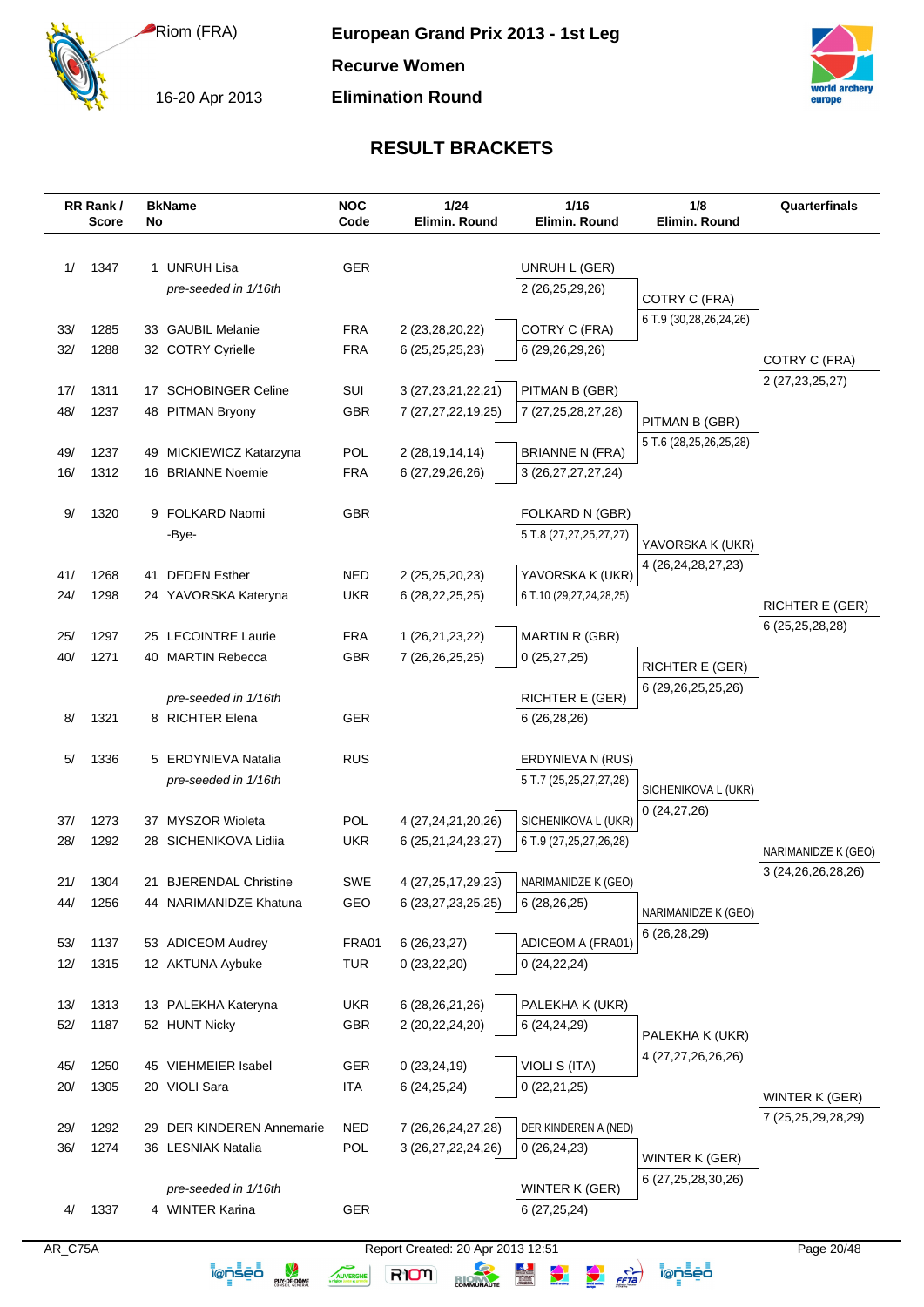16-20 Apr 2013

**ionsed** 

**Recurve Women**





# **RESULT BRACKETS**

|            | RR Rank/<br>Score | <b>BkName</b><br>No                          | <b>NOC</b><br>Code | 1/24<br>Elimin. Round             | 1/16<br>Elimin. Round                | 1/8<br>Elimin. Round                        | Quarterfinals          |
|------------|-------------------|----------------------------------------------|--------------------|-----------------------------------|--------------------------------------|---------------------------------------------|------------------------|
|            |                   |                                              |                    |                                   |                                      |                                             |                        |
| 3/         | 1341              | 3 TIMOFEEVA Kristina                         | <b>RUS</b>         |                                   | TIMOFEEVA K (RUS)                    |                                             |                        |
|            |                   | pre-seeded in 1/16th                         |                    |                                   | 2 (27,24,27,24)                      |                                             |                        |
|            |                   |                                              |                    |                                   |                                      | LOBZHENIDZE Y (GEO)                         |                        |
| 35/        | 1275              | 35 TONETTA Elena                             | ITA                | 0(23, 28, 24)                     | LOBZHENIDZE Y (GEO)                  | 2 (28, 23, 28, 21)                          |                        |
| 30/        | 1291              | 30 LOBZHENIDZE Yulia                         | GEO                | 6(25, 29, 26)                     | 6 (25,27,28,26)                      |                                             | LIPIARSKA K (POL)      |
|            |                   |                                              |                    |                                   |                                      |                                             | 4 (26, 29, 29, 27, 24) |
| 19/        | 1309              | 19 LIPIARSKA Karina                          | POL                | 7 (24, 24, 27, 26)                | LIPIARSKA K (POL)                    |                                             |                        |
| 46/        | 1241              | 46 DUBAS Iryna                               | <b>UKR</b>         | 1(23, 24, 9, 16)                  | 7 (26,27,28,28,28)                   | LIPIARSKA K (POL)                           |                        |
| 51/        | 1199              | <b>DEKKER Rozemarijn</b><br>51               | <b>NED</b>         | 0(22, 17, 16)                     | SZUKALSKA A (POL)                    | 6 (28, 24, 28, 22)                          |                        |
| 14/        | 1312              | 14 SZUKALSKA Anna                            | POL                | 6(26, 25, 26)                     | 3 (28,22,23,28,26)                   |                                             |                        |
|            |                   |                                              |                    |                                   |                                      |                                             |                        |
| 11/        | 1317              | 11 SOBIERAJ Malgorzata                       | <b>POL</b>         | 6(25, 25, 27)                     | SOBIERAJ M (POL)                     |                                             |                        |
| 54/        | 1107              | 54 VAN DIJCK Claire                          | NED                | 0(23, 22, 17)                     | 0(21, 22, 28)                        | YANBARISOVA D (RUS)                         |                        |
|            |                   |                                              | SUI                |                                   | YANBARISOVA D (RUS)                  | 4 (28, 26, 28, 25, 25)                      |                        |
| 43/<br>22/ | 1264<br>1301      | 43 DIELEN Nathalie<br>22 YANBARISOVA Dinara  | <b>RUS</b>         | 0(22, 24, 24)<br>6(26, 28, 26)    | 6 (25,26,29)                         |                                             |                        |
|            |                   |                                              |                    |                                   |                                      |                                             | MANDIA C (ITA)         |
| 27/        | 1293              | 27 MANDIA Claudia                            | ITA                | 6 T.9* (28,23,26,25,25)           | MANDIA C (ITA)                       |                                             | 6 (28,27,23,28,27)     |
| 38/        | 1272              | <b>UMER Ana</b><br>38                        | <b>SLO</b>         | 5 T.9 (29,22,24,26,25)            | 6 (24, 26, 29, 28)                   | MANDIA C (ITA)                              |                        |
|            |                   |                                              |                    |                                   |                                      | 6 (30, 24, 27, 27, 27)                      |                        |
|            |                   | pre-seeded in 1/16th                         |                    |                                   | LOKLUOGLU B (TUR)                    |                                             |                        |
| 6/         | 1335              | 6 LOKLUOGLU Begul                            | TUR                |                                   | 2 (26,25,24,27)                      |                                             |                        |
| 7/         | 1324              | 7 PAVLOVA Anastasia                          | <b>UKR</b>         |                                   | PAVLOVA A (UKR)                      |                                             |                        |
|            |                   | pre-seeded in 1/16th                         |                    |                                   | 7 (25, 26, 28, 27, 28)               |                                             |                        |
|            |                   |                                              |                    |                                   |                                      | PAVLOVA A (UKR)                             |                        |
| 39/        | 1271              | 39 LACROIX Emilie                            | <b>FRA</b>         | 6(25, 28, 24)                     | LACROIX E (FRA)                      | 6 (29,28,28)                                |                        |
| 26/        | 1297              | 26 ZAKHARCHENKO Julija                       | <b>UKR</b>         | 0(23,21,21)                       | 3 (25, 17, 23, 29, 26)               |                                             | PAVLOVA A (UKR)        |
|            |                   |                                              |                    |                                   |                                      |                                             | 6 (26, 23, 28, 27)     |
| 23/<br>42/ | 1300              | 23 SARTORI Guendalina<br>42 DE VRIES Shireen | <b>ITA</b>         | 6 (29, 26, 25, 24)                | SARTORI G (ITA)                      |                                             |                        |
|            | 1265              |                                              | <b>NED</b>         | 2 (25, 22, 27, 20)                | 4 (27, 26, 25, 25, 27)               | SEGINA T (RUS)                              |                        |
| 55/        | 1105              | 55 COMTE Magali                              | SUI                | 0(21, 20, 24)                     | SEGINA T (RUS)                       | 0(26, 27, 25)                               |                        |
| 10/        | 1320              | 10 SEGINA Tatiana                            | <b>RUS</b>         | 6(27, 23, 28)                     | 6 (27, 24, 25, 27, 28)               |                                             |                        |
|            |                   |                                              |                    |                                   |                                      |                                             |                        |
| 15/        | 1312              | 15 PEROVA Ksenia                             | <b>RUS</b>         | 7 (30,27,25,26)                   | PEROVA K (RUS)                       |                                             |                        |
| 50/        | 1233              | 50 SHAHNAZARYAN Gohar                        | ARM                | 1 (22, 27, 24, 22)                | 7 (29,26,29,29,30)                   | PEROVA K (RUS)                              |                        |
|            |                   |                                              |                    |                                   |                                      | 6 T.10 (29,27,26,23,24)                     |                        |
| 47/<br>18/ | 1239<br>1310      | 47 LAAN Sarina<br>18 ESEBUA Kristine         | <b>NED</b><br>GEO  | 0(24,20,25)<br>6(26, 25, 27)      | ESEBUA K (GEO)<br>3 (28,27,26,29,28) |                                             |                        |
|            |                   |                                              |                    |                                   |                                      |                                             | PEROVA K (RUS)         |
| 31/        | 1290              | 31 HAIDN TSCHALOVA Veronika GER              |                    | 4 (28, 30, 25, 26, 11)            | <b>BOZIC B (SLO)</b>                 |                                             | 2 (25,28,26,26)        |
| 34/        | 1284              | 34 BOZIC Brina                               | <b>SLO</b>         | 6 (25, 25, 26, 27, 27)            | 0(23,26,27)                          |                                             |                        |
|            |                   |                                              |                    |                                   |                                      | STEPANOVA I (RUS)<br>5 T.6 (25,26,26,25,27) |                        |
|            |                   | pre-seeded in 1/16th                         |                    |                                   | STEPANOVA I (RUS)                    |                                             |                        |
| 2/         | 1345              | 2 STEPANOVA Inna                             | <b>RUS</b>         |                                   | 6(26, 27, 29)                        |                                             |                        |
| AR_C75A    |                   |                                              |                    | Report Created: 20 Apr 2013 12:51 |                                      |                                             | Page 21/48             |

RIOM BIOM BIOMA E C P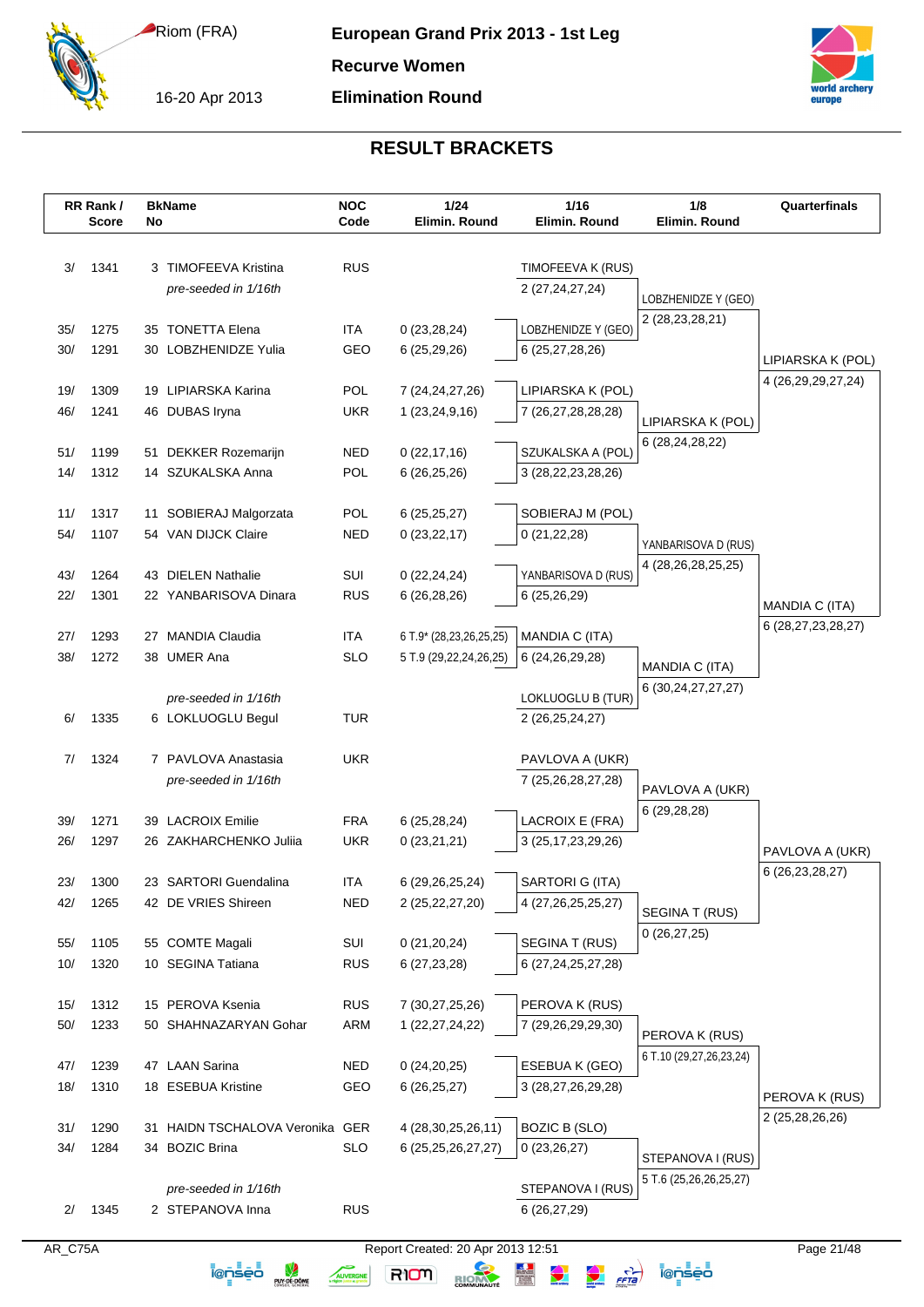**European Grand Prix 2013 - 1st Leg**

**Compound Men Final Round**



16-20 Apr 2013



## **RESULT BRACKETS**





**TODE OF STRAIGHT** 

RION

AUVERGNE

 $\frac{1}{\sqrt{2}}$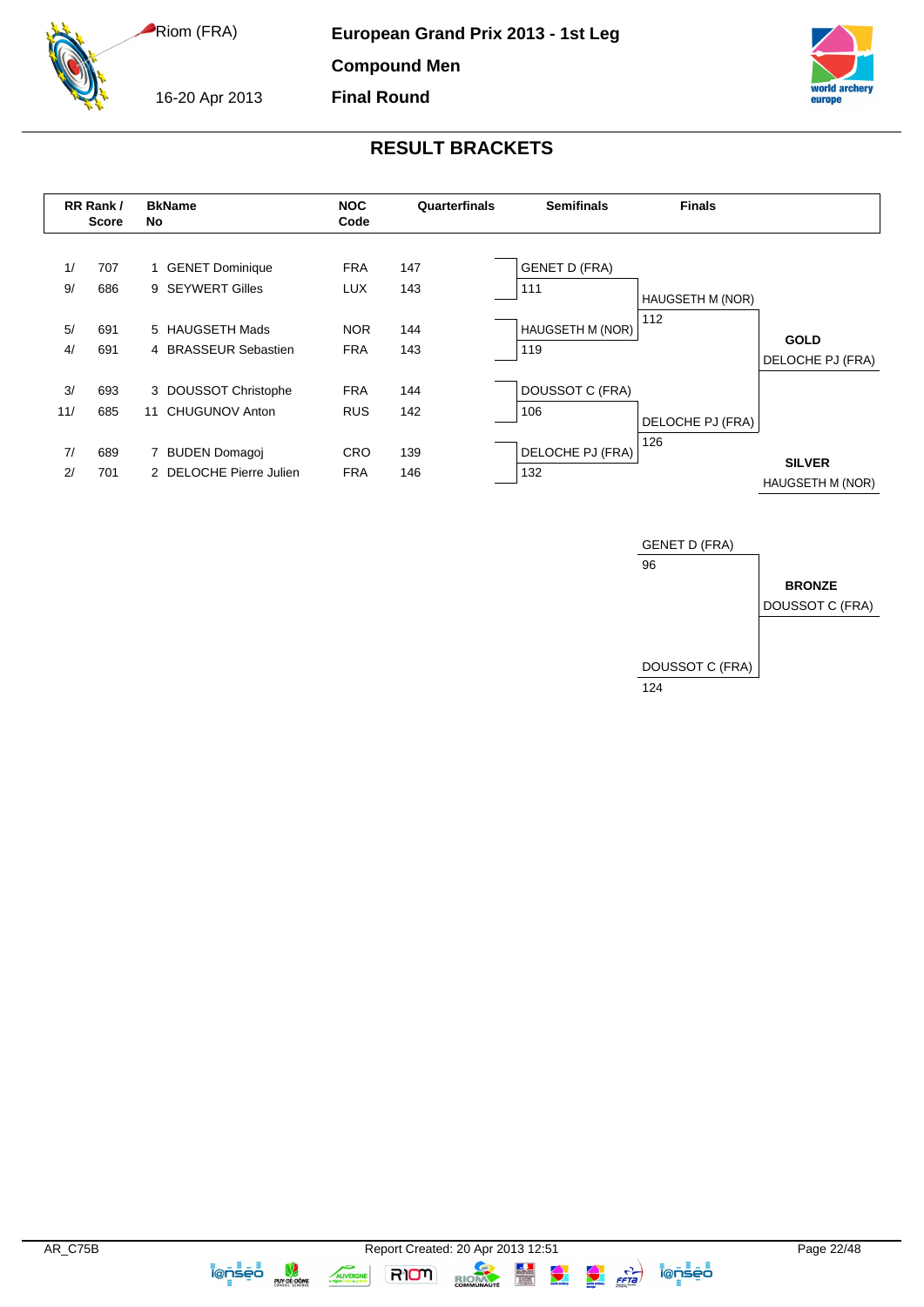16-20 Apr 2013

**Compound Men**

**Elimination Round**



# **RESULT BRACKETS**

|            | RR Rank /<br><b>Score</b> | No | <b>BkName</b>                 | <b>NOC</b><br>Code | 1/16<br>Elimin. Round             | 1/8<br>Elimin. Round    | Quarterfinals               |
|------------|---------------------------|----|-------------------------------|--------------------|-----------------------------------|-------------------------|-----------------------------|
|            |                           |    |                               |                    |                                   |                         |                             |
| 1/         | 707                       |    | 1 GENET Dominique             | <b>FRA</b>         |                                   | <b>GENET D (FRA)</b>    |                             |
|            |                           |    | -Bye-                         |                    |                                   | 145                     | <b>GENET D (FRA)</b>        |
|            |                           |    | 17 FRANTZ Eric                | <b>LUX</b>         | 144                               |                         | 147                         |
| 17/<br>16/ | 665<br>668                |    | 16 GONSER Justus              | <b>GER</b>         | 138                               | FRANTZ E (LUX)<br>142   |                             |
|            |                           |    |                               |                    |                                   |                         |                             |
| 9/         | 686                       |    | 9 SEYWERT Gilles              | <b>LUX</b>         |                                   | SEYWERT G (LUX)         |                             |
|            |                           |    | -Bye-                         |                    |                                   | 141                     | SEYWERT G (LUX)             |
|            |                           |    | -Bye-                         |                    |                                   | KOROSEC V (SLO)         | 143                         |
| 8/         | 687                       |    | 8 KOROSEC Vili                | <b>SLO</b>         |                                   | 138                     |                             |
|            |                           |    |                               |                    |                                   |                         |                             |
| $5/$       | 691                       |    | 5 HAUGSETH Mads               | <b>NOR</b>         |                                   | HAUGSETH M (NOR)        |                             |
|            |                           |    | -Bye-                         |                    |                                   | 144                     | HAUGSETH M (NOR)            |
| 21/        | 649                       |    | 21 REITMEIER Filip            | CZE                | 138                               | REITMEIER F (CZE)       | 144                         |
| 12/        | 681                       |    | 12 OLIVIER Adrien             | <b>FRA</b>         | 136                               | 140                     |                             |
|            |                           |    |                               |                    |                                   |                         |                             |
| 13/        | 676                       |    | 13 TJENTLAND Oddmund          | <b>NOR</b>         | 144                               | TJENTLAND O (NOR)       |                             |
| 20/        | 650                       |    | 20 ROY Sebastien              | FRA07              | 133                               | 137                     | <b>BRASSEUR S (FRA)</b>     |
|            |                           |    | -Bye-                         |                    |                                   | <b>BRASSEUR S (FRA)</b> | 143                         |
| 4/         | 691                       |    | 4 BRASSEUR Sebastien          | <b>FRA</b>         |                                   | 140                     |                             |
|            |                           |    |                               |                    |                                   |                         |                             |
| 3/         | 693                       |    | 3 DOUSSOT Christophe<br>-Bye- | <b>FRA</b>         |                                   | DOUSSOT C (FRA)<br>146  |                             |
|            |                           |    |                               |                    |                                   |                         | <b>DOUSSOT C (FRA)</b>      |
| 19/        | 661                       |    | 19 VINOGRADOV Roman           | <b>UKR</b>         | 142                               | VINOGRADOV R (UKR)      | 144                         |
| 14/        | 676                       |    | 14 DURLET Jean-Philippe       | <b>BEL</b>         | 139                               | 140                     |                             |
| 11/        | 685                       |    | 11 CHUGUNOV Anton             | <b>RUS</b>         | 143                               | CHUGUNOV A (RUS)        |                             |
| 22/        | 630                       |    | 22 NIETO David                | FRA06              | 135                               | 138                     |                             |
|            |                           |    |                               |                    |                                   |                         | CHUGUNOV A (RUS)<br>142     |
|            |                           |    | -Bye-                         |                    |                                   | AAMAAS N (NOR)          |                             |
| 6/         | 691                       |    | 6 AAMAAS Njaal                | <b>NOR</b>         |                                   | 137                     |                             |
| 7/         | 689                       |    | 7 BUDEN Domagoj               | CRO                |                                   | <b>BUDEN D (CRO)</b>    |                             |
|            |                           |    | -Bye-                         |                    |                                   | 138                     |                             |
|            |                           |    |                               |                    |                                   |                         | <b>BUDEN D (CRO)</b><br>139 |
| 23/        | 623                       |    | 23 WEBER Fernand              | <b>LUX</b>         | 136                               | STOSEVSKI L (SLO)       |                             |
| 10/        | 686                       |    | 10 STOSEVSKI Luka             | <b>SLO</b>         | 143                               | 137                     |                             |
| 15/        | 670                       |    | 15 CERNE Arne                 | <b>SLO</b>         | 142 T.10*                         | CERNE A (SLO)           |                             |
| 18/        | 663                       |    | 18 GORCZYCA Krzysztof         | POL                | 142 T.10                          | 133                     | DELOCHE PJ (FRA)            |
|            |                           |    |                               |                    |                                   |                         | 146                         |
|            |                           |    | -Bye-                         |                    |                                   | DELOCHE PJ (FRA)        |                             |
| 2/         | 701                       |    | 2 DELOCHE Pierre Julien       | <b>FRA</b>         |                                   | 143                     |                             |
| AR_C75A    |                           |    |                               |                    | Report Created: 20 Apr 2013 12:51 |                         | Page 23/48                  |

RIOM BIOM BIOMAN E C CH Jerra Tenseo

**TODSED**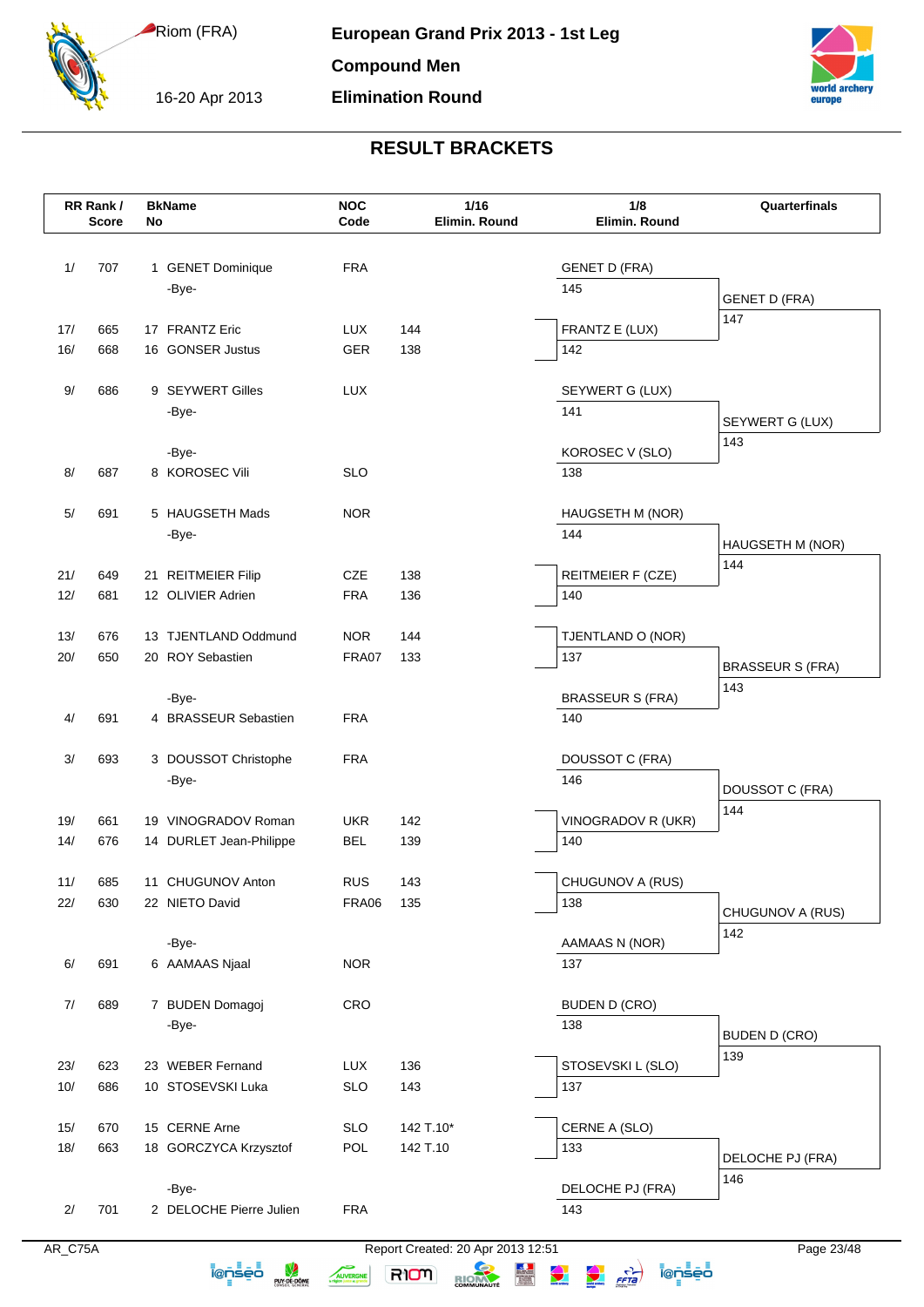16-20 Apr 2013

**European Grand Prix 2013 - 1st Leg**

**Compound Women**

**Final Round**



## **RESULT BRACKETS**





**TODE OF STRAIGHT** 

AUVERGNE

**RIOM** 

RION

 $\frac{1}{1}$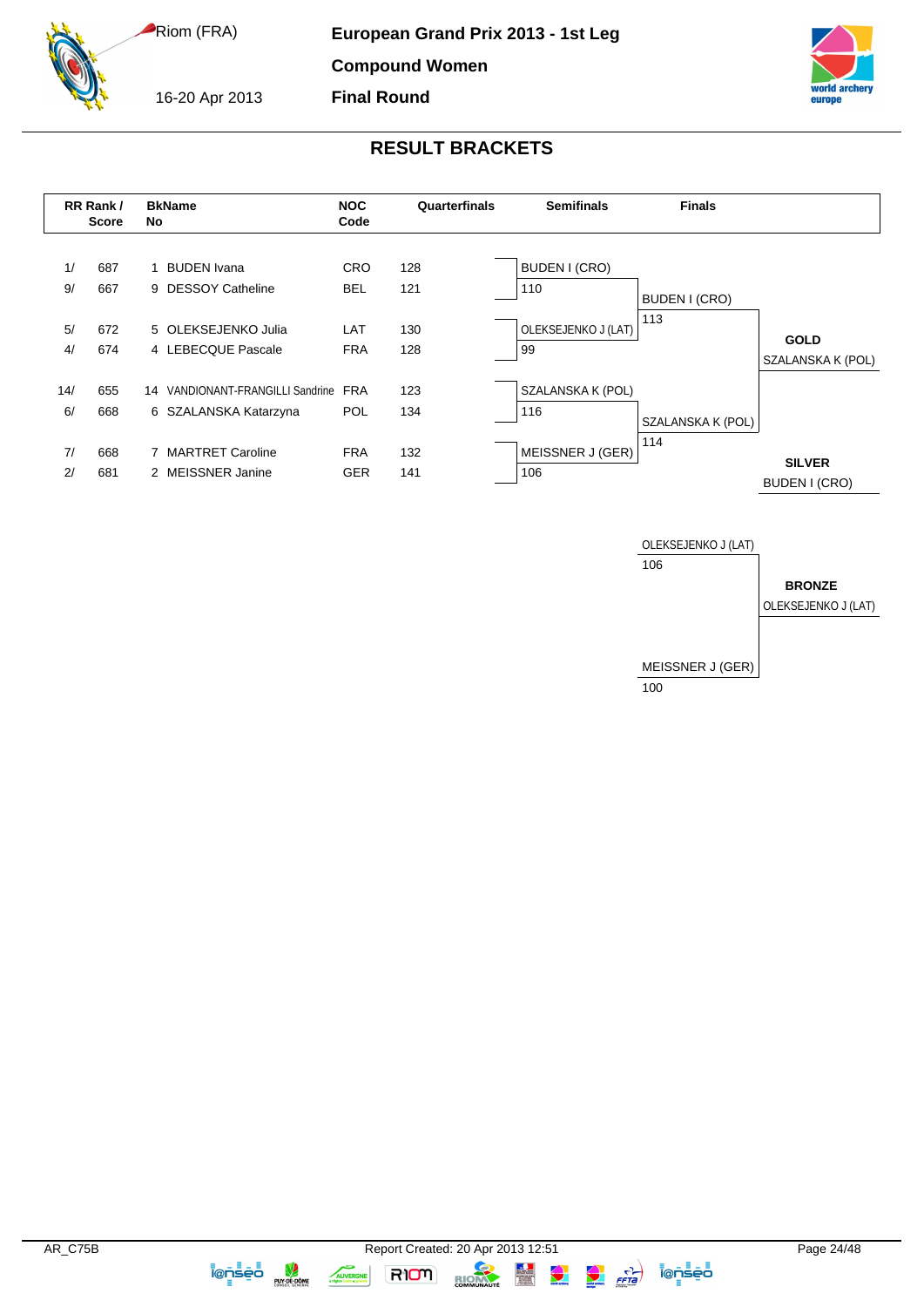16-20 Apr 2013

**Compound Women**

## **Elimination Round**



## **RESULT BRACKETS**

|     | RR Rank/<br><b>Score</b> | <b>BkName</b><br>No                  | <b>NOC</b><br>Code |          | 1/8<br><b>Elimin, Round</b> | Quarterfinals                |
|-----|--------------------------|--------------------------------------|--------------------|----------|-----------------------------|------------------------------|
|     |                          |                                      |                    |          |                             |                              |
| 1/  | 687                      | 1 BUDEN Ivana                        | CRO                | 140      |                             | BUDEN I (CRO)                |
| 16/ | 623                      | 16 LESNIAK Renata                    | <b>POL</b>         | 131      |                             | 128                          |
|     |                          |                                      |                    |          |                             |                              |
| 9/  | 667                      | 9 DESSOY Catheline                   | <b>BEL</b>         | 140 T.9* |                             | DESSOY C (BEL)               |
| 8/  | 667                      | 8 CERNE Toja                         | <b>SLO</b>         | 140 T.9  |                             | 121                          |
|     |                          |                                      |                    |          |                             |                              |
| 5/  | 672                      | 5 OLEKSEJENKO Julia                  | LAT                | 136 T.9  |                             | OLEKSEJENKO J (LAT)          |
| 12/ | 660                      | 12 GRYDELAND Runa                    | <b>NOR</b>         | 136 T.8  |                             | 130                          |
|     |                          |                                      |                    |          |                             |                              |
| 13/ | 659                      | 13 AVDEEVA Natalia                   | <b>RUS</b>         | 136      |                             | LEBECQUE P (FRA)             |
| 4/  | 674                      | 4 LEBECQUE Pascale                   | <b>FRA</b>         | 138      |                             | 128                          |
|     |                          |                                      |                    |          |                             |                              |
| 3/  | 675                      | 3 STANIECZEK Anna                    | POL                | 132      |                             | VANDIONANT-FRANGILLI S (FRA) |
| 14/ | 655                      | 14 VANDIONANT-FRANGILLI Sandrine FRA |                    | 134      |                             | 123                          |
|     |                          |                                      |                    |          |                             |                              |
| 11/ | 664                      | 11 ORLIC Maja                        | <b>CRO</b>         | 137      |                             | SZALANSKA K (POL)            |
| 6/  | 668                      | 6 SZALANSKA Katarzyna                | <b>POL</b>         | 140      |                             | 134                          |
|     |                          |                                      |                    |          |                             |                              |
| 7/  | 668                      | 7 MARTRET Caroline                   | <b>FRA</b>         | 134 T.9  |                             | <b>MARTRET C (FRA)</b>       |
| 10/ | 666                      | 10 MELNYK Sofiia                     | <b>UKR</b>         | 134 T.8  |                             | 132                          |
|     |                          |                                      |                    |          |                             |                              |
| 15/ | 629                      | 15 MASSINA Michele                   | BEL01              | 137      |                             | MEISSNER J (GER)             |
| 2/  | 681                      | 2 MEISSNER Janine                    | <b>GER</b>         | 138      |                             | 141                          |

RIOM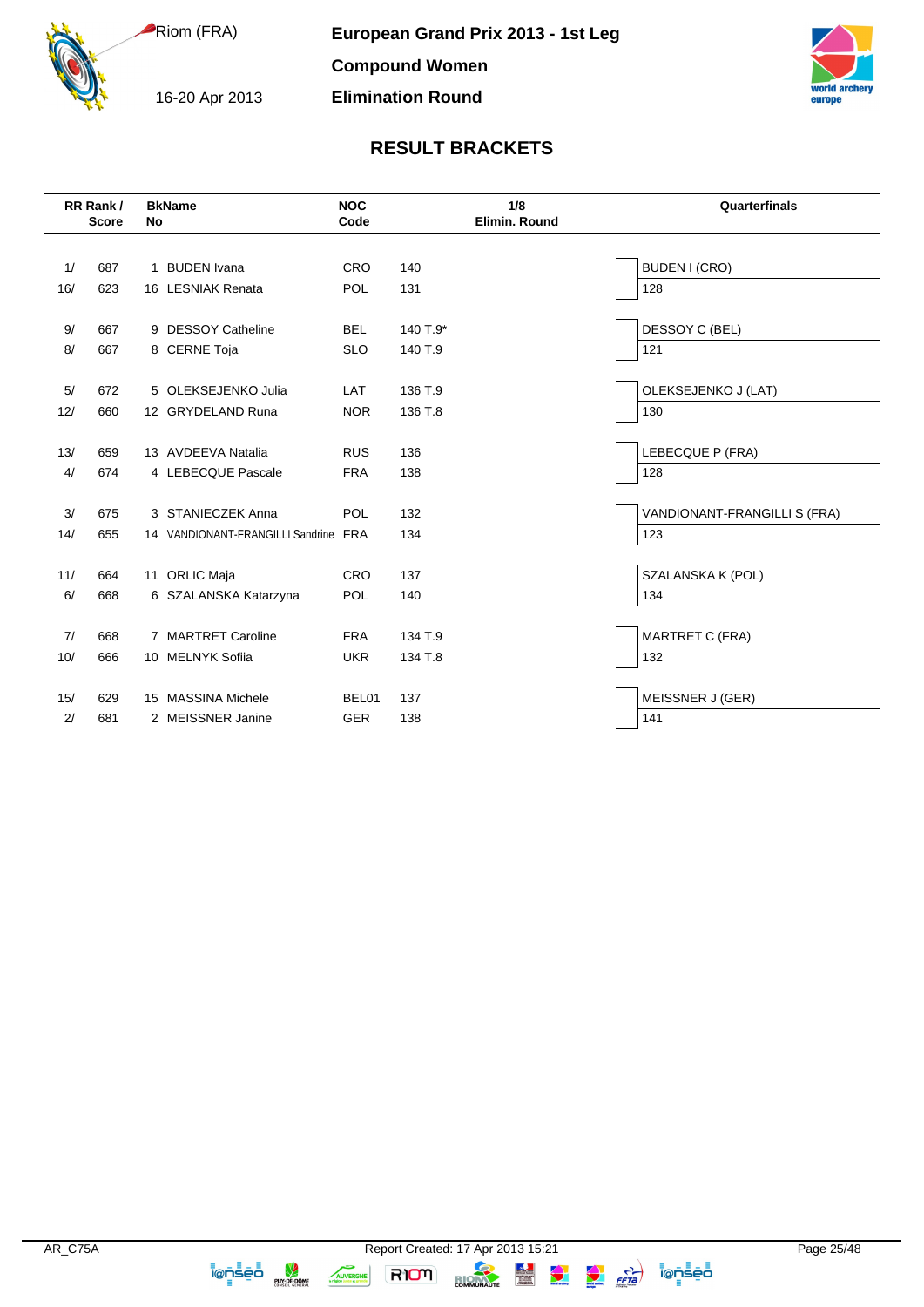## **European Grand Prix 2013 - 1st Leg**

**Recurve Men**



16-20 Apr 2013 **Qualification Round**



## **RESULTS OFFICIAL After 144 Arrows**

| Rank           | <b>Back No.Name</b> |                                   | <b>NOC</b>        | 90 m               | 70 m               | 50 m               | 30 m               | 10's     | X's      | Score        |
|----------------|---------------------|-----------------------------------|-------------------|--------------------|--------------------|--------------------|--------------------|----------|----------|--------------|
| 1              | 042C                | <b>HENCKELS Jeff</b>              | <b>LUX</b>        | 318 / 2            | 339/1              | 329 /12            | 353 / 5            | 74       | 23       | 1339         |
| $\overline{2}$ | 047C                | PREVOST Gael                      | FRA01             | 311 / 5            | 333 / 4            | 343 / 1            | 348<br>/26         | 67       | 24       | 1335         |
| 3              | 043A                | <b>FERNANDEZ Antonio</b>          | <b>ESP</b>        | 312 / 4            | 331 / 6            | 335<br>/4          | 350<br>/17         | 62       | 26       | 1328         |
| 4              | 032C                | <b>AUBERT Thomas</b>              | <b>FRA</b>        | 308 / 8            | 333 / 3            | 335 / 3            | 347 /30            | 62       | 25       | 1323         |
| 5              | 040D                | <b>ZAGAMI Alberto</b>             | ITA               | 310/6              | 328 / 9            | 332 / 8            | 351 /15            | 63       | 21       | 1321         |
| 6              | 045A                | RODRIGUEZ Juan I.                 | <b>ESP</b>        | 310 / 7            | 329/7              | 326<br>/14         | 353 / 3            | 58       | 28       | 1318         |
| $\overline{7}$ | 040C                | <b>TSYBZHITOV Bolot</b>           | <b>RUS</b>        | 302 /13            | 327 /10            | 331 / 9            | 353 / 6            | 64       | 26       | 1313         |
| 8              | 037B                | <b>NESTENG Baard</b>              | <b>NOR</b>        | 296 /26            | 336 / 2            | 324 /16            | 352 / 8            | 60       | 18       | 1308         |
| 9              | 037C                | <b>SHAYNUROV Radmir</b>           | <b>RUS</b>        | 312 / 3            | 320 /25            | 322<br>/18         | 353 / 4            | 66       | 24       | 1307         |
| 10             | 038C                | <b>TSYBEKDORZHIEV Bair</b>        | <b>RUS</b>        | 298 /22            | 326<br>/12         | 332 / 7            | 351 /15            | 56       | 20       | 1307         |
| 11             | 034B                | <b>GODFREY Larry</b>              | <b>GBR</b>        | 297 /23            | 325 /13            | 333 / 6            | 351 /13            | 58       | 25       | 1306         |
| 12             | 031D                | MOKRYNSKY Yaroslav                | <b>UKR</b>        | /21<br>298         | 322 /19            | 330 /10            | 351 /14            | 58       | 18       | 1301         |
| 13             | 037D                | <b>GIORI</b> Lorenzo              | <b>ITA</b>        | 295<br>/27         | 324 /15            | 334 / 5            | 347 /29            | 57       | 23       | 1300         |
| 14             | 038D                | <b>MANDIA Massimiliano</b>        | ITA               | /32<br>291         | 329<br>/8          | 330<br>/11         | 349<br>/21         | 56       | 20       | 1299         |
| 15             | 041A                | SIERAKOWSKI Kacper                | <b>POL</b>        | 305 /10            | 324 /14            | 320<br>/25         | 346<br>/32         | 57       | 18       | 1295         |
| 16             | 046C                | <b>BIDAULT Jerome</b>             | FRA02             | 293<br>/29         | 316<br>/40         | 336<br>/2          | 350 /18            | 53       | 21       | 1295         |
| 17             | 031B                | <b>SLATER Kieran</b>              | <b>GBR</b>        | 319/1              | /35<br>317         | 314 /34            | 345 /37            | 49       | 14       | 1295         |
| 18             | 039C                | <b>BADENOV Bair</b>               | <b>RUS</b>        | 307 / 9            | /38<br>316         | 325<br>/15         | 346<br>/31         | 54       | 10       | 1294         |
| 19             | 035D                | <b>LADIKOV Anton</b>              | <b>UKR</b>        | 304 /11            | /57<br>309         | 327 /13            | /19<br>350         | 53       | 16       | 1290         |
| 20             | 033A                | <b>KAHLLUND Florian</b>           | <b>GER</b>        | 300 /18            | 322 /18            | 318<br>/28         | 349<br>/24         | 48       | 12       | 1289         |
| 21             | 036D                | <b>IVANYTSKYY Heorhiy</b>         | <b>UKR</b>        | 300 /16            | 318<br>/33         | 317 /29            | 351<br>/12         | 52       | 20       | 1286         |
| 22             | 035C                | <b>SANNA Michael</b>              | <b>FRA</b>        | 302 /14            | 316 /37            | 322<br>/19         | /36<br>346         | 49       | 12       | 1286         |
| 23             | 031A                | <b>SKOERIES Eric</b>              | <b>GER</b>        | 290 /34            | 331<br>/5          | 311<br>/41         | 346<br>/33         | 46       | 14       | 1278         |
| 24             | 032A                | <b>WEISS Christian</b>            | <b>GER</b>        | 277 /49            | 324 /16            | 321<br>/21         | 353<br>/6          | 54       | 18       | 1275         |
| 25             | 037A                | NAPLOSZEK Slawomir                | <b>POL</b>        | 300 /18            | 324 /17            | /48<br>308         | 343<br>/44         | 42       | 12       | 1275         |
| 26             | 044B                | HABJAN MALAVASIC Den              | <b>SLO</b>        | 283<br>/42         | 319<br>/29         | 318<br>/27         | 352 / 8            | 51       | 17       | 1272         |
| 27             | 031C                | <b>VALLADONT Jean-Charles</b>     | <b>FRA</b>        | 304 /12            | 321<br>/21         | 308<br>/46         | 338<br>/58         | 42       | 13       | 1271         |
| 28             | 038A                | <b>NOWAK Piotr</b>                | <b>POL</b>        | 294 /28            | 317 /34            | /55<br>304         | 353 / 2            | 57       | 19       | 1268         |
| 29             | 041C                | <b>BORODIN Alexey</b>             | <b>RUS</b>        | 282 /43            | 321<br>/23         | 321<br>/20         | 344<br>/38         | 48       | 20       | 1268         |
| 30             | 036A                | <b>POPPENBORG Rafael</b>          | <b>GER</b>        | 287 /36            | 319<br>/28         | 320<br>/26         | 342 /45            | 46       | 19       | 1268         |
| 31             | 043B                | <b>DENIS</b> Ivan                 | <b>BEL</b>        | 296 /25            | 321<br>/24         | 313<br>/36         | 337 /61            | 40       | 15       | 1267         |
| 32             | 036C                | <b>GIROUILLE Romain</b>           | <b>FRA</b>        | 300 /17            | 309<br>/54         | /42<br>310         | 347<br>/28         | 49       | 12       | 1266         |
| 33             | 048B                | <b>GARRABE Damien</b>             | FRA04             | 280 /47            | 327<br>/11         | 315 / 32           | 344<br>/40         | 46       | 15       | 1266         |
| 34             | 034C                | <b>FAUCHERON Thomas</b>           | <b>FRA</b>        | 293 /30            | 313 /44            | 316<br>/31         | 343 /43            | 43       | 17       | 1265         |
| 35             | 039D                | <b>FISSORE Matteo</b>             | ITA               | 284 /39            | 314<br>/43         | 323<br>/17         | 343<br>/41         | 39       | 15       | 1264         |
| 36             | 039A                | DOBROWOLSKI Rafal                 | POL               | 280 /45            | 318 /31            | /23<br>320         | 342 /46            | 52       | 19       | 1260         |
| 37             | 040B                | <b>FURNES Christoffer</b>         | <b>NOR</b>        | 298<br>/20         | 318<br>/32         | 298<br>/64         | 346 /34            | 47       | 20       | 1260         |
| 38             | 032D                | <b>SKACHOK Oleksander</b>         | <b>UKR</b>        | /53<br>274         | /62<br>306         | /22<br>321         | 357/1              | 51       | 15       | 1258         |
| 39             | 045B                | <b>KOMOCAR Jaka</b>               | <b>SLO</b>        | 274 /53            | 321<br>/22         | 310 /43            | 352 / 8            | 45       | 15       | 1257         |
| 40             | 047D                | PETROSYAN Arshak                  | <b>ARM</b>        | 280<br>/46         | 301<br>/65         | 320<br>/24         | 352 / 8            | 48       | 16       | 1253         |
| 41             | 033D                | <b>KOMONYUK Vitaliy</b>           | <b>UKR</b>        | 293 /31            | /53<br>310         | 308<br>/49         | 340<br>/49         | 34       | 10       | 1251         |
| 42             | 033C                | <b>DELAIRE Louis</b>              | <b>FRA</b>        | /57<br>271         | 320<br>/26         | /35<br>313         | /35<br>346         | 46       | 14       | 1250         |
| 43             | 033B                | <b>MORGAN Ashe</b>                | <b>GBR</b>        | 274 /52            | /58<br>307         | 317 /30            | 349 /22            | 44       | 13       | 1247         |
| 44             | 046B                | RIJAVEC Jan                       | <b>SLO</b>        | 284 /40            | 314 /41            | 307 /53            | 342 /48            | 39       | 12       | 1247         |
| 45             | 032B                | <b>EVANS</b> Sean                 | <b>GBR</b>        | 296 /24            | 310 /49            | 303 /57            | 337 /59            | 49       | 22       | 1246         |
| 46<br>47       | 044D<br>035A        | PKHAKADZE Lasha<br>NESEMANN Simon | GEO<br><b>GER</b> | 283 /41<br>275 /51 | 303 /64<br>318 /30 | 309 /44<br>312 /38 | 348 /25<br>338 /56 | 51<br>44 | 15<br>18 | 1243<br>1243 |
|                | 044C                | <b>KRAUS Stephane</b>             | <b>LUX</b>        | 285 /38            | 298 /67            | 312 /39            | 342 /47            | 37       | 15       | 1237         |
| 48<br>49       | 048A                | <b>LOPEO Kevin</b>                | FRA05             | 282 /44            | 316 /36            | 303 /56            | 334 /66            | 38       | 10       | 1235         |
| 50             | 034D                | SHYSHKIN Mykyta                   | <b>UKR</b>        | 263 /63            | 309 /55            | 312 /37            | 350 /20            | 47       | 20       | 1234         |
| 51             | 044A                | ALVARINO GARCIA Miguel            | <b>ESP</b>        | 287 /37            | 316 /39            | 296 /69            | 335 /64            | 32       | 5        | 1234         |
| 52             | 034A                | <b>WIESER Felix</b>               | <b>GER</b>        | 271 /56            | 322 /20            | 296 /66            | 344 /39            | 41       | 17       | 1233         |
| 53             | 043C                | <b>SCHULER Luc</b>                | <b>LUX</b>        | 290 /33            | 299 /66            | 308 /50            | 336 /62            | 38       | 13       | 1233         |
| 54             | 045C                | <b>ESTIBALS Valentin</b>          | FRA02             | 269 /58            | 314 /42            | 312 /40            | 337 /60            | 33       | 9        | 1232         |
| 55             | 038B                | <b>HAGEN Paul Andre</b>           | <b>NOR</b>        | 288 /35            | 312 /46            | 292 /71            | 338 /54            | 41       | 14       | 1230         |
| 56             | 046A                | <b>MIHALIC Matija</b>             | CRO               | 254 /69            | 310 /48            | 315 /33            | 347 /27            | 45       | 17       | 1226         |
| 57             | 041B                | <b>GYS Lenthy</b>                 | <b>BEL</b>        | 260 /65            | 312 /47            | 303 /58            | 349 /23            | 37       | 14       | 1224         |
| 58             | 036B                | <b>RANDALL Andrew</b>             | <b>GBR</b>        | 266 /59            | 312 /45            | 307 /51            | 339 /52            | 36       | 11       | 1224         |
| 59             | 039B                | <b>HALVORSEN Marius</b>           | <b>NOR</b>        | 302 /15            | 306 /60            | 296 /67            | 318 /73            | 32       | 15       | 1222         |
| 60             | 049B                | <b>KLEIN Pit</b>                  | LUX01             | 263 /61            | 310 /50            | 300 /60            | 339 /53            | 37       | 16       | 1212         |
| 61             | 047A                | <b>ORLIC Vedran</b>               | CRO               | 273 /55            | 291 /71            | 309 /45            | 339 /51            | 35       | 11       | 1212         |
| 62             | 043D                | <b>RUFER Thomas</b>               | SUI               | 276 /50            | 303 /63            | 300 /61            | 333 /68            | 33       | 9        | 1212         |
| 63             | 049C                | <b>PLAUTE Alexandre</b>           | FRA06             | 278 /48            | 309 /56            | 296 /68            | 329 /70            | 25       | 11       | 1212         |
| 64             | 040A                | <b>MARZEC Pawel</b>               | POL               | 265 /60            | 319 /27            | 295 /70            | 328 /71            | 36       | 14       | 1207         |
| 65             | 042A                | <b>FALDZINSKI Maciej</b>          | POL               | 244 /72            | 310 /51            | 307 /52            | 340 /50            | 32       | 10       | 1201         |
|                |                     |                                   |                   |                    |                    |                    |                    |          |          |              |

RIOM

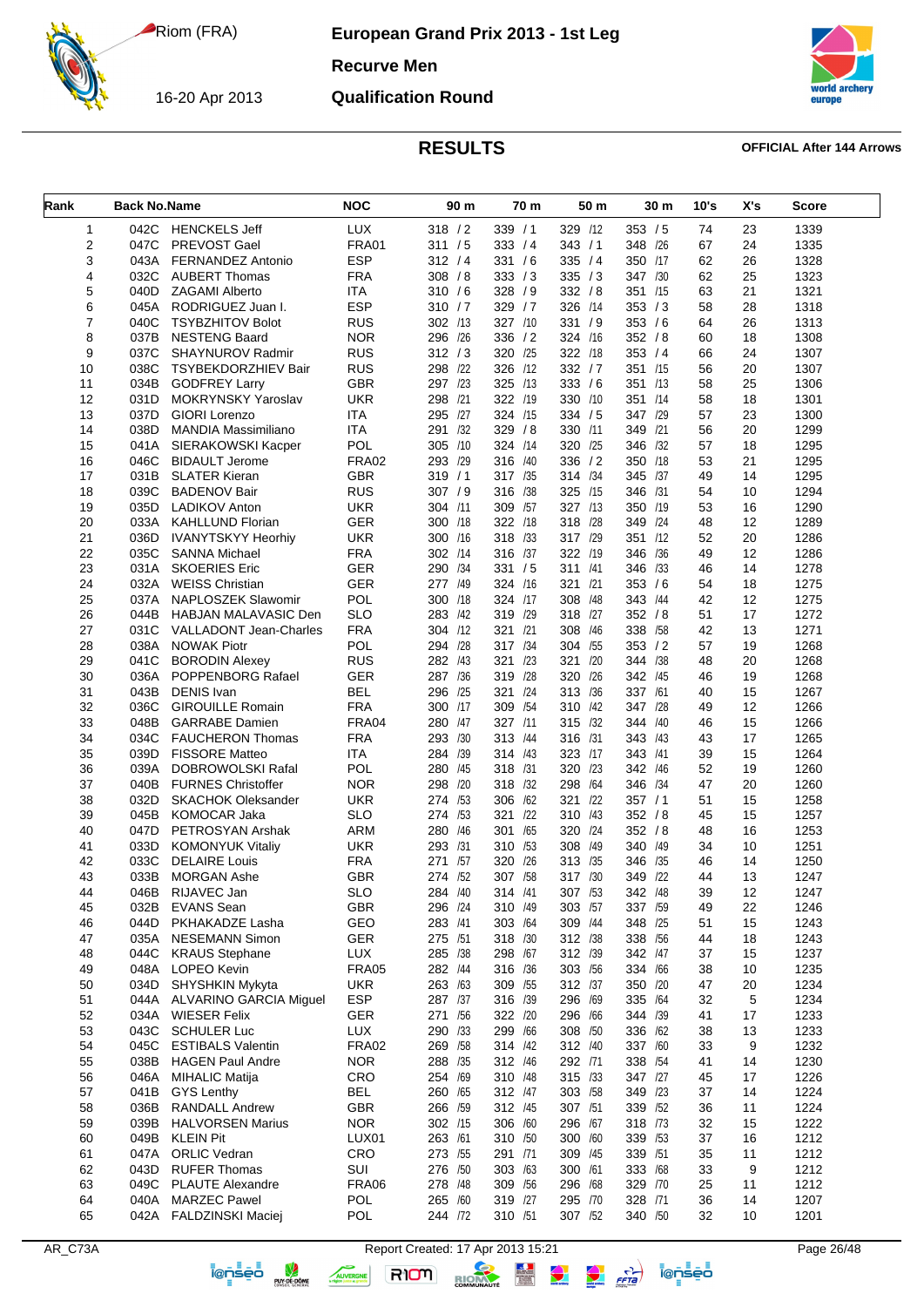**European Grand Prix 2013 - 1st Leg**

**Recurve Men**



16-20 Apr 2013

**Qualification Round**



## **RESULTS OFFICIAL After 144 Arrows**

| Rank | <b>Back No.Name</b> |                                 | <b>NOC</b> | 90 <sub>m</sub> | 70 m       | 50 <sub>m</sub> | 30 m       | 10's | X's | <b>Score</b> |  |
|------|---------------------|---------------------------------|------------|-----------------|------------|-----------------|------------|------|-----|--------------|--|
| 66   | 045D                | SHUSHADZE Mamuka                | <b>GEO</b> | /67<br>258      | /52<br>310 | /63<br>298      | 333<br>/67 | 37   | 9   | 1199         |  |
| 67   | 042B                | <b>ROYEN Laurent</b>            | BEL        | /70<br>251      | /59<br>306 | /62<br>299      | 338 /57    | 36   | 18  | 1194         |  |
| 68   | 048C                | TARRADE Ludovic                 | FRA01      | /64<br>261      | /72<br>291 | /47<br>308      | 334<br>/65 | 33   | 9   | 1194         |  |
| 69   | 046D                | MOSESHVILI Jaba                 | GEO        | /66<br>260      | /69<br>292 | 306<br>/54      | 335<br>/63 | 35   | 11  | 1193         |  |
| 70   | 042D                | <b>FREIRE DOS SANTOS Rafael</b> | SUI        | 246 /71         | /60<br>306 | /59<br>301      | 332<br>/69 | 30   | 9   | 1185         |  |
| 71   | 035B                | <b>CROFT Glen</b>               | <b>GBR</b> | 263 /61         | /70<br>291 | 297<br>/65      | 326 72     | 30   | 15  | 1177         |  |
| 72   | 047B                | <b>PEROL Olivier</b>            | FRA04      | 255 /68         | 297<br>/68 | 286<br>/72      | 338 /55    | 32   | 9   | 1176         |  |
| 73   | 041D                | MINGARD Emilien                 | SUI        | 242 73          | /73<br>290 | 282 /73         | 343<br>/42 | 30   | 8   | 1157         |  |
| 74   | 049A                | <b>DENIS Alain</b>              | FRA03      | 206<br>/74      | /74<br>233 | 247<br>/74      | 303<br>/74 | 12   | 5   | 989          |  |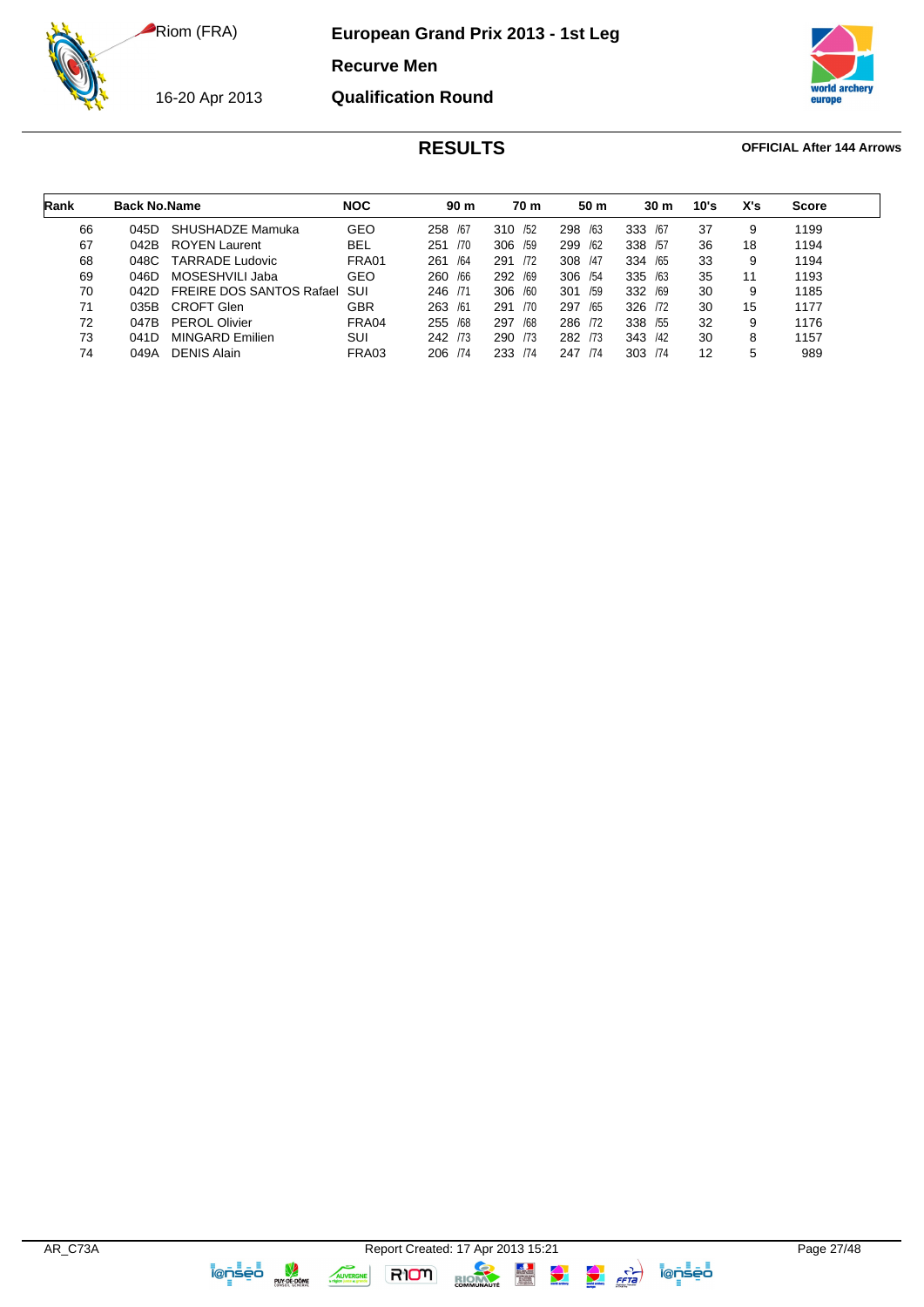**European Grand Prix 2013 - 1st Leg**

**Recurve Women**

**Qualification Round**



16-20 Apr 2013



## **RESULTS OFFICIAL After 144 Arrows**

| Rank | <b>Back No.Name</b> |                                                 | <b>NOC</b>        |                    | 70 m | 60 m    | 50 m       |     | 30 m       | 10's | X's            | <b>Score</b> |  |
|------|---------------------|-------------------------------------------------|-------------------|--------------------|------|---------|------------|-----|------------|------|----------------|--------------|--|
| 1    | 024C                | <b>UNRUH Lisa</b>                               | <b>GER</b>        | 322 /16            |      | 339 / 1 | 333 / 1    |     | 353 / 2    | 75   | 30             | 1347         |  |
| 2    | 016A                | STEPANOVA Inna                                  | <b>RUS</b>        | 333 / 2            |      | 336 / 6 | 328 / 2    |     | 348 / 7    | 69   | 17             | 1345         |  |
| 3    | 020A                | <b>TIMOFEEVA Kristina</b>                       | <b>RUS</b>        | 334 / 1            |      | 337 / 4 | 317 /17    |     | 353/1      | 71   | 23             | 1341         |  |
| 4    | 022C                | <b>WINTER Karina</b>                            | GER               | 328 / 5            |      | 332 /10 | 326 / 5    |     | 351 / 3    | 63   | 25             | 1337         |  |
| 5    | 017A                | <b>ERDYNIEVA Natalia</b>                        | <b>RUS</b>        | 328 / 4            |      | 339 / 2 | 326/4      |     | 343 /27    | 63   | 23             | 1336         |  |
| 6    | 027B                | <b>LOKLUOGLU Begul</b>                          | <b>TUR</b>        | 329 / 3            |      | 335 / 7 | 324 / 8    |     | 347 /12    | 63   | 26             | 1335         |  |
| 7    | 020C                | PAVLOVA Anastasia                               | <b>UKR</b>        | 324 /12            |      | 327 /23 | 323 /10    |     | 350 / 5    | 58   | 26             | 1324         |  |
| 8    | 025C                | <b>RICHTER Elena</b>                            | <b>GER</b>        | 324 /10            |      | 328 /16 | 321 /13    |     | 348 / 7    | 63   | 19             | 1321         |  |
| 9    | 027D                | <b>FOLKARD Naomi</b>                            | <b>GBR</b>        | 320 /17            |      | 328 /18 | 324 / 7    |     | 348 / 7    | 64   | 20             | 1320         |  |
| 10   | 019A                | <b>SEGINA Tatiana</b>                           | <b>RUS</b>        | 325/8              |      | 327 /24 | 325/6      |     | 343 /25    | 55   | 18             | 1320         |  |
| 11   | 020B                | SOBIERAJ Malgorzata                             | POL               | 311 /31            |      | 336 / 5 | 327 / 3    |     | 343 /28    | 61   | 17             | 1317         |  |
| 12   | 026B                | <b>AKTUNA Aybuke</b>                            | <b>TUR</b>        | 323 /15            |      | 326 /25 | 318 /16    |     | 348 / 7    | 59   | 26             | 1315         |  |
| 13   | 019C                | PALEKHA Kateryna                                | <b>UKR</b>        | 312 /30            |      | 332 /11 | 323 / 9    |     | 346 /16    | 59   | 17             | 1313         |  |
| 14   | 018B                | SZUKALSKA Anna                                  | <b>POL</b>        | 318 /21            |      | 332 / 9 | 318 /15    |     | 344 /20    | 59   | 28             | 1312         |  |
| 15   | 015A                | PEROVA Ksenia                                   | <b>RUS</b>        | 324 /13            |      | 329 /15 | 312 /32    |     | 347 /14    | 55   | 22             | 1312         |  |
| 16   | 022A                | <b>BRIANNE Noemie</b>                           | <b>FRA</b>        | 311 / 33           |      | 328 /17 | 323 /11    |     | 350 / 4    | 54   | 17             | 1312         |  |
| 17   | 022D                | <b>SCHOBINGER Celine</b>                        | SUI               | 318 /21            |      | 331 /13 | 312 /31    |     | 350 / 6    | 53   | 23             | 1311         |  |
| 18   | 026A                | <b>ESEBUA Kristine</b>                          | GEO               | 306 /37            |      | 338 / 3 | 321 /12    | 345 | /18        | 60   | 25             | 1310         |  |
| 19   | 015B                | LIPIARSKA Karina                                | POL               | 325 / 8            |      | 332 /12 | 312 /29    |     | /39<br>340 | 55   | 15             | 1309         |  |
|      |                     |                                                 |                   |                    |      | 327 /22 |            |     |            |      | 17             |              |  |
| 20   | 022B                | <b>VIOLI Sara</b><br><b>BJERENDAL Christine</b> | ITA<br><b>SWE</b> | 319 /19<br>324 /11 |      |         | 316 /25    | 343 | /26        | 52   |                | 1305         |  |
| 21   | 023D                |                                                 |                   |                    |      | 320 /35 | 319 /14    | 341 | /33        | 53   | 21             | 1304         |  |
| 22   | 018A                | YANBARISOVA Dinara                              | <b>RUS</b>        | 313 /27            |      | 328 /21 | 312 /27    |     | 348 / 7    | 54   | 11             | 1301         |  |
| 23   | 024B                | <b>SARTORI</b> Guendalina                       | ITA               | 317 /23            |      | 325 /28 | 317 /19    |     | 341 /32    | 51   | 23             | 1300         |  |
| 24   | 016C                | YAVORSKA Kateryna                               | <b>UKR</b>        | 309 /34            |      | 325 /29 | 317 /22    |     | 347 /13    | 44   | 13             | 1298         |  |
| 25   | 025A                | <b>LECOINTRE Laurie</b>                         | <b>FRA</b>        | 315 /25            |      | 328 /20 | 312 /30    |     | 342 /29    | 53   | 19             | 1297         |  |
| 26   | 015C                | ZAKHARCHENKO Julija                             | <b>UKR</b>        | 311 / 32           |      | 328 /19 | 316 /24    |     | 342 /29    | 50   | 18             | 1297         |  |
| 27   | 023B                | <b>MANDIA Claudia</b>                           | ITA               | 298 /42            |      | 334 / 8 | 317 /21    |     | 344 /21    | 50   | 23             | 1293         |  |
| 28   | 017C                | SICHENIKOVA Lidiia                              | <b>UKR</b>        | 313 /28            |      | 323 /34 | 309<br>/36 |     | 347 /15    | 48   | 18             | 1292         |  |
| 29   | 017D                | <b>DER KINDEREN Annemarie</b>                   | <b>NED</b>        | 317 /24            |      | 324 /31 | 311 / 33   | 340 | /37        | 46   | 14             | 1292         |  |
| 30   | 027A                | <b>LOBZHENIDZE Yulia</b>                        | GEO               | 326 / 7            |      | 318 /37 | 309<br>/36 | 338 | /48        | 46   | 6              | 1291         |  |
| 31   | 023C                | HAIDN TSCHALOVA Veronika GER                    |                   | 315 /26            |      | 323 /33 | 308<br>/38 |     | 344 /24    | 55   | 15             | 1290         |  |
| 32   | 021A                | <b>COTRY Cyrielle</b>                           | <b>FRA</b>        | 313 /29            |      | 324 /32 | 312 /26    | 339 | /43        | 45   | 11             | 1288         |  |
| 33   | 024A                | <b>GAUBIL Melanie</b>                           | <b>FRA</b>        | 320 /18            |      | 325 /30 | 296<br>/47 |     | 344 /22    | 46   | 19             | 1285         |  |
| 34   | 026C                | <b>BOZIC Brina</b>                              | <b>SLO</b>        | 323 /14            |      | 316 /40 | 306 /39    |     | 339 /42    | 42   | 20             | 1284         |  |
| 35   | 021B                | <b>TONETTA Elena</b>                            | ITA               | 295 /46            |      | 331 /14 | 310 /35    | 339 | /45        | 38   | 8              | 1275         |  |
| 36   | 019B                | <b>LESNIAK Natalia</b>                          | <b>POL</b>        | 298                | /43  | 318 /38 | 317 /20    | 341 | /35        | 39   | 9              | 1274         |  |
| 37   | 017B                | <b>MYSZOR Wioleta</b>                           | <b>POL</b>        | 319 /20            |      | 313 /46 | 300 /44    | 341 | /34        | 43   | $\overline{7}$ | 1273         |  |
| 38   | 027C                | <b>UMER Ana</b>                                 | <b>SLO</b>        | 298 /41            |      | 315 /42 | 317 /18    |     | 342 /31    | 41   | 12             | 1272         |  |
| 39   | 023A                | <b>LACROIX Emilie</b>                           | <b>FRA</b>        | 295                | /46  | 325 /27 | /41<br>306 |     | 345 /19    | 48   | 14             | 1271         |  |
| 40   | 026D                | <b>MARTIN Rebecca</b>                           | <b>GBR</b>        | 293 /49            |      | 326 /26 | 306<br>/40 |     | 346 /17    | 41   | 11             | 1271         |  |
| 41   | 016D                | <b>DEDEN</b> Esther                             | <b>NED</b>        | 308                | /35  | 314 /44 | 302 /42    |     | 344 /22    | 41   | 11             | 1268         |  |
| 42   | 019D                | DE VRIES Shireen                                | <b>NED</b>        | 306                | /36  | 306 /49 | 316<br>/23 | 337 | /49        | 41   | 8              | 1265         |  |
| 43   | 021D                | <b>DIELEN Nathalie</b>                          | SUI               | 298                | /40  | 315 /41 | 312 /28    | 339 | /44        | 44   | 13             | 1264         |  |
| 44   | 028A                | NARIMANIDZE Khatuna                             | GEO               | 327/6              |      | 303 /50 | 286 /49    |     | 340 /40    | 41   | 14             | 1256         |  |
| 45   | 021C                | <b>VIEHMEIER Isabel</b>                         | GER               | 305 /38            |      | 306 /48 | 300 /43    |     | 339 /41    | 45   | 22             | 1250         |  |
| 46   | 018C                | <b>DUBAS</b> Iryna                              | <b>UKR</b>        | 283 /52            |      | 319 /36 | 311 /34    |     | 328 /52    | 32   | 5              | 1241         |  |
| 47   | 018D                | <b>LAAN Sarina</b>                              | <b>NED</b>        | 289 /51            |      | 317 /39 | 293 /48    |     | 340 /38    | 44   | 13             | 1239         |  |
| 48   | 024D                | <b>PITMAN Bryony</b>                            | <b>GBR</b>        | 291 /50            |      | 314 /43 | 299 /45    |     | 333 /50    | 36   | 12             | 1237         |  |
| 49   | 016B                | MICKIEWICZ Katarzyna                            | POL               | 297 /44            |      | 311 /47 | 298 /46    |     | 331 /51    | 33   | 9              | 1237         |  |
| 50   | 028C                | SHAHNAZARYAN Gohar                              | <b>ARM</b>        | 294 /48            |      | 313 /45 | 286 /49    |     | 340 / 36   | 40   | 14             | 1233         |  |
| 51   | 020D                | <b>DEKKER Rozemarijn</b>                        | <b>NED</b>        | 300 /39            |      | 294 /53 | 267 /52    |     | 338 /47    | 37   | 12             | 1199         |  |
| 52   | 028D                | <b>HUNT Nicky</b>                               | <b>GBR</b>        | 268 /54            |      | 301 /51 | 280 /51    |     | 338 /46    | 33   | $\overline{7}$ | 1187         |  |
| 53   | 028B                | <b>ADICEOM Audrey</b>                           | FRA01             | 295 /45            |      | 286 /55 | 260 /53    |     | 296 /55    | 27   | 13             | 1137         |  |
| 54   | 015D                | VAN DIJCK Claire                                | <b>NED</b>        | 269 /53            |      | 294 /52 | 233 /55    |     | 311 /54    | 19   | 4              | 1107         |  |
| 55   | 025B                | <b>COMTE Magali</b>                             | SUI               | 236 /55            |      | 289 /54 | 253 /54    |     | 327 /53    | 31   | 10             | 1105         |  |
|      |                     |                                                 |                   |                    |      |         |            |     |            |      |                |              |  |

**RIOM** 

RIOM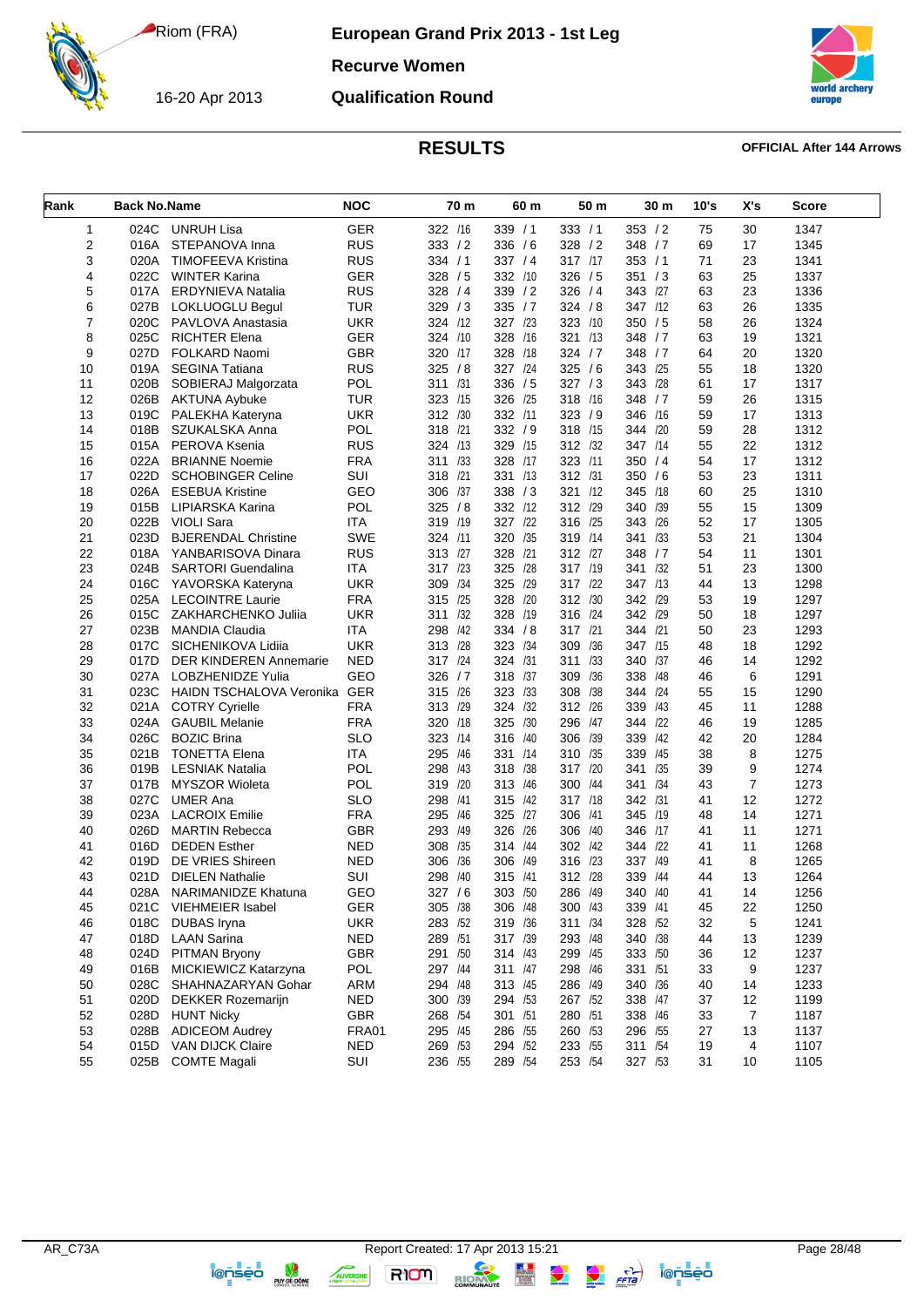16-20 Apr 2013

**European Grand Prix 2013 - 1st Leg**

## **Compound Men**





## **RESULTS OFFICIAL After 72 Arrows**

| Rank | <b>Back No.Name</b> |                             | <b>NOC</b> | 50m-1      | 50 <sub>m</sub> -2 | 10's | X's            | <b>Score</b> |
|------|---------------------|-----------------------------|------------|------------|--------------------|------|----------------|--------------|
| 1    | 011A                | <b>GENET Dominique</b>      | <b>FRA</b> | 354 / 1    | 353 / 1            | 61   | 28             | 707          |
| 2    | 007A                | DELOCHE Pierre Julien       | <b>FRA</b> | 351<br>/2  | 350 / 2            | 53   | 21             | 701          |
| 3    | 009A                | <b>DOUSSOT Christophe</b>   | <b>FRA</b> | 347<br>/8  | 346 / 3            | 46   | 15             | 693          |
| 4    | 010A                | <b>BRASSEUR Sebastien</b>   | <b>FRA</b> | 347/7      | 344 / 4            | 48   | 14             | 691          |
| 5    | 008C                | <b>HAUGSETH Mads</b>        | <b>NOR</b> | 347/6      | 344 / 6            | 46   | 14             | 691          |
| 6    | 009C                | <b>AAMAAS Njaal</b>         | <b>NOR</b> | 349/3      | 342 /10            | 45   | 17             | 691          |
| 7    | 010C                | <b>BUDEN Domagoj</b>        | <b>CRO</b> | 348 / 4    | 341 /11            | 44   | 14             | 689          |
| 8    | 007B                | <b>KOROSEC Vili</b>         | <b>SLO</b> | 345/9      | 342 / 9            | 45   | 12             | 687          |
| 9    | 007D                | <b>SEYWERT Gilles</b>       | <b>LUX</b> | 347 / 5    | 339<br>/12         | 44   | 16             | 686          |
| 10   | 008B                | STOSEVSKI Luka              | <b>SLO</b> | 342 /11    | 344 / 7            | 44   | 15             | 686          |
| 11   | 011B                | <b>CHUGUNOV Anton</b>       | <b>RUS</b> | 342 /12    | 343 / 8            | 40   | 18             | 685          |
| 12   | 008A                | <b>OLIVIER Adrien</b>       | <b>FRA</b> | 337 /14    | 344 / 5            | 40   | 17             | 681          |
| 13   | 007C                | <b>TJENTLAND Oddmund</b>    | <b>NOR</b> | 343 /10    | 333 /16            | 38   | $\overline{7}$ | 676          |
| 14   | 012B                | <b>DURLET Jean-Philippe</b> | <b>BEL</b> | 339 /13    | 337 /15            | 30   | 12             | 676          |
| 15   | 009B                | <b>CERNE Arne</b>           | <b>SLO</b> | 333 /18    | 337 /14            | 33   | 11             | 670          |
| 16   | 012C                | <b>GONSER Justus</b>        | <b>GER</b> | 330<br>/20 | 338<br>/13         | 29   | 5              | 668          |
| 17   | 009D                | <b>FRANTZ Eric</b>          | <b>LUX</b> | 336<br>/15 | 329<br>/18         | 29   | 11             | 665          |
| 18   | 012A                | <b>GORCZYCA Krzysztof</b>   | <b>POL</b> | 331<br>/19 | 332<br>/17         | 28   | 11             | 663          |
| 19   | 011C                | VINOGRADOV Roman            | <b>UKR</b> | 336 /16    | 325<br>/19         | 23   | 8              | 661          |
| 20   | 010D                | ROY Sebastien               | FRA07      | 334 /17    | 316<br>/22         | 30   | 10             | 650          |
| 21   | 011D                | <b>REITMEIER Filip</b>      | <b>CZE</b> | 327<br>/21 | 322<br>/20         | 20   | 9              | 649          |
| 22   | 010B                | <b>NIETO David</b>          | FRA06      | /22<br>311 | 319<br>/21         | 17   | 4              | 630          |
| 23   | 008D                | <b>WEBER Fernand</b>        | <b>LUX</b> | /23<br>307 | 316<br>/23         | 16   | 6              | 623          |

RIOM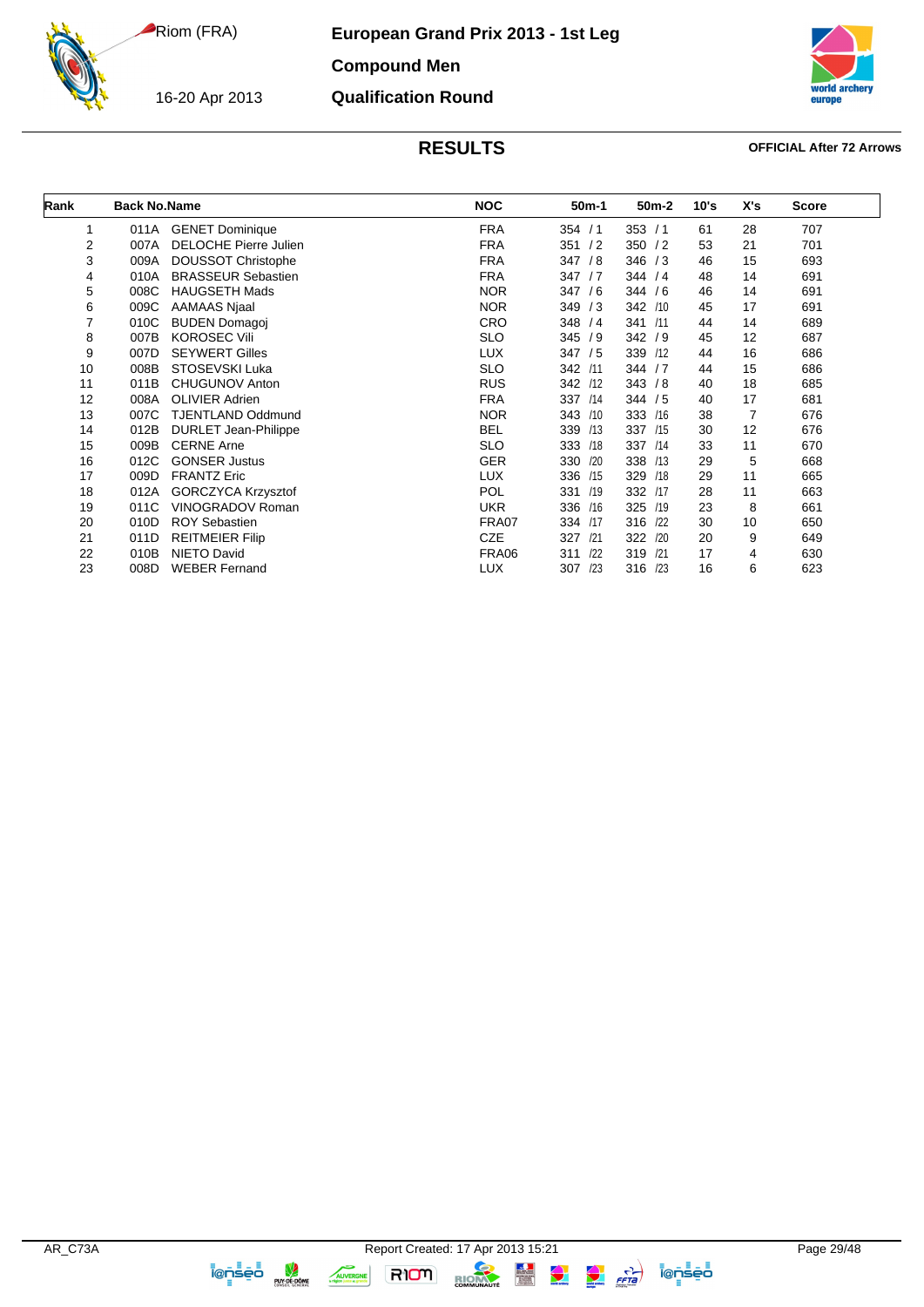16-20 Apr 2013

**European Grand Prix 2013 - 1st Leg**

## **Compound Women**

**Qualification Round**



## **RESULTS OFFICIAL After 72 Arrows**

| Rank | <b>Back No.Name</b> |                                      | <b>NOC</b> | 50 <sub>m</sub> -1 | 50 <sub>m</sub> -2 | 10's | X's | <b>Score</b> |  |
|------|---------------------|--------------------------------------|------------|--------------------|--------------------|------|-----|--------------|--|
|      | 001B                | <b>BUDEN</b> Ivana                   | <b>CRO</b> | 333<br>/9          | 354 / 1            | 46   | 16  | 687          |  |
| 2    | 004D                | <b>MEISSNER</b> Janine               | <b>GER</b> | 341<br>/2          | 340/3              | 35   | 10  | 681          |  |
| 3    | 003C                | STANIECZEK Anna                      | POL        | 338 / 4            | 337<br>/4          | 35   | 10  | 675          |  |
| 4    | 001A                | <b>LEBECQUE Pascale</b>              | <b>FRA</b> | 340 / 3            | 334 / 7            | 34   | 9   | 674          |  |
| 5    | 003D                | OLEKSEJENKO Julia                    | LAT        | 341<br>/1          | 331<br>/10         | 33   | 14  | 672          |  |
| 6    | 001C                | SZALANSKA Katarzyna                  | POL        | 335 / 7            | 333<br><i>1</i> 9  | 32   | 13  | 668          |  |
| 7    | 003A                | <b>MARTRET Caroline</b>              | <b>FRA</b> | 328<br>/11         | 340/2              | 31   | 9   | 668          |  |
| 8    | 004C                | <b>CERNE Toja</b>                    | <b>SLO</b> | 337/6              | 330<br>112         | 33   | 14  | 667          |  |
| 9    | 004B                | <b>DESSOY Catheline</b>              | <b>BEL</b> | 338 / 5            | 329<br>/13         | 28   | 12  | 667          |  |
| 10   | 001D                | <b>MELNYK Sofiia</b>                 | UKR        | 330<br>/10         | 336 / 6            | 31   | 14  | 666          |  |
| 11   | 002B                | <b>ORLIC Maja</b>                    | CRO        | 327<br>/12         | 337<br>/5          | 26   | 3   | 664          |  |
| 12   | 003B                | <b>GRYDELAND Runa</b>                | <b>NOR</b> | 333 / 8            | 327 /14            | 30   | 7   | 660          |  |
| 13   | 004A                | <b>AVDEEVA Natalia</b>               | <b>RUS</b> | 325<br>/13         | 334 / 8            | 29   | 10  | 659          |  |
| 14   | 002A                | <b>VANDIONANT-FRANGILLI Sandrine</b> | <b>FRA</b> | 324<br>/14         | 331<br>/11         | 19   | 10  | 655          |  |
| 15   | 002D                | <b>MASSINA Michele</b>               | BEL01      | 313 /15            | 316 /16            | 21   | 11  | 629          |  |
| 16   | 002C                | <b>LESNIAK Renata</b>                | POL        | 305<br>/16         | 318 /15            | 17   | 6   | 623          |  |

**RIOM** 

RIOM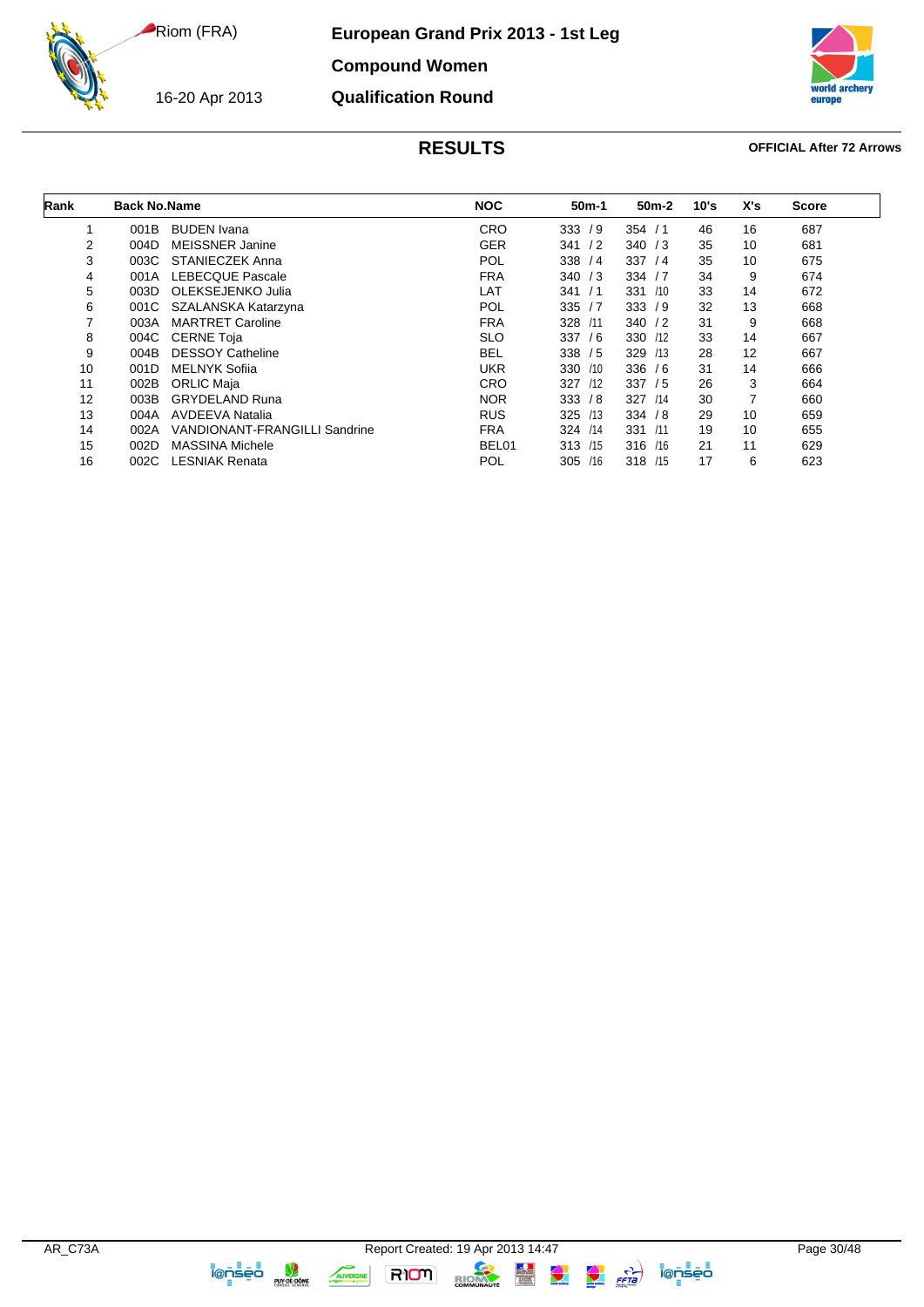



16-20 Apr 2013



## **RESULTS SUMMARY**

| Rk             | <b>NOC</b>                 | <b>BackName</b><br>No                                                     | <b>RR</b> Score<br>Rank | 1/8   | 1/4 | 1/2 | <b>Finals</b> |
|----------------|----------------------------|---------------------------------------------------------------------------|-------------------------|-------|-----|-----|---------------|
| 1              | FRA - France               | 3A AUBERT Thomas<br>3B SANNA Michael<br>3C VALLADONT Jean-Charles         | 3880 /03                | 220   | 214 | 204 | 203 T.26      |
| 2              | RUS - Russia               | 1A TSYBZHITOV Bolot<br>1B SHAYNUROV Radmir<br>1C TSYBEKDORZHIEV Bair      | 3927 /01                | -Bye- | 213 | 214 | 203 T.25      |
| 3              | ESP - Spain                | 4A FERNANDEZ Antonio<br>4B RODRIGUEZ Juan I.<br>4C ALVARINO GARCIA Miguel | 3880 / 04               | 216   | 212 | 213 | 194           |
| 4              | ITA - Italy                | 2A ZAGAMI Alberto<br>2B GIORI Lorenzo<br>2C MANDIA Massimiliano           | 3920 / 02               | -Bye- | 216 | 203 | 186           |
| 5              | <b>GBR</b> - Great Britain | 6A GODFREY Larry<br>6B SLATER Kieran<br>6C MORGAN Ashe                    | 3848 / 06               | 215   | 211 |     |               |
| 6              | GER - Germany              | 7A KAHLLUND Florian<br>7B SKOERIES Eric<br>7C WEISS Christian             | 3842 /07                | 218   | 209 |     |               |
| $\overline{7}$ | POL - Poland               | 8A SIERAKOWSKI Kacper<br>8B NAPLOSZEK Slawomir<br>8C NOWAK Piotr          | 3838 /08                | 205   | 208 |     |               |
| 8              | UKR - Ukraine              | 5A MOKRYNSKY Yaroslav<br>5B LADIKOV Anton<br>5C IVANYTSKYY Heorhiy        | 3877 / 05               | 215   | 204 |     |               |
| 9              | BEL - Belgium              | 12A DENIS Ivan<br>12B GYS Lenthy<br>12C ROYEN Laurent                     | 3685 /12                | 208   |     |     |               |
| 9              | GEO - Georgia              | 13A PKHAKADZE Lasha<br>13B SHUSHADZE Mamuka<br>13C MOSESHVILI Jaba        | 3635 /13                | 176   |     |     |               |
| 9              | LUX - Luxembourg           | 9A HENCKELS Jeff<br>9B KRAUS Stephane<br>9C SCHULER Luc                   | 3809 /09                | 202   |     |     |               |
| 9              | NOR - Norway               | 10A NESTENG Baard<br>10B FURNES Christoffer<br>10C HAGEN Paul Andre       | 3798 /10                | 212   |     |     |               |
| 9              | SLO - Slovenia             | 11A HABJAN MALAVASIC Den<br>11B KOMOCAR Jaka<br>11C RIJAVEC Jan           | 3776 /11                | 203   |     |     |               |
| 9              | SUI - Switzerland          | 14A RUFER Thomas<br>14B FREIRE DOS SANTOS Rafael<br>14C MINGARD Emilien   | 3554 /14                | 191   |     |     |               |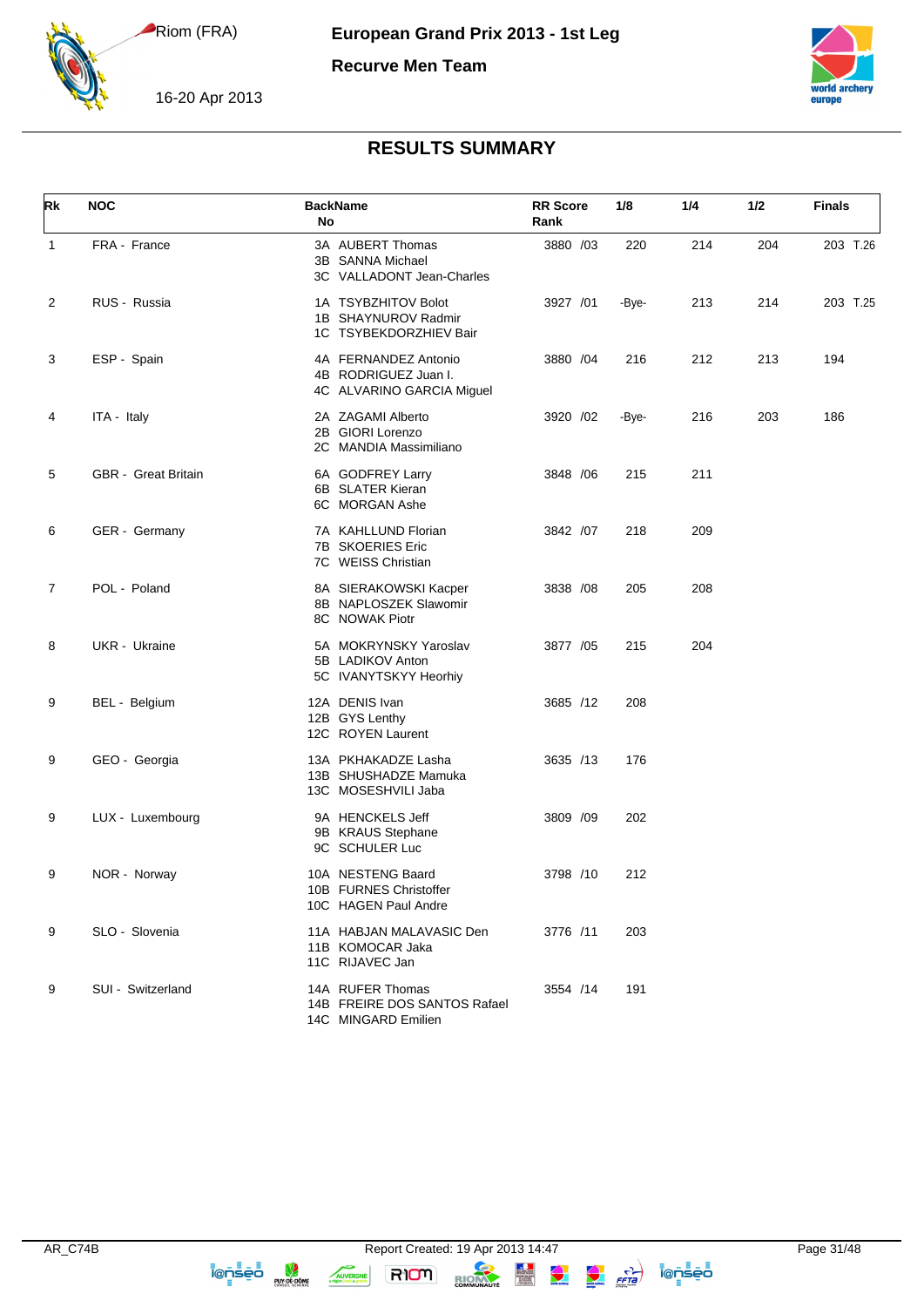



16-20 Apr 2013



# **RESULTS SUMMARY**

| Rk             | <b>NOC</b>                 | <b>BackName</b><br><b>No</b>                                         | <b>RR</b> Score<br>Rank | 1/8   | 1/4 | 1/2 | <b>Finals</b> |
|----------------|----------------------------|----------------------------------------------------------------------|-------------------------|-------|-----|-----|---------------|
| 1              | <b>UKR</b> - Ukraine       | 4A PAVLOVA Anastasia<br>4B PALEKHA Kateryna<br>4C YAVORSKA Kateryna  | 3935 /04                | -Bye- | 210 | 209 | 199           |
| 2              | POL - Poland               | 3A SOBIERAJ Malgorzata<br>3B SZUKALSKA Anna<br>3C LIPIARSKA Karina   | 3938 /03                | -Bye- | 208 | 207 | 197           |
| 3              | GER - Germany              | 2A UNRUH Lisa<br>2B WINTER Karina<br>2C RICHTER Elena                | 4005 /02                | -Bye- | 209 | 205 | 209           |
| 4              | RUS - Russia               | 1A STEPANOVA Inna<br>1B TIMOFEEVA Kristina<br>1C ERDYNIEVA Natalia   | 4022 /01                | -Bye- | 206 | 207 | 184           |
| 5              | ITA - Italy                | 5A VIOLI Sara<br>5B SARTORI Guendalina<br>5C MANDIA Claudia          | 3898 / 05               | -Bye- | 209 |     |               |
| 6              | NED - Netherlands          | 9A DER KINDEREN Annemarie<br>9B DEDEN Esther<br>9C DE VRIES Shireen  | 3825 /09                | 197   | 204 |     |               |
| $\overline{7}$ | GEO - Georgia              | 7A ESEBUA Kristine<br>7B LOBZHENIDZE Yulia<br>7C NARIMANIDZE Khatuna | 3857 /07                | 212   | 202 |     |               |
| 8              | FRA - France               | 6A BRIANNE Noemie<br>6B LECOINTRE Laurie<br>6C COTRY Cyrielle        | 3897 / 06               | -Bye- | 200 |     |               |
| 9              | <b>GBR</b> - Great Britain | 8A FOLKARD Naomi<br>8B MARTIN Rebecca<br>8C PITMAN Bryony            | 3828 / 08               | 196   |     |     |               |
| 9              | SUI - Switzerland          | 10A SCHOBINGER Celine<br>10B DIELEN Nathalie<br>10C COMTE Magali     | 3680 /10                | 194   |     |     |               |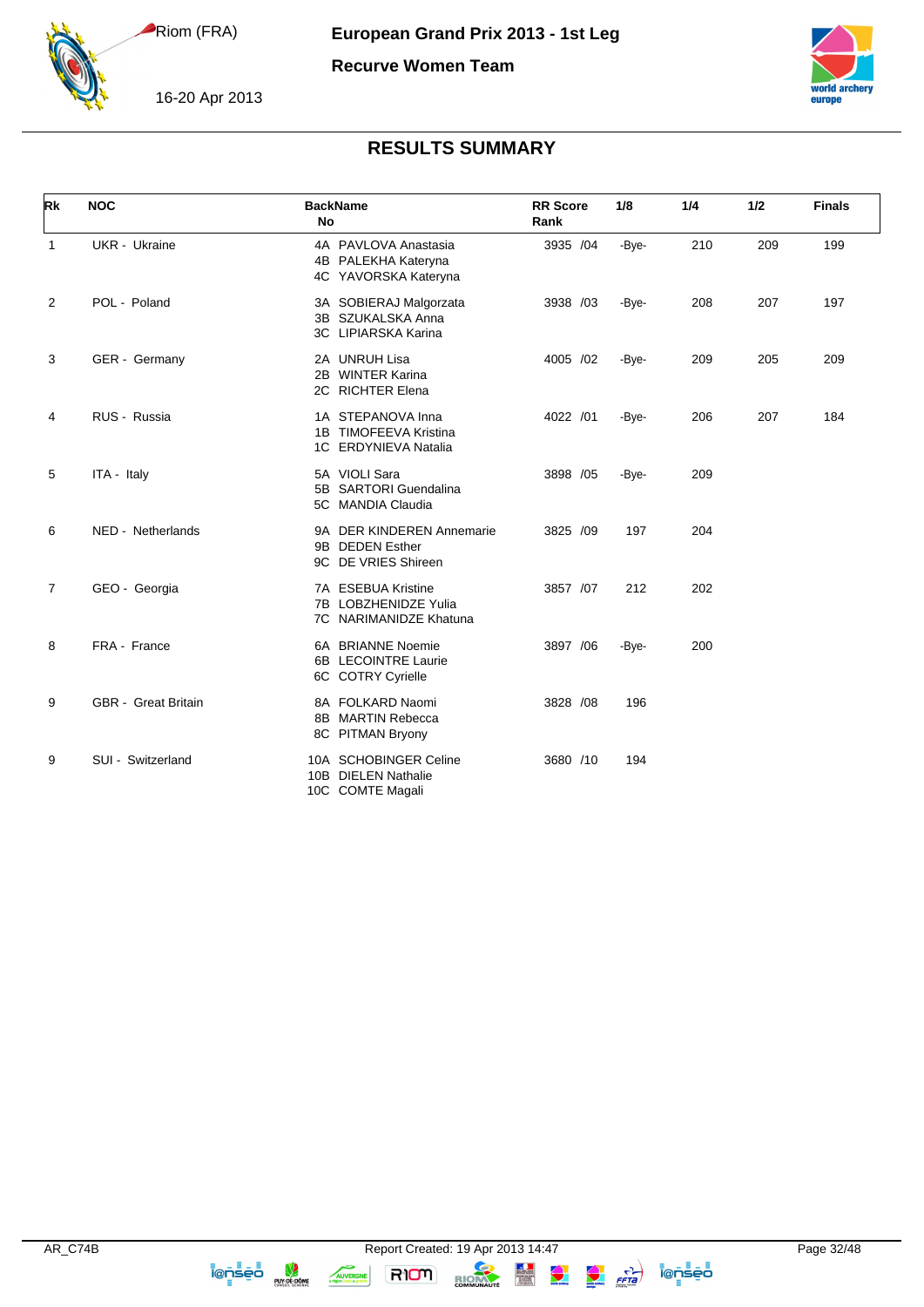**Recurve Mixed Team**



16-20 Apr 2013



# **RESULTS SUMMARY**

| Rk             | <b>NOC</b>                 | <b>BackName</b><br>No                               | <b>RR</b> Score<br>Rank | 1/8   | 1/4 | 1/2 | <b>Finals</b> |
|----------------|----------------------------|-----------------------------------------------------|-------------------------|-------|-----|-----|---------------|
| $\mathbf{1}$   | RUS - Russia               | 1A TSYBZHITOV Bolot<br>1B STEPANOVA Inna            | 2658 /01                | -Bye- | 142 | 142 | 135           |
| 2              | UKR - Ukraine              | 6A MOKRYNSKY Yaroslav<br>6B PAVLOVA Anastasia       | 2625 /06                | -Bye- | 137 | 129 | 134           |
| 3              | ITA - Italy                | 5A ZAGAMI Alberto<br>5B VIOLI Sara                  | 2626 /05                | -Bye- | 138 | 122 | 134           |
| 4              | GER - Germany              | 2A POPPENBORG Rafael<br>2B HAIDN TSCHALOVA Veronika | 2636 /02                | -Bye- | 135 | 124 | 130           |
| 5              | FRA - France               | 3A AUBERT Thomas<br><b>3B BRIANNE Noemie</b>        | 2635 /03                | -Bye- | 135 |     |               |
| 6              | <b>GBR</b> - Great Britain | 4A GODFREY Larry<br>4B FOLKARD Naomi                | 2626 /04                | -Bye- | 134 |     |               |
| $\overline{7}$ | SUI - Switzerland          | 10A RUFER Thomas<br>10B SCHOBINGER Celine           | 2523 /10                | 134   | 132 |     |               |
| 8              | SLO - Slovenia             | 8A HABJAN MALAVASIC Den<br>8B BOZIC Brina           | 2556 /08                | 134   | 125 |     |               |
| 9              | ARM - Armenia              | 11A PETROSYAN Arshak<br>11B SHAHNAZARYAN Gohar      | 2486 /11                | 0     |     |     |               |
| 9              | GEO - Georgia              | 9A PKHAKADZE Lasha<br>9B ESEBUA Kristine            | 2553 /09                | 121   |     |     |               |
| 9              | POL - Poland               | 7A SIERAKOWSKI Kacper<br>7B SOBIERAJ Malgorzata     | 2612 /07                | 129   |     |     |               |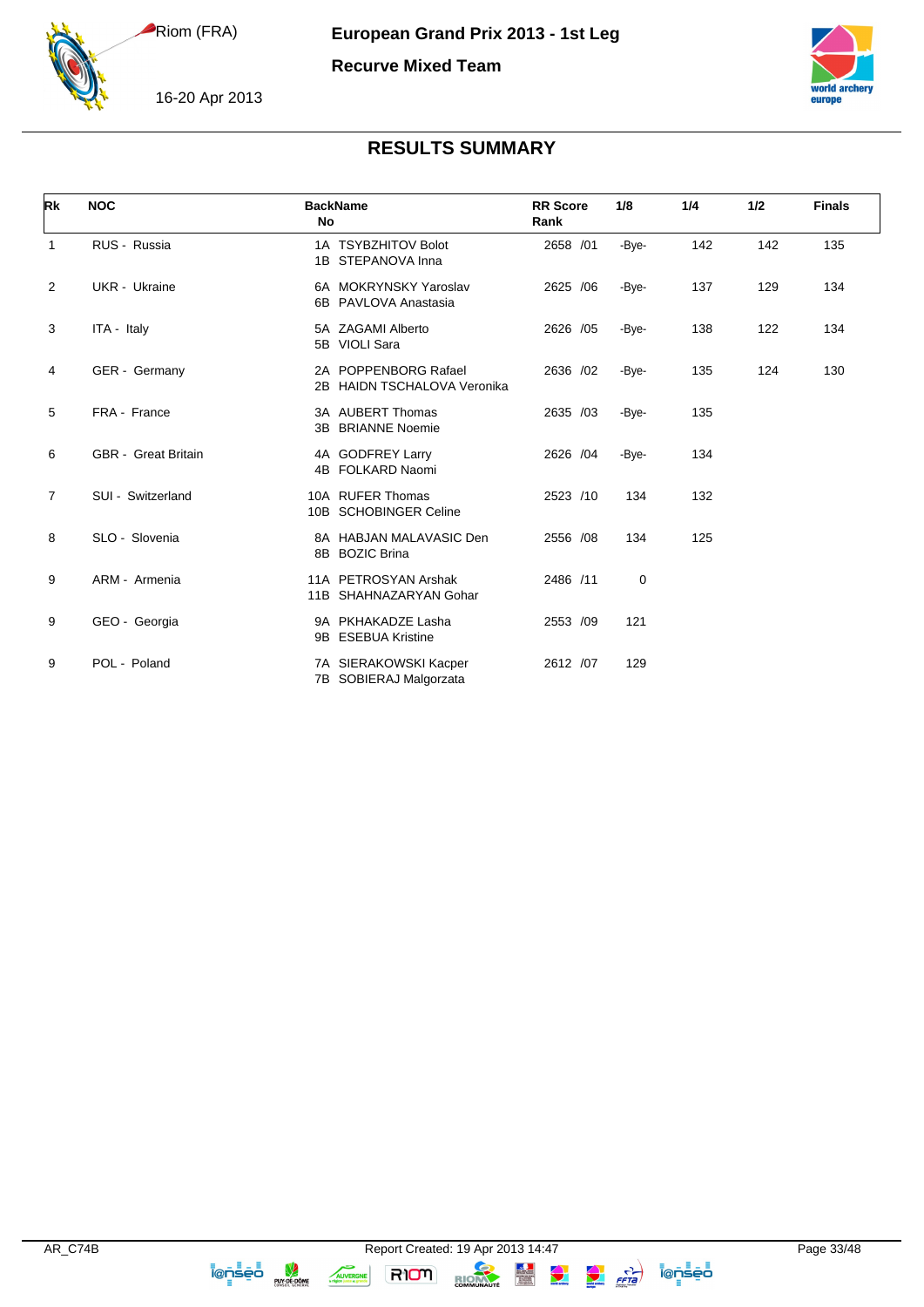**Compound Men Team**



16-20 Apr 2013



## **RESULTS SUMMARY**

| Rk             | <b>NOC</b>       | <b>BackName</b><br>No                                                                 | <b>RR</b> Score<br>Rank | 1/2 | <b>Finals</b> |
|----------------|------------------|---------------------------------------------------------------------------------------|-------------------------|-----|---------------|
|                | FRA - France     | <b>GENET Dominique</b><br>1A<br>DELOCHE Pierre Julien<br>1B.<br>1C DOUSSOT Christophe | 2101<br>/01             | 225 | 224           |
| $\overline{2}$ | SLO - Slovenia   | <b>KOROSEC Vili</b><br>3A<br>3B STOSEVSKI Luka<br>3C CERNE Arne                       | 2043 /03                | 218 | 211           |
| 3              | NOR - Norway     | <b>HAUGSETH Mads</b><br>2A<br>2B AAMAAS Njaal<br>2C TJENTLAND Oddmund                 | 2058 /02                | 213 | 219           |
| 4              | LUX - Luxembourg | <b>SEYWERT Gilles</b><br>4A<br><b>FRANTZ Eric</b><br>4B<br>4C WEBER Fernand           | 1974 /04                | 219 | 214           |

RIOM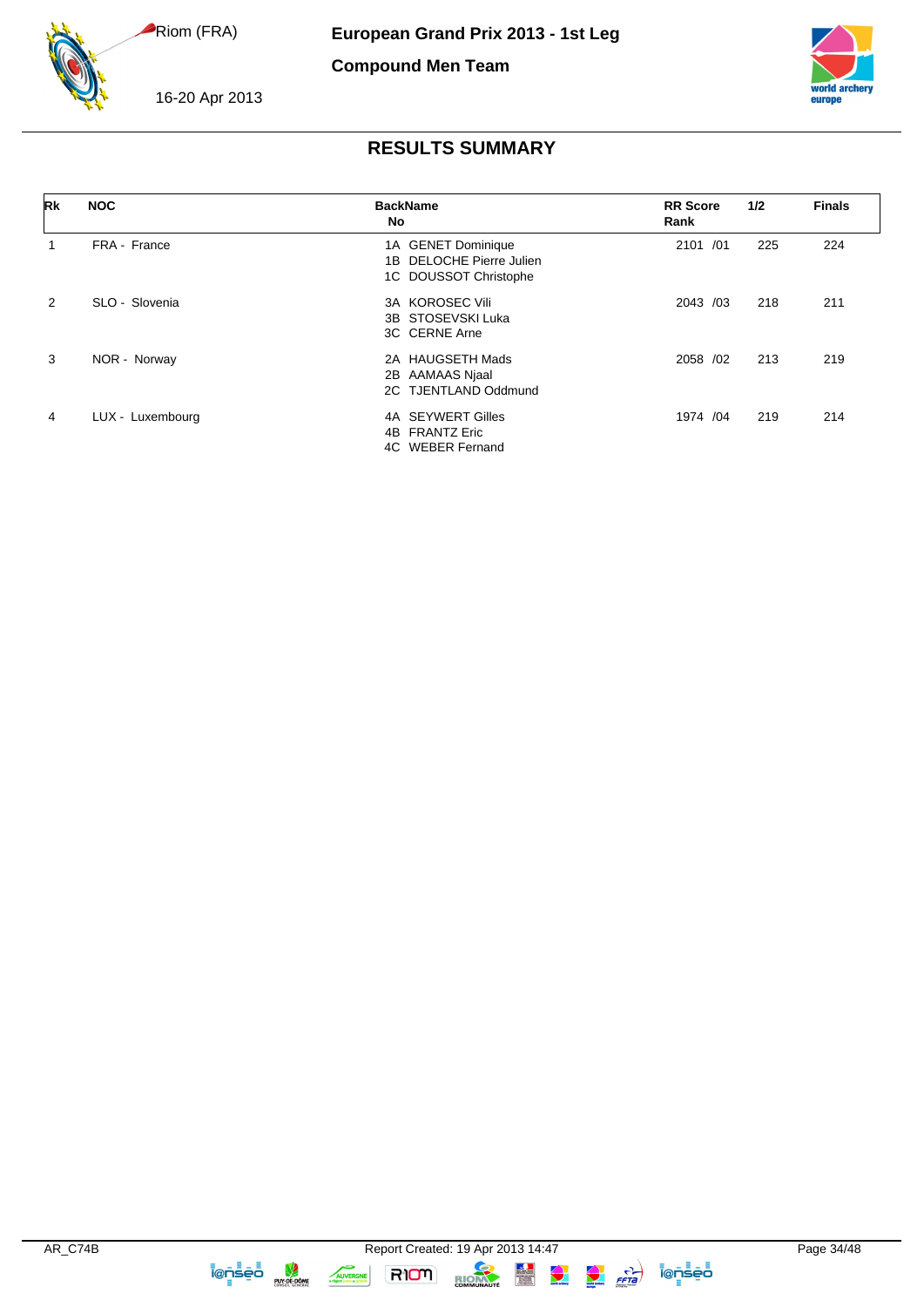**European Grand Prix 2013 - 1st Leg**

**Compound Women Team**



16-20 Apr 2013



## **RESULTS SUMMARY**

| Rk            | <b>NOC</b>   | <b>BackName</b><br>No                                                          | <b>RR</b> Score<br>Rank | 1/2   | <b>Finals</b> |
|---------------|--------------|--------------------------------------------------------------------------------|-------------------------|-------|---------------|
|               | FRA - France | 1A LEBECQUE Pascale<br>1B MARTRET Caroline<br>1C VANDIONANT-FRANGILLI Sandrine | 1997 /01                | -Bve- | 214           |
| $\mathcal{P}$ | POL - Poland | 2A STANIECZEK Anna<br>2B SZALANSKA Katarzyna<br>2C LESNIAK Renata              | 1966 /02                | -Bve- | 200           |



RIOM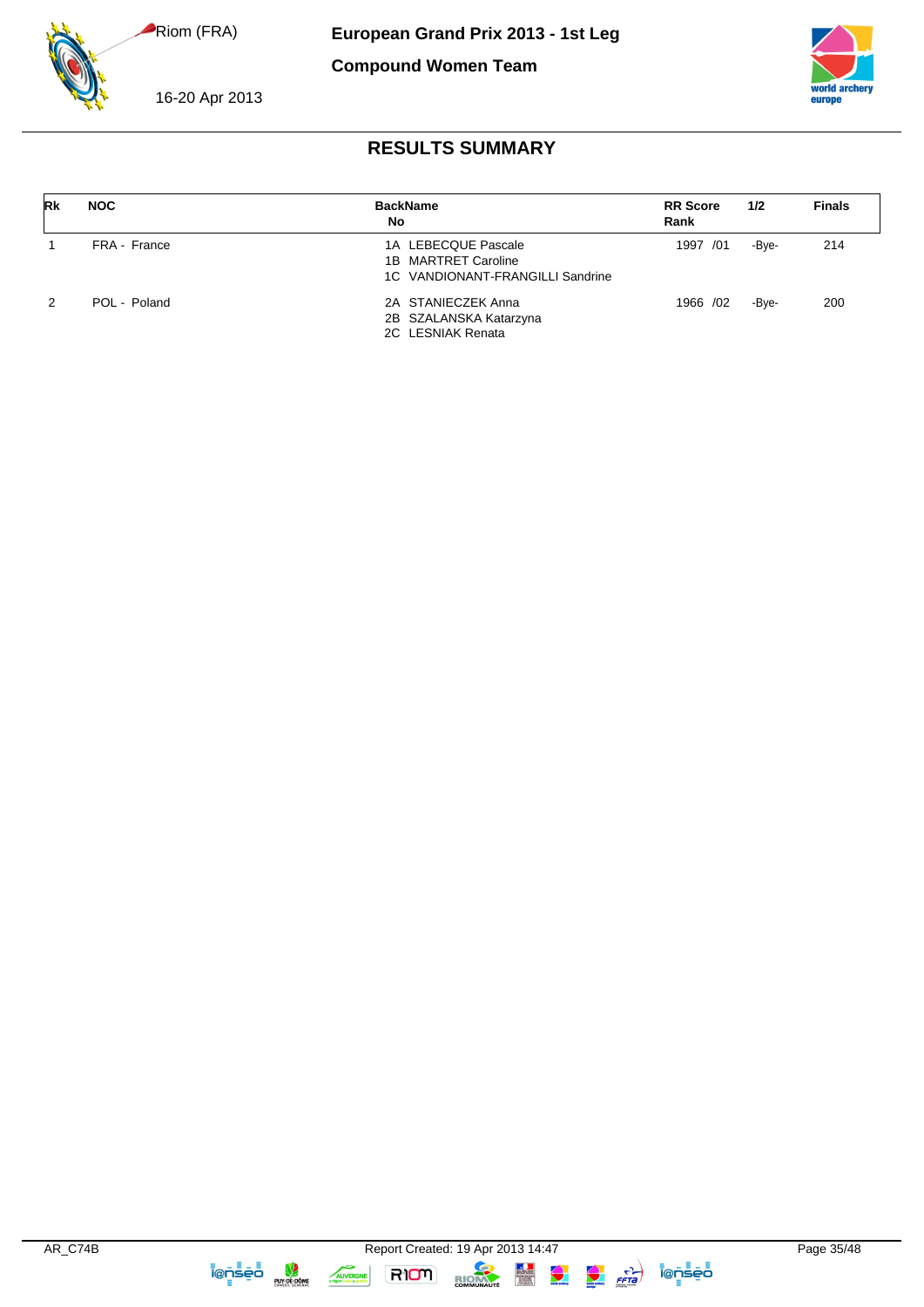



16-20 Apr 2013



## **RESULTS SUMMARY**

| Rk             | <b>NOC</b>     | <b>BackName</b><br>No                                      | <b>RR</b> Score<br>Rank | 1/8   | 1/4 | 1/2 | <b>Finals</b> |
|----------------|----------------|------------------------------------------------------------|-------------------------|-------|-----|-----|---------------|
| 1              | FRA - France   | 1A GENET Dominique<br>1B LEBECQUE Pascale                  | 1381 /01                | -Bye- | 146 | 146 | 150           |
| 2              | BEL - Belgium  | 7A DURLET Jean-Philippe<br><b>DESSOY Catheline</b><br>7B   | 1343 /07                | -Bye- | 145 | 145 | 138           |
| 3              | SLO - Slovenia | <b>3A KOROSEC Vili</b><br><b>CERNE Toja</b><br>3B          | 1354 /03                | -Bye- | 147 | 144 | 142 T.18      |
| 4              | NOR - Norway   | 4A HAUGSETH Mads<br><b>GRYDELAND Runa</b><br>4B            | 1351 /04                | -Bye- | 145 | 144 | 142 T.17      |
| 5              | POL - Poland   | 8A GORCZYCA Krzysztof<br>8B STANIECZEK Anna                | 1338 /08                | 144   | 145 |     |               |
| 6              | RUS - Russia   | 6A CHUGUNOV Anton<br>AVDEEVA Natalia<br>6B                 | 1344 / 06               | -Bye- | 144 |     |               |
| $\overline{7}$ | CRO - Croatia  | 2A BUDEN Domagoj<br><b>BUDEN</b> Ivana<br>2B               | 1376 /02                | -Bye- | 142 |     |               |
| $\overline{7}$ | GER - Germany  | <b>GONSER Justus</b><br>5A<br><b>MEISSNER Janine</b><br>5Β | 1349 / 05               | -Bye- | 142 |     |               |
| 9              | UKR - Ukraine  | VINOGRADOV Roman<br>9Α<br><b>MELNYK Sofiia</b><br>9B       | 1327 /09                | 143   |     |     |               |

RIOM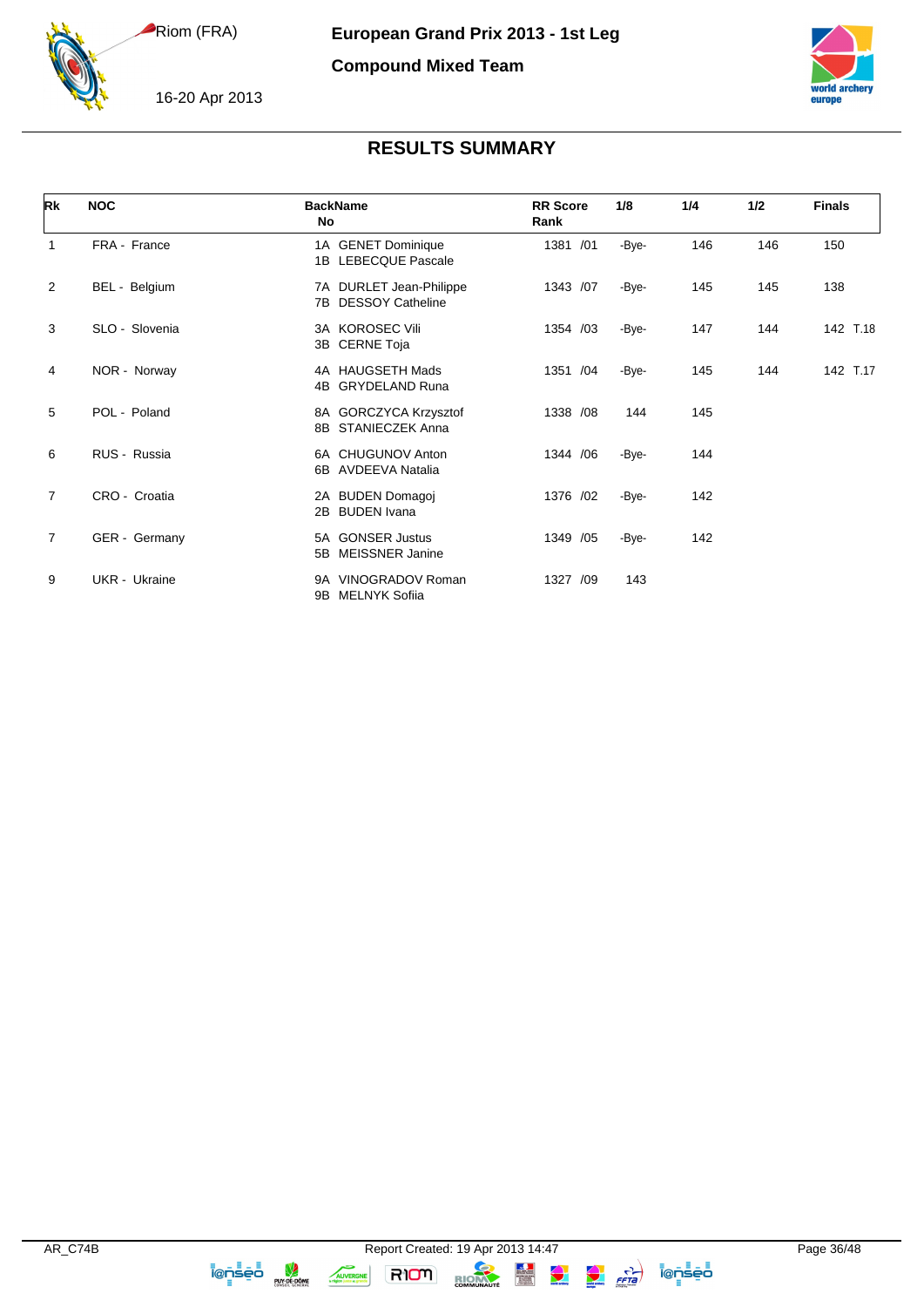16-20 Apr 2013

**European Grand Prix 2013 - 1st Leg**

**Compound Men Team**

**Result Brackets**



## **RESULT BRACKETS**







**RIOM** 

RION

AUVERGNE

 $\frac{1}{\sqrt{2}}$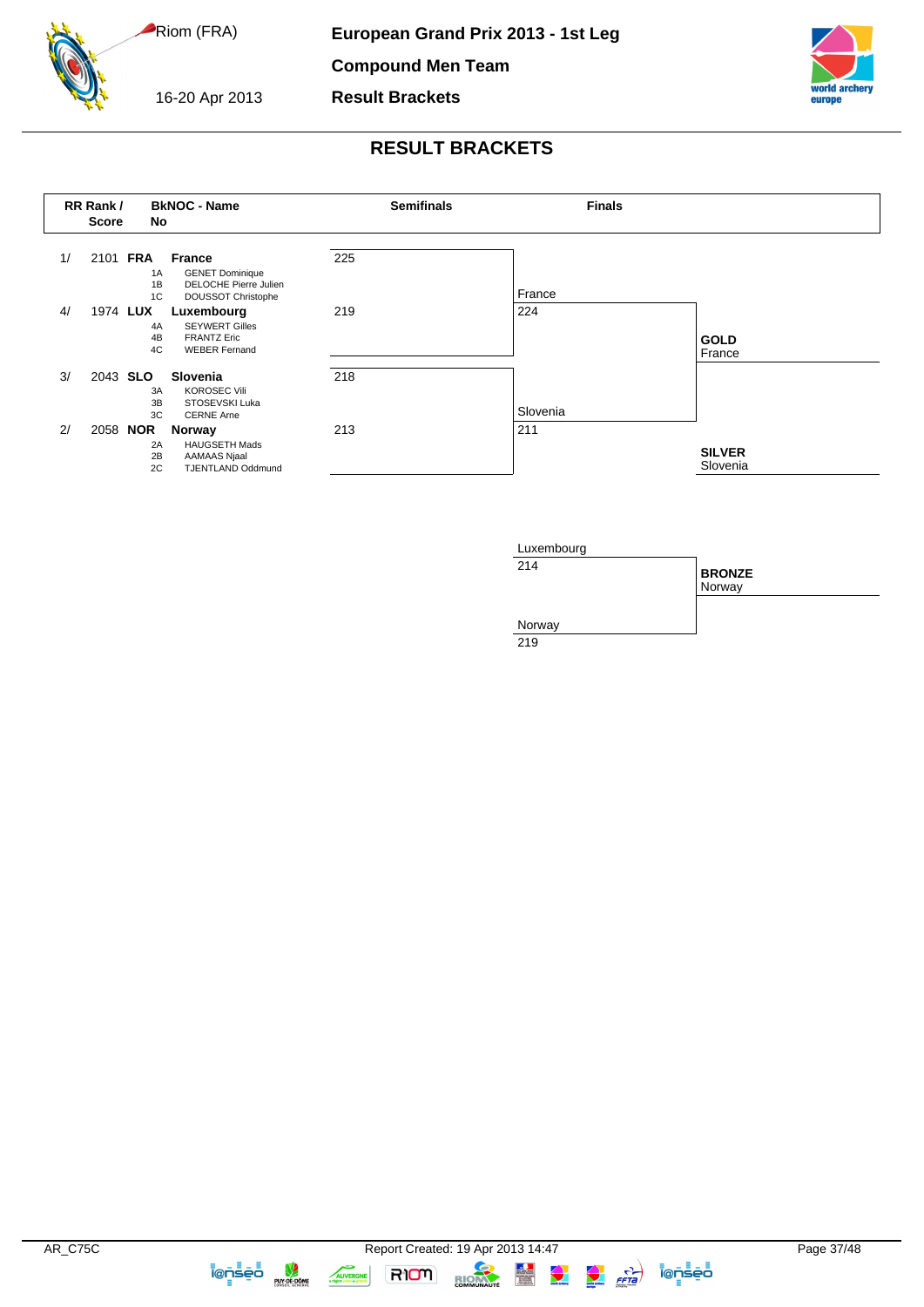16-20 Apr 2013

**European Grand Prix 2013 - 1st Leg**

**Compound Women Team**

**Result Brackets**



## **RESULT BRACKETS**





AUVERGNE

 $\frac{1}{\sqrt{2}}$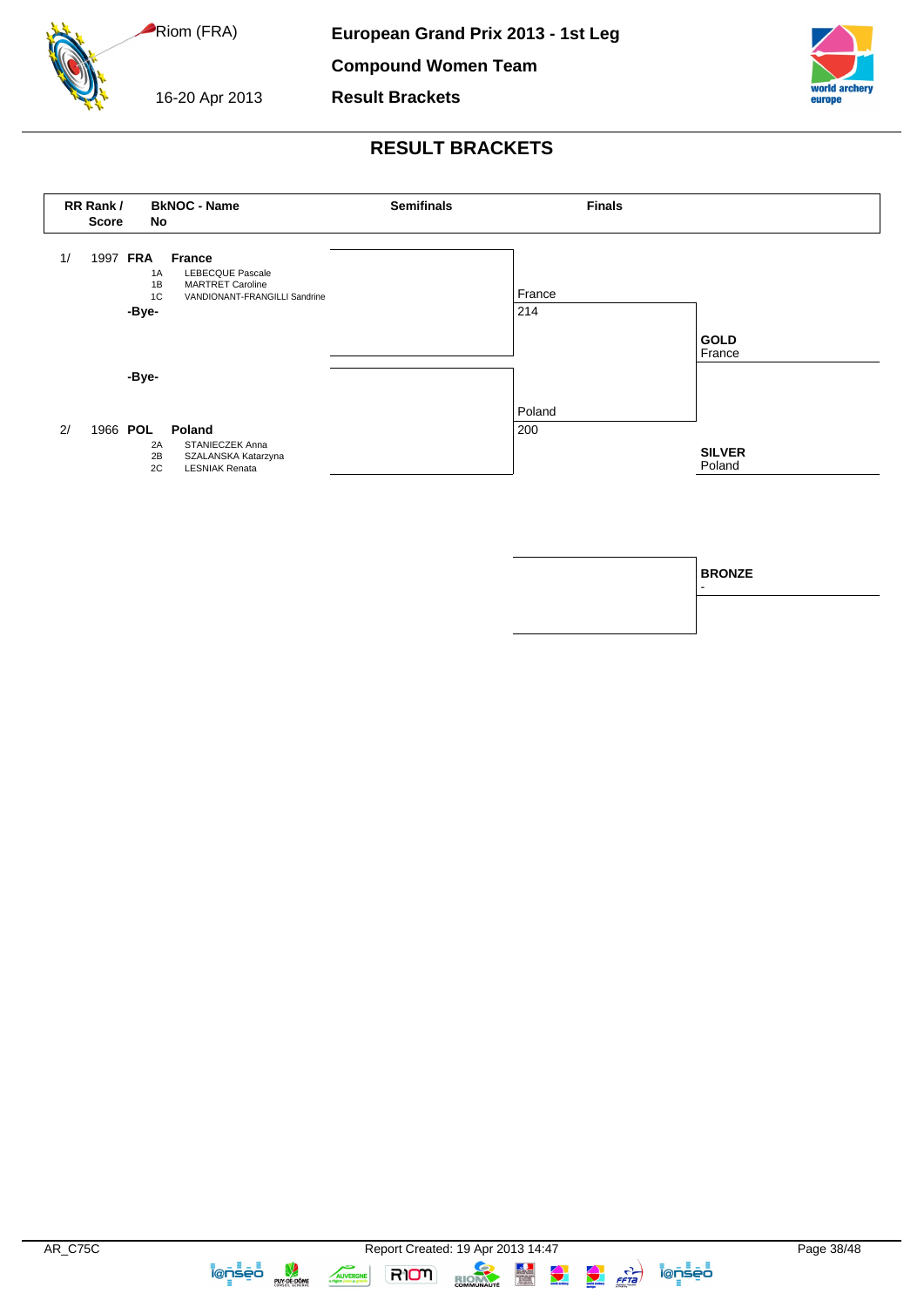16-20 Apr 2013

**European Grand Prix 2013 - 1st Leg**

**Compound Mixed Team**

**Result Brackets**



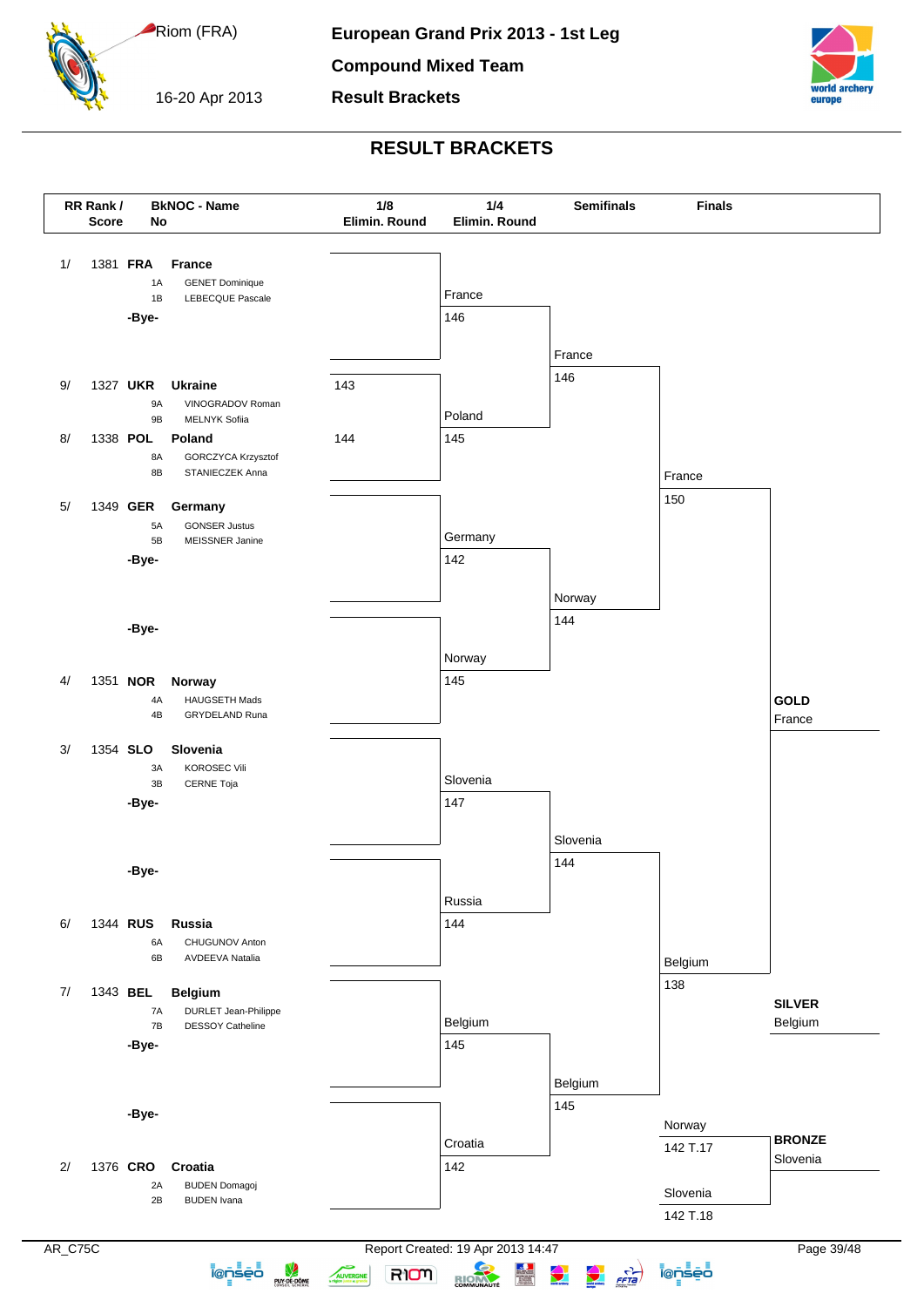16-20 Apr 2013

**European Grand Prix 2013 - 1st Leg**

**Recurve Men Team**

**Result Brackets**



## **RESULT BRACKETS**



**i**@nseo

AUVERO

AR\_C75C Report Created: 19 Apr 2013 14:47<br> **AREPORT CREATED REPORT AND RIGHTS ARE REPORTED ASSESS** TO A REPORT OF THE REPORT OF THE REPORT OF THE REPORT OF THE REPORT OF THE REPORT OF THE REPORT OF THE REPORT OF THE REPORT

**RION** 

RION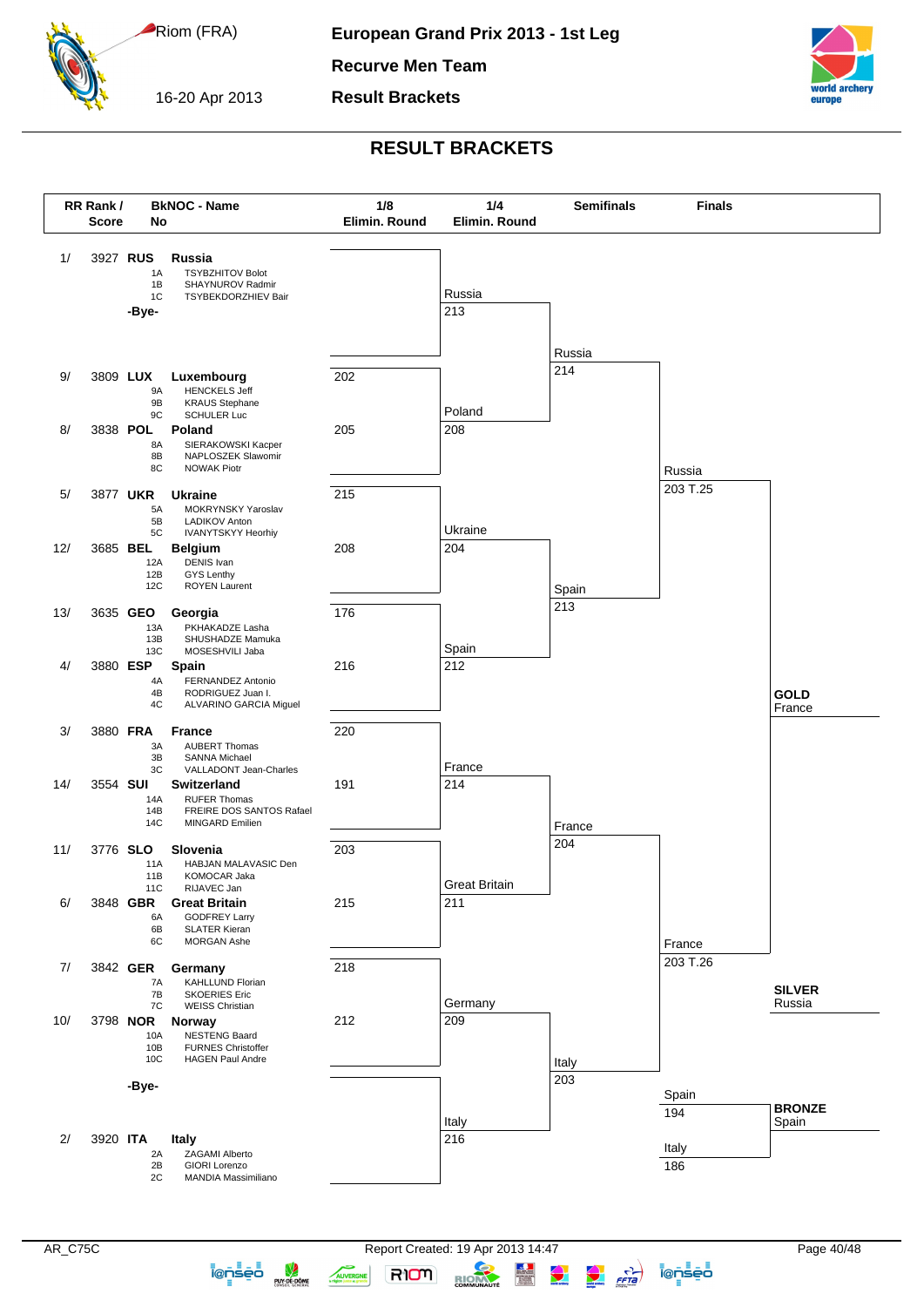16-20 Apr 2013

**European Grand Prix 2013 - 1st Leg**

**Recurve Women Team**

**Result Brackets**



## **RESULT BRACKETS**



**TODE OF SEARCH THE DATE OF STATE** 

AUVERO

RION

**RIC**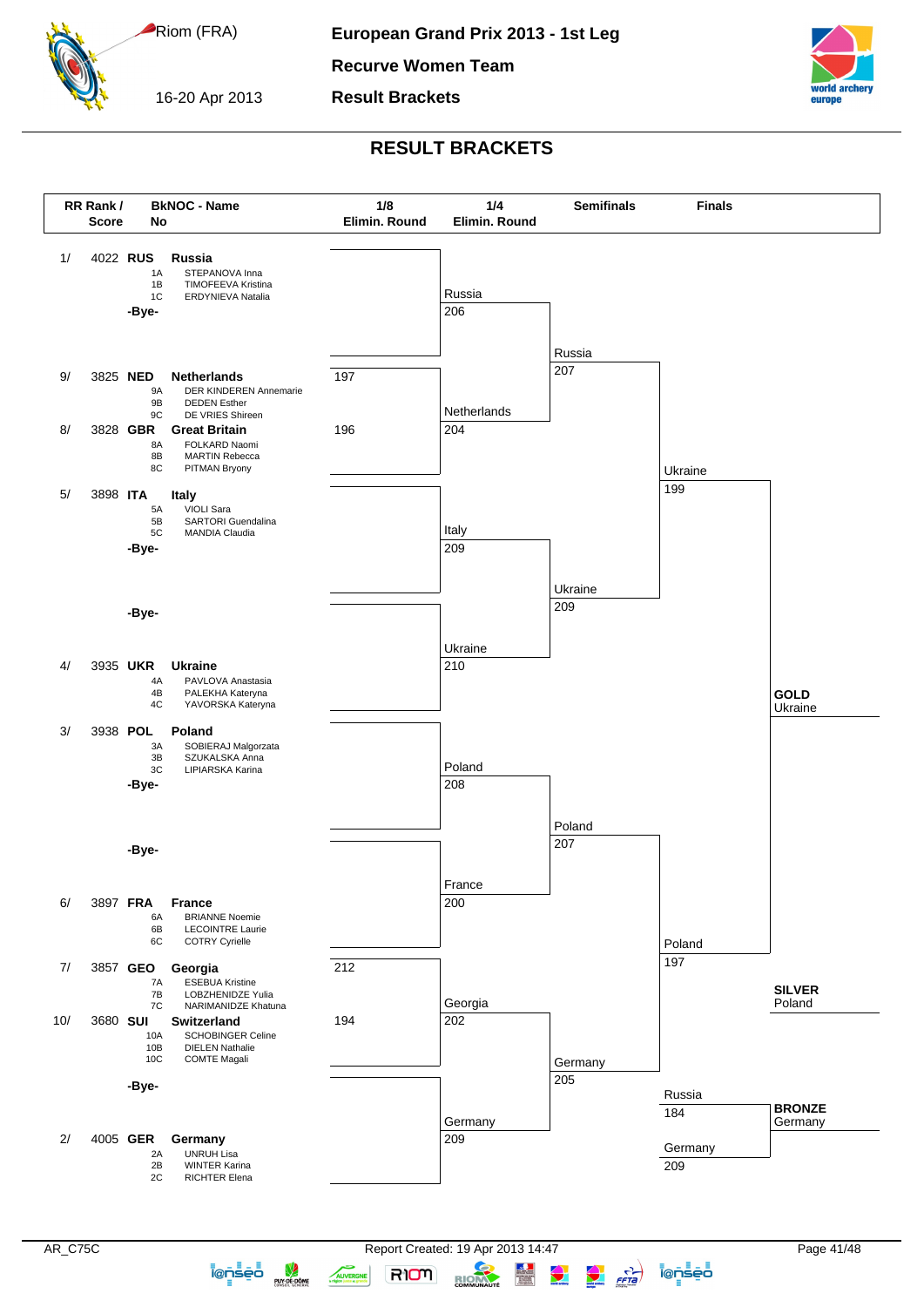16-20 Apr 2013

**European Grand Prix 2013 - 1st Leg**

**Recurve Mixed Team**

**Result Brackets**



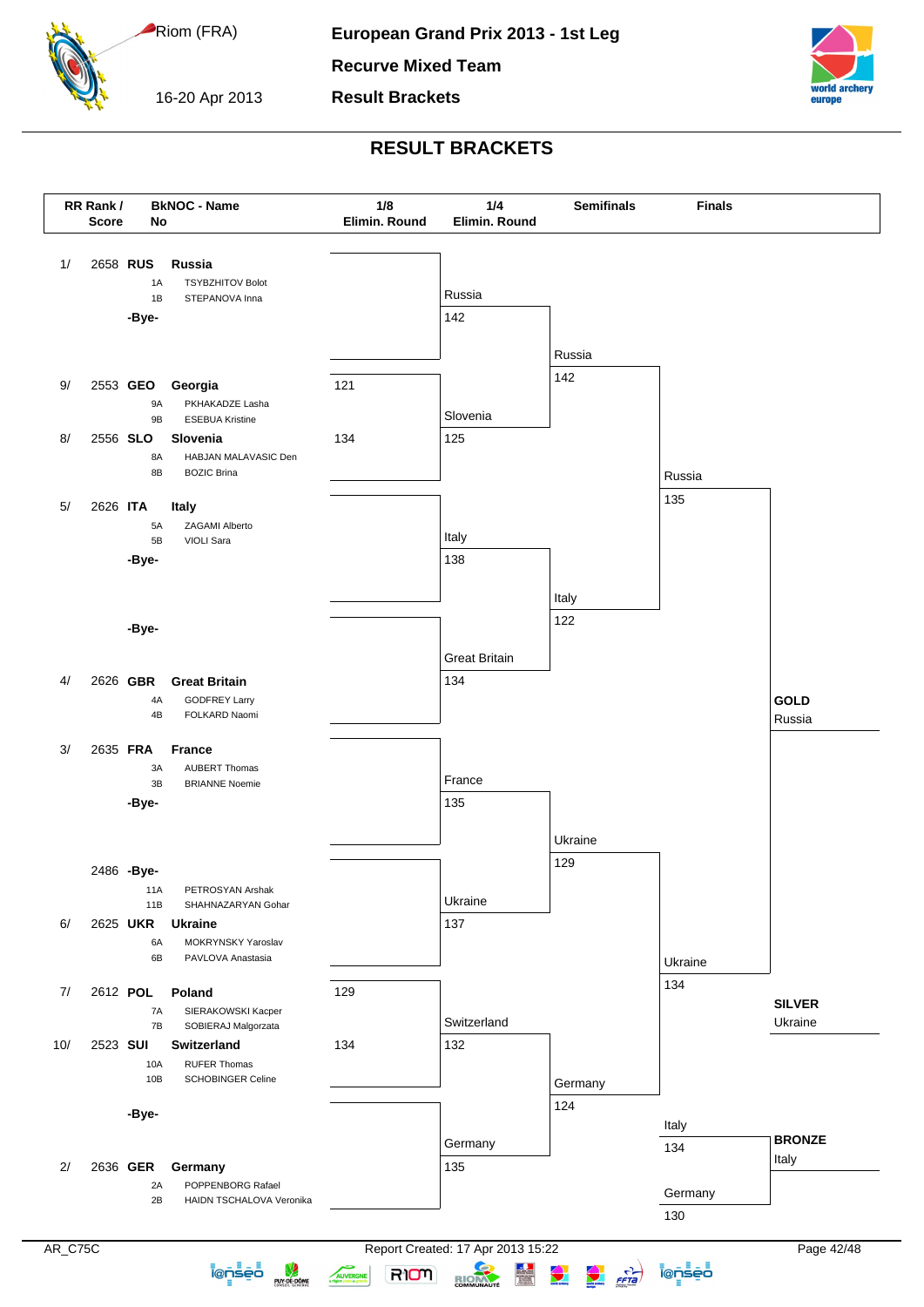16-20 Apr 2013

## **Recurve Men Team**

### **Qualification Round**



## **RESULTS OFFICIAL After 432 Arrows**

| Rank | <b>NOC</b>                 | Name                                                                           | Individual<br><b>Total</b> | Team<br><b>Total</b> |
|------|----------------------------|--------------------------------------------------------------------------------|----------------------------|----------------------|
|      | 1 RUS - Russia             | <b>TSYBZHITOV Bolot</b><br>SHAYNUROV Radmir<br><b>TSYBEKDORZHIEV Bair</b>      | 1313<br>1307<br>1307       | 3927                 |
|      | 2 ITA - Italy              | ZAGAMI Alberto<br><b>GIORI Lorenzo</b><br><b>MANDIA Massimiliano</b>           | 1321<br>1300<br>1299       | 3920                 |
|      | 3 FRA - France             | <b>AUBERT Thomas</b><br><b>SANNA Michael</b><br><b>VALLADONT Jean-Charles</b>  | 1323<br>1286<br>1271       | 3880 T. 153;50       |
|      | 4 ESP - Spain              | FERNANDEZ Antonio<br>RODRIGUEZ Juan I.<br>ALVARINO GARCIA Miguel               | 1328<br>1318<br>1234       | 3880 T. 152;59       |
| 5    | <b>UKR</b> - Ukraine       | <b>MOKRYNSKY Yaroslav</b><br><b>LADIKOV Anton</b><br><b>IVANYTSKYY Heorhiy</b> | 1301<br>1290<br>1286       | 3877                 |
| 6    | <b>GBR</b> - Great Britain | <b>GODFREY Larry</b><br><b>SLATER Kieran</b><br><b>MORGAN Ashe</b>             | 1306<br>1295<br>1247       | 3848                 |
|      | 7 GER - Germany            | <b>KAHLLUND Florian</b><br><b>SKOERIES Eric</b><br><b>WEISS Christian</b>      | 1289<br>1278<br>1275       | 3842                 |
|      | 8 POL - Poland             | SIERAKOWSKI Kacper<br>NAPLOSZEK Slawomir<br><b>NOWAK Piotr</b>                 | 1295<br>1275<br>1268       | 3838                 |
|      | 9 LUX - Luxembourg         | <b>HENCKELS Jeff</b><br><b>KRAUS Stephane</b><br><b>SCHULER Luc</b>            | 1339<br>1237<br>1233       | 3809                 |
|      | 10 NOR - Norway            | <b>NESTENG Baard</b><br><b>FURNES Christoffer</b><br><b>HAGEN Paul Andre</b>   | 1308<br>1260<br>1230       | 3798                 |
|      | 11 SLO - Slovenia          | HABJAN MALAVASIC Den<br>KOMOCAR Jaka<br>RIJAVEC Jan                            | 1272<br>1257<br>1247       | 3776                 |
|      | 12 BEL - Belgium           | <b>DENIS Ivan</b><br><b>GYS Lenthy</b><br><b>ROYEN Laurent</b>                 | 1267<br>1224<br>1194       | 3685                 |
|      | 13 GEO - Georgia           | PKHAKADZE Lasha<br>SHUSHADZE Mamuka<br>MOSESHVILI Jaba                         | 1243<br>1199<br>1193       | 3635                 |
|      | 14 SUI - Switzerland       | <b>RUFER Thomas</b><br>FREIRE DOS SANTOS Rafael<br>MINGARD Emilien             | 1212<br>1185<br>1157       | 3554                 |

RIOM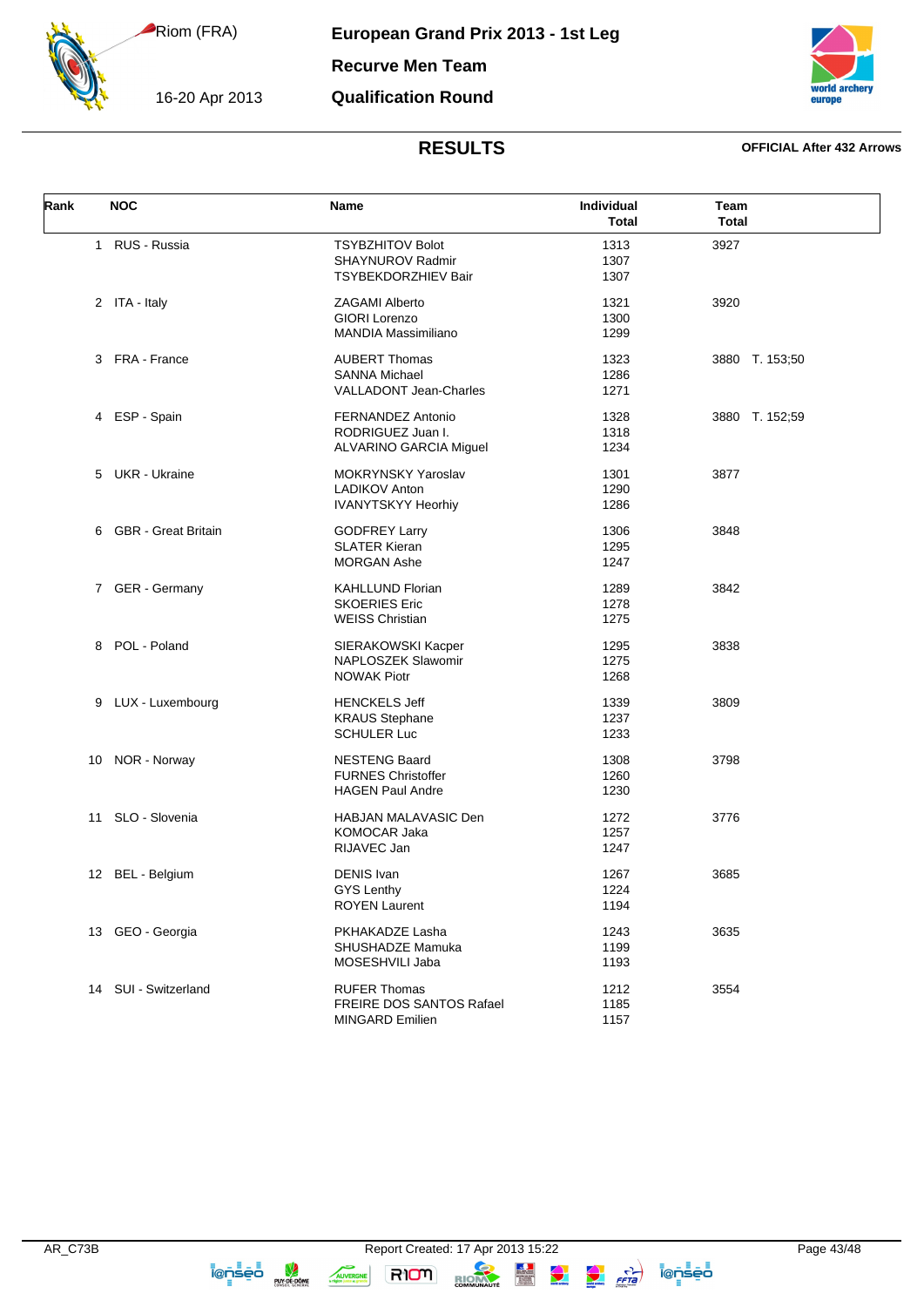**Recurve Women Team**

16-20 Apr 2013 **Qualification Round**



## **RESULTS OFFICIAL After 432 Arrows**

| Rank | <b>NOC</b>                      | <b>Name</b>                   | <b>Individual</b><br><b>Total</b> | Team<br><b>Total</b> |  |
|------|---------------------------------|-------------------------------|-----------------------------------|----------------------|--|
|      | 1 RUS - Russia                  | STEPANOVA Inna                | 1345                              | 4022                 |  |
|      |                                 | <b>TIMOFEEVA Kristina</b>     | 1341                              |                      |  |
|      |                                 | <b>ERDYNIEVA Natalia</b>      | 1336                              |                      |  |
|      | 2 GER - Germany                 | <b>UNRUH Lisa</b>             | 1347                              | 4005                 |  |
|      |                                 | <b>WINTER Karina</b>          | 1337                              |                      |  |
|      |                                 | <b>RICHTER Elena</b>          | 1321                              |                      |  |
|      | 3 POL - Poland                  | SOBIERAJ Malgorzata           | 1317                              | 3938                 |  |
|      |                                 | SZUKALSKA Anna                | 1312                              |                      |  |
|      |                                 | LIPIARSKA Karina              | 1309                              |                      |  |
|      | 4 UKR - Ukraine                 | PAVLOVA Anastasia             | 1324                              | 3935                 |  |
|      |                                 | PALEKHA Kateryna              | 1313                              |                      |  |
|      |                                 | YAVORSKA Kateryna             | 1298                              |                      |  |
|      | 5 ITA - Italy                   | <b>VIOLI Sara</b>             | 1305                              | 3898                 |  |
|      |                                 | <b>SARTORI</b> Guendalina     | 1300                              |                      |  |
|      |                                 | <b>MANDIA Claudia</b>         | 1293                              |                      |  |
|      | 6 FRA - France                  | <b>BRIANNE Noemie</b>         | 1312                              | 3897                 |  |
|      |                                 | <b>LECOINTRE Laurie</b>       | 1297                              |                      |  |
|      |                                 | <b>COTRY Cyrielle</b>         | 1288                              |                      |  |
|      | 7 GEO - Georgia                 | <b>ESEBUA Kristine</b>        | 1310                              | 3857                 |  |
|      |                                 | <b>LOBZHENIDZE Yulia</b>      | 1291                              |                      |  |
|      |                                 | <b>NARIMANIDZE Khatuna</b>    | 1256                              |                      |  |
|      | <b>GBR</b> - Great Britain<br>8 | <b>FOLKARD Naomi</b>          | 1320                              | 3828                 |  |
|      |                                 | <b>MARTIN Rebecca</b>         | 1271                              |                      |  |
|      |                                 | <b>PITMAN Bryony</b>          | 1237                              |                      |  |
|      | NED - Netherlands<br>9          | <b>DER KINDEREN Annemarie</b> | 1292                              | 3825                 |  |
|      |                                 | <b>DEDEN</b> Esther           | 1268                              |                      |  |
|      |                                 | DE VRIES Shireen              | 1265                              |                      |  |
| 10   | SUI - Switzerland               | <b>SCHOBINGER Celine</b>      | 1311                              | 3680                 |  |
|      |                                 | <b>DIELEN Nathalie</b>        | 1264                              |                      |  |
|      |                                 | <b>COMTE Magali</b>           | 1105                              |                      |  |

RIOM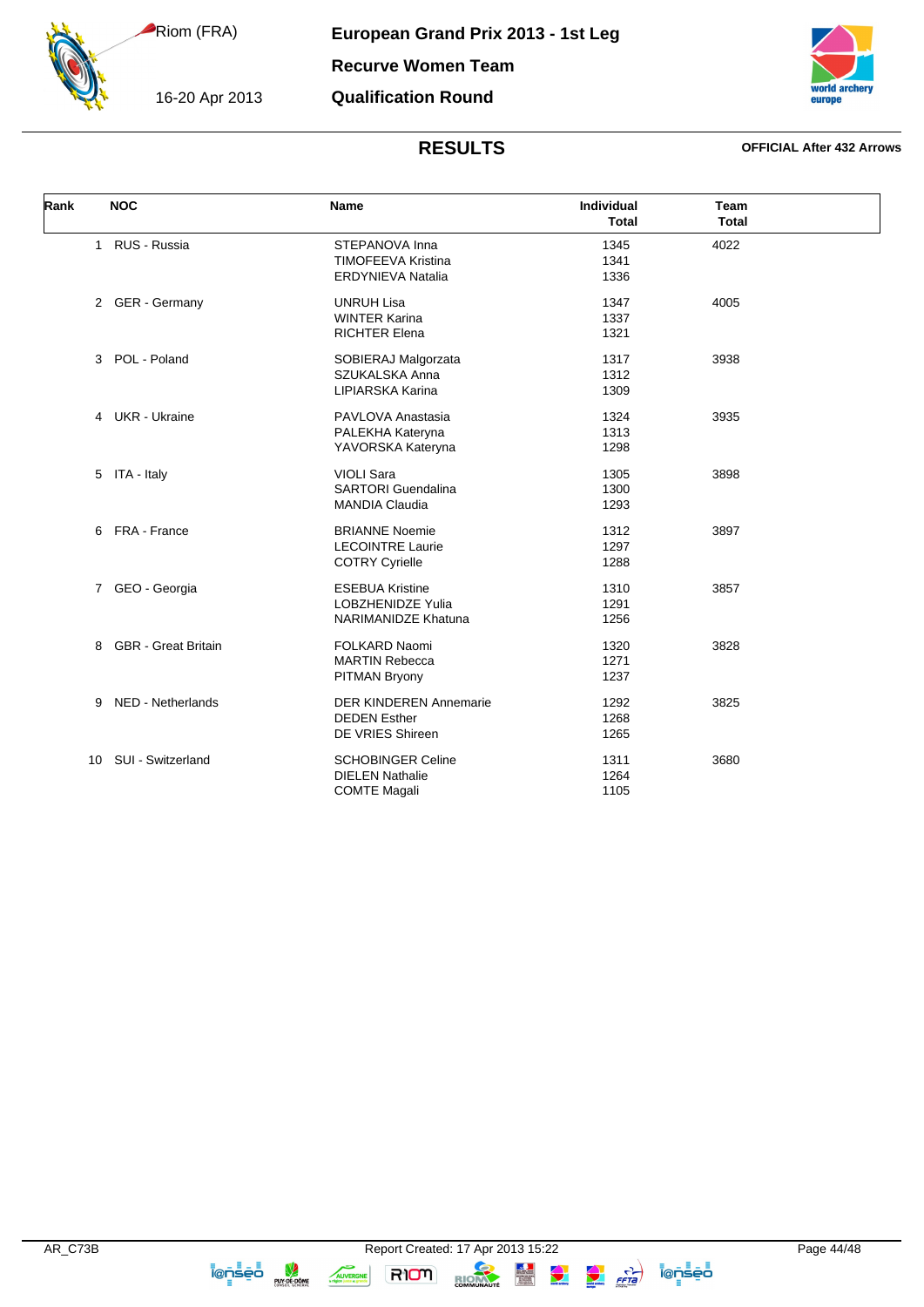16-20 Apr 2013

**European Grand Prix 2013 - 1st Leg**

**Recurve Mixed Team**

### **Qualification Round**



## **RESULTS OFFICIAL After 288 Arrows**

| Rank | <b>NOC</b>            | Name                        | Individual<br><b>Total</b> | <b>Team</b><br><b>Total</b> |
|------|-----------------------|-----------------------------|----------------------------|-----------------------------|
|      | 1 RUS - Russia        | <b>TSYBZHITOV Bolot</b>     | 1313                       | 2658                        |
|      |                       | STEPANOVA Inna              | 1345                       |                             |
|      | 2 GER - Germany       | <b>KAHLLUND Florian</b>     | 1289                       | 2636                        |
|      |                       | <b>UNRUH Lisa</b>           | 1347                       |                             |
|      | 3 FRA - France        | <b>AUBERT Thomas</b>        | 1323                       | 2635                        |
|      |                       | <b>BRIANNE Noemie</b>       | 1312                       |                             |
|      | 4 GBR - Great Britain | <b>GODFREY Larry</b>        | 1306                       | 2626 T. 122;45              |
|      |                       | <b>FOLKARD Naomi</b>        | 1320                       |                             |
|      | 5 ITA - Italy         | <b>ZAGAMI Alberto</b>       | 1321                       | 2626 T. 115;38              |
|      |                       | <b>VIOLI Sara</b>           | 1305                       |                             |
|      | UKR - Ukraine<br>6    | <b>MOKRYNSKY Yaroslav</b>   | 1301                       | 2625                        |
|      |                       | PAVLOVA Anastasia           | 1324                       |                             |
|      | 7 POL - Poland        | SIERAKOWSKI Kacper          | 1295                       | 2612                        |
|      |                       | SOBIERAJ Malgorzata         | 1317                       |                             |
|      | 8 SLO - Slovenia      | <b>HABJAN MALAVASIC Den</b> | 1272                       | 2556                        |
|      |                       | <b>BOZIC Brina</b>          | 1284                       |                             |
|      | GEO - Georgia<br>9    | PKHAKADZE Lasha             | 1243                       | 2553                        |
|      |                       | <b>ESEBUA Kristine</b>      | 1310                       |                             |
| 10   | SUI - Switzerland     | <b>RUFER Thomas</b>         | 1212                       | 2523                        |
|      |                       | <b>SCHOBINGER Celine</b>    | 1311                       |                             |
| 11   | ARM - Armenia         | PETROSYAN Arshak            | 1253                       | 2486                        |
|      |                       | SHAHNAZARYAN Gohar          | 1233                       |                             |

RIOM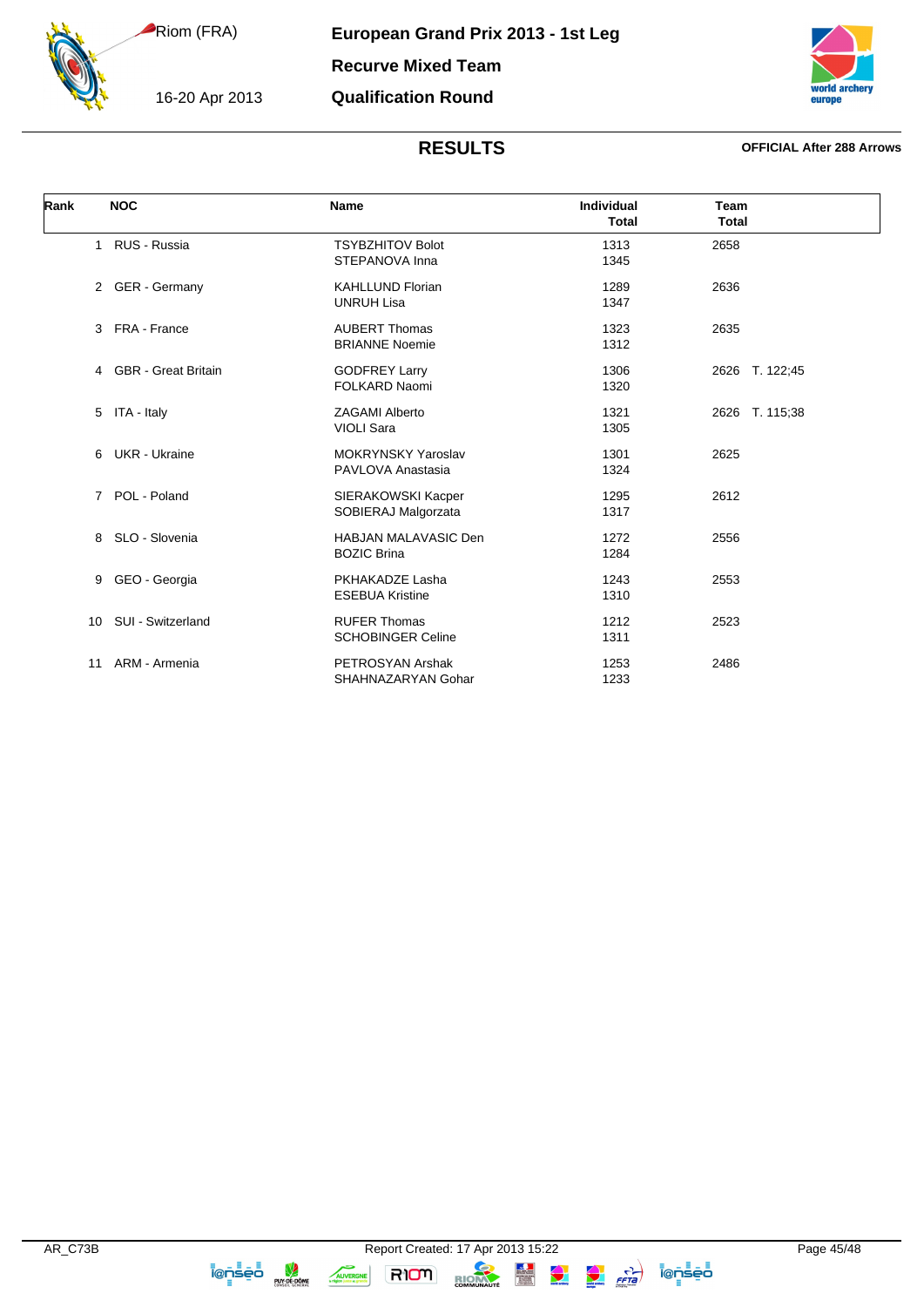**European Grand Prix 2013 - 1st Leg**

**Compound Men Team**

**Qualification Round**

16-20 Apr 2013



## **RESULTS OFFICIAL After 216 Arrows**

| <b>NOC</b><br>Rank | <b>Name</b>               | Individual   | Team         |  |
|--------------------|---------------------------|--------------|--------------|--|
|                    |                           | <b>Total</b> | <b>Total</b> |  |
| 1 FRA - France     | <b>GENET Dominique</b>    | 707          | 2101         |  |
|                    | DELOCHE Pierre Julien     | 701          |              |  |
|                    | <b>DOUSSOT Christophe</b> | 693          |              |  |
| 2 NOR - Norway     | <b>HAUGSETH Mads</b>      | 691          | 2058         |  |
|                    | AAMAAS Njaal              | 691          |              |  |
|                    | <b>TJENTLAND Oddmund</b>  | 676          |              |  |
| 3 SLO - Slovenia   | <b>KOROSEC Vili</b>       | 687          | 2043         |  |
|                    | STOSEVSKI Luka            | 686          |              |  |
|                    | <b>CERNE Arne</b>         | 670          |              |  |
| 4 LUX - Luxembourg | <b>SEYWERT Gilles</b>     | 686          | 1974         |  |
|                    | <b>FRANTZ Eric</b>        | 665          |              |  |
|                    | <b>WEBER Fernand</b>      | 623          |              |  |

RIOM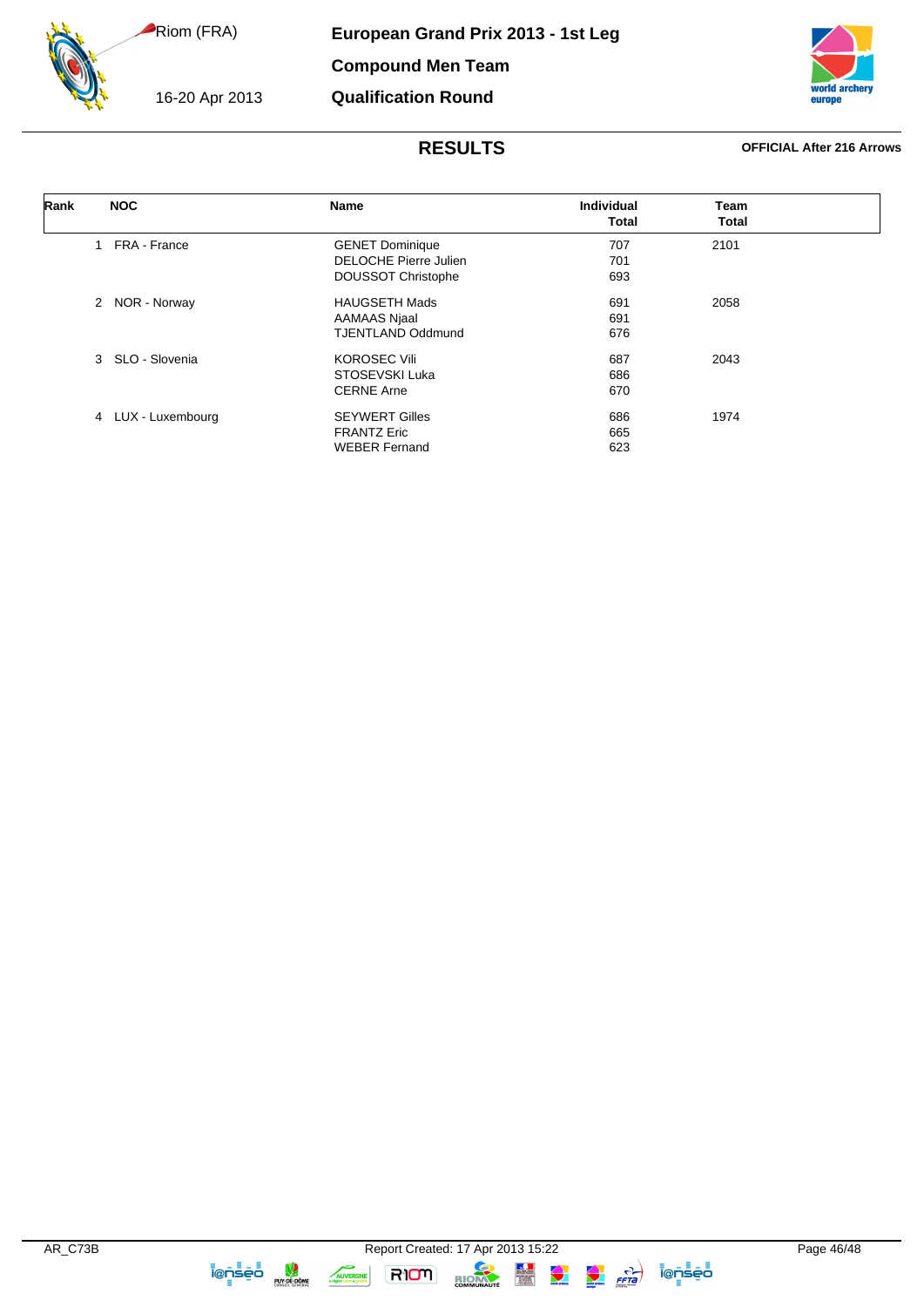16-20 Apr 2013

**European Grand Prix 2013 - 1st Leg Compound Women Team**

**Qualification Round**



## **RESULTS OFFICIAL After 216 Arrows**

| Rank | <b>NOC</b>     | <b>Name</b>                   | Individual<br>Total | Team<br><b>Total</b> |  |
|------|----------------|-------------------------------|---------------------|----------------------|--|
|      | FRA - France   | LEBECQUE Pascale              | 674                 | 1997                 |  |
|      |                | <b>MARTRET Caroline</b>       | 668                 |                      |  |
|      |                | VANDIONANT-FRANGILLI Sandrine | 655                 |                      |  |
|      | 2 POL - Poland | STANIECZEK Anna               | 675                 | 1966                 |  |
|      |                | SZALANSKA Katarzyna           | 668                 |                      |  |
|      |                | <b>LESNIAK Renata</b>         | 623                 |                      |  |



RIOM